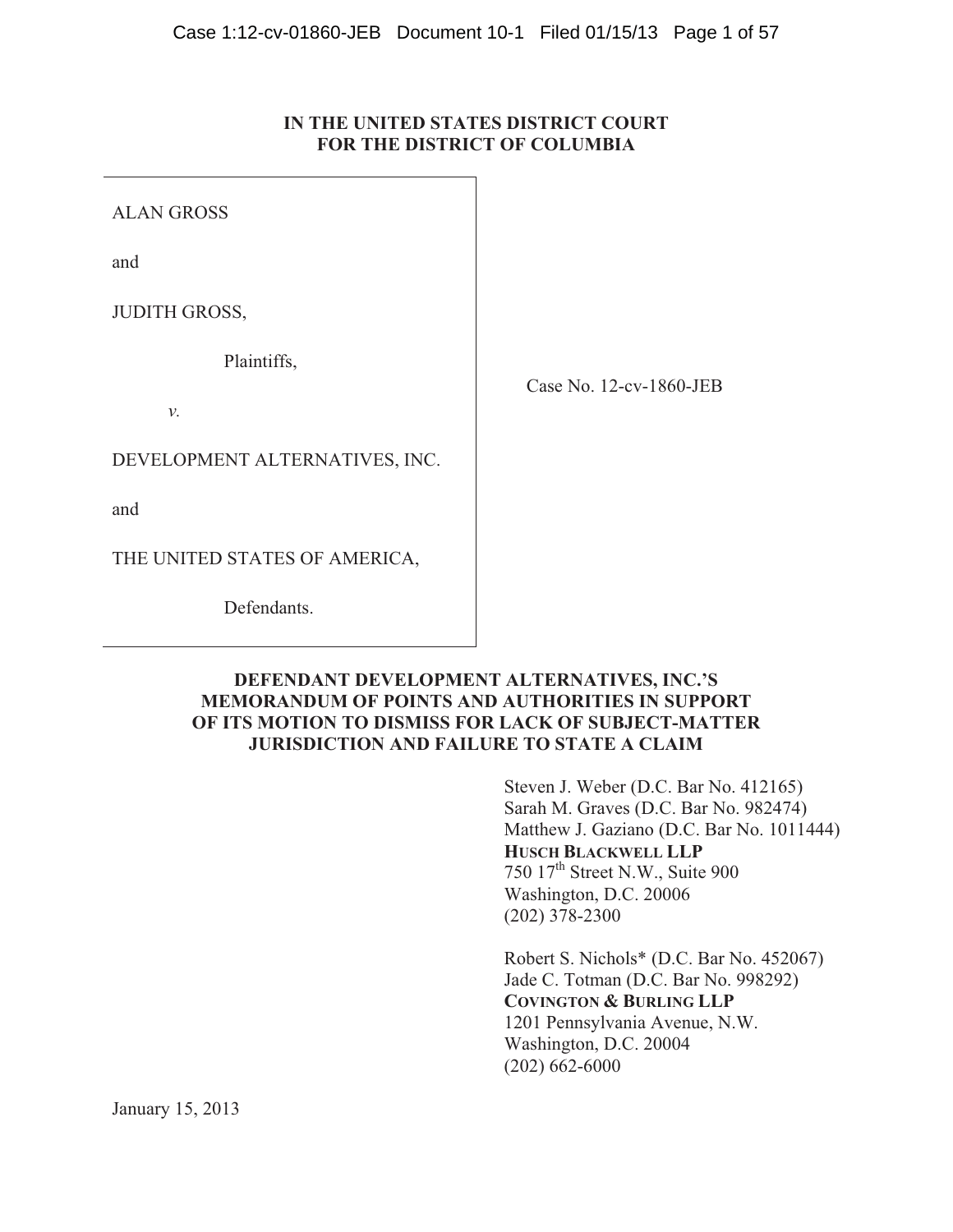# **TABLE OF CONTENTS**

# **Page**

| A.        | The Origin of This Case in U.S. Government Policy Toward Cuba 3 |    |                                                                           |
|-----------|-----------------------------------------------------------------|----|---------------------------------------------------------------------------|
| <b>B.</b> |                                                                 |    |                                                                           |
| C.        |                                                                 |    |                                                                           |
| D.        |                                                                 |    |                                                                           |
| E.        |                                                                 |    |                                                                           |
| F.        |                                                                 |    |                                                                           |
|           |                                                                 |    |                                                                           |
| I.        |                                                                 |    | The Complaint Must Be Dismissed Because the Court Lacks Subject-Matter    |
|           | A.                                                              |    |                                                                           |
|           | <b>B.</b>                                                       |    | The Defense Base Act Bars Plaintiffs' State Tort Claims Against DAI,      |
|           |                                                                 | 1. | Where Applicable, the DBA Creates the Exclusive Remedy for                |
|           |                                                                 | 2. | Under the DBA, DAI Is Mr. Gross's Statutory Employer, and                 |
|           |                                                                 | 3. | Plaintiffs' Claims Against DAI Are Fully Barred by Applicable DBA         |
|           | $C$ .                                                           |    | This Case Must Be Dismissed Because It Presents Non-Justiciable Political |
|           |                                                                 | 1. | The Court Lacks Jurisdiction Over Political Decisions Committed           |
|           |                                                                 | 2. | At Least Four of the Baker Factors Are Present and Bar Judicial           |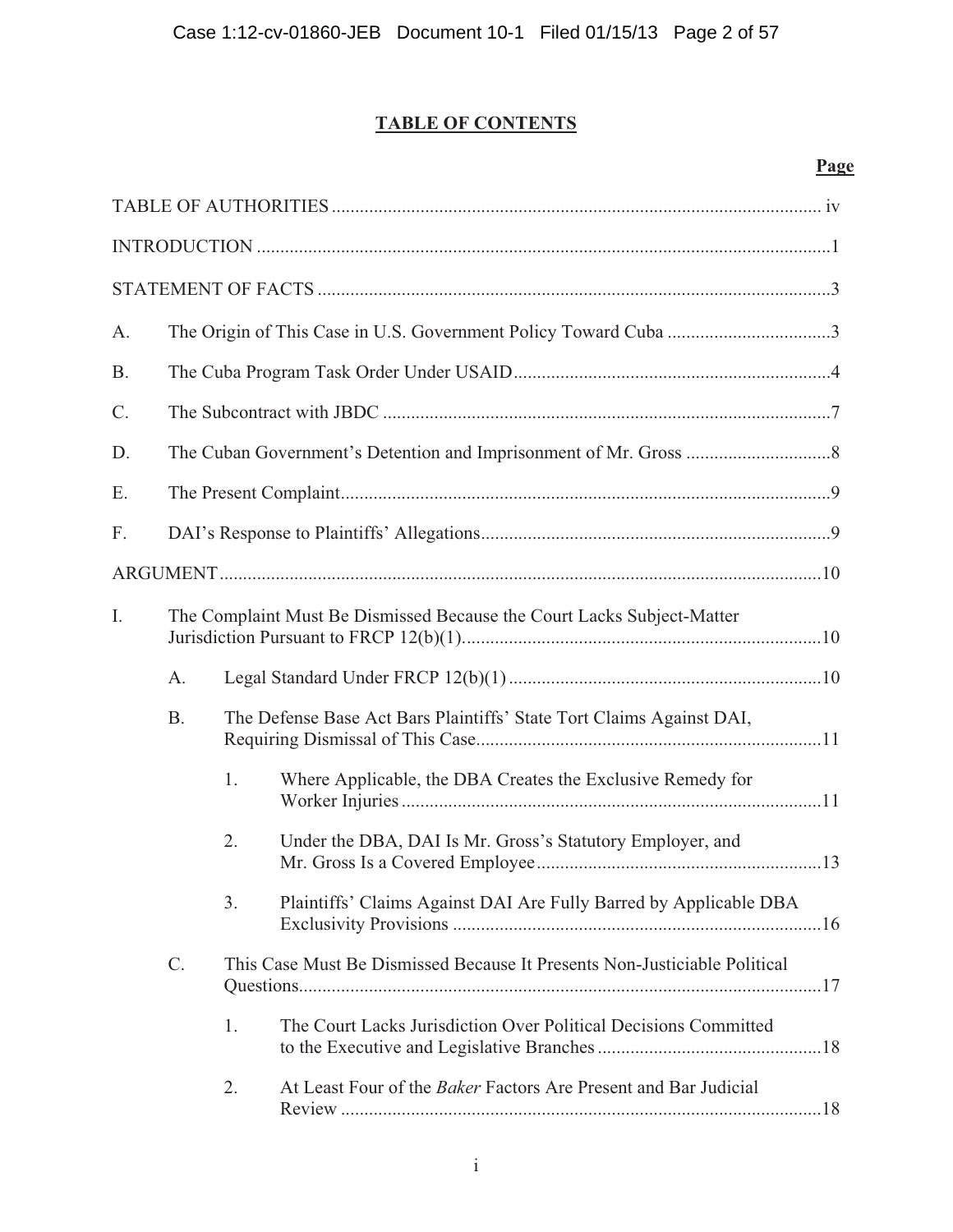|    |    |    | a)        | The Complaint Requires the Court to Question Matters                                                                                       |
|----|----|----|-----------|--------------------------------------------------------------------------------------------------------------------------------------------|
|    |    |    | b)        | The Court Lacks Judicially Discoverable and Manageable                                                                                     |
|    |    |    | $\circ$ ) | The Court Cannot Resolve This Case Without Making Policy                                                                                   |
|    |    |    | d)        | Resolution of This Case Would Require the Court to Disregard<br>Respect Due Congress and the Executive Branch23                            |
|    | D. |    |           | The Government Contractor Defense Also Bars Plaintiffs' State Tort Claims                                                                  |
|    |    | 1. |           | DAI's Conduct on a Contract to Implement USAID's Cuba Program<br>Under Helms-Burton Implicates Uniquely Federal Interests25                |
|    |    | 2. |           | Plaintiffs' State Tort Allegations Would Frustrate Specific Objectives<br>of Helms-Burton and Present "Significant Conflicts" with Federal |
|    |    |    | a)        | Plaintiffs' Claims Significantly Conflict with Helms-Burton and                                                                            |
|    |    |    | b)        | Plaintiffs' Claims Conflict with the Federal Policies of the FTCA                                                                          |
|    |    |    | $\circ$ ) | Plaintiffs' Claims Conflict with the Federal Policies of the FTCA                                                                          |
|    | E. |    |           | This Case Must Be Dismissed Because Derivative Sovereign Immunity<br>Bars Claims Arising from DAI's Performance of Delegated Government    |
|    |    | 1. |           | The Government Is Immune from Plaintiffs' Tort Claims31                                                                                    |
|    |    | 2. |           | Sovereign Immunity Extends to Contractors Performing Delegated                                                                             |
|    |    | 3. |           | DAI Has Derivative Sovereign Immunity Because Plaintiffs'<br>Claims Are Based on DAI's Performance of Functions                            |
| Π. |    |    |           | The Court Must Dismiss the Complaint Because Plaintiffs Fail to State a                                                                    |
|    | A. |    |           |                                                                                                                                            |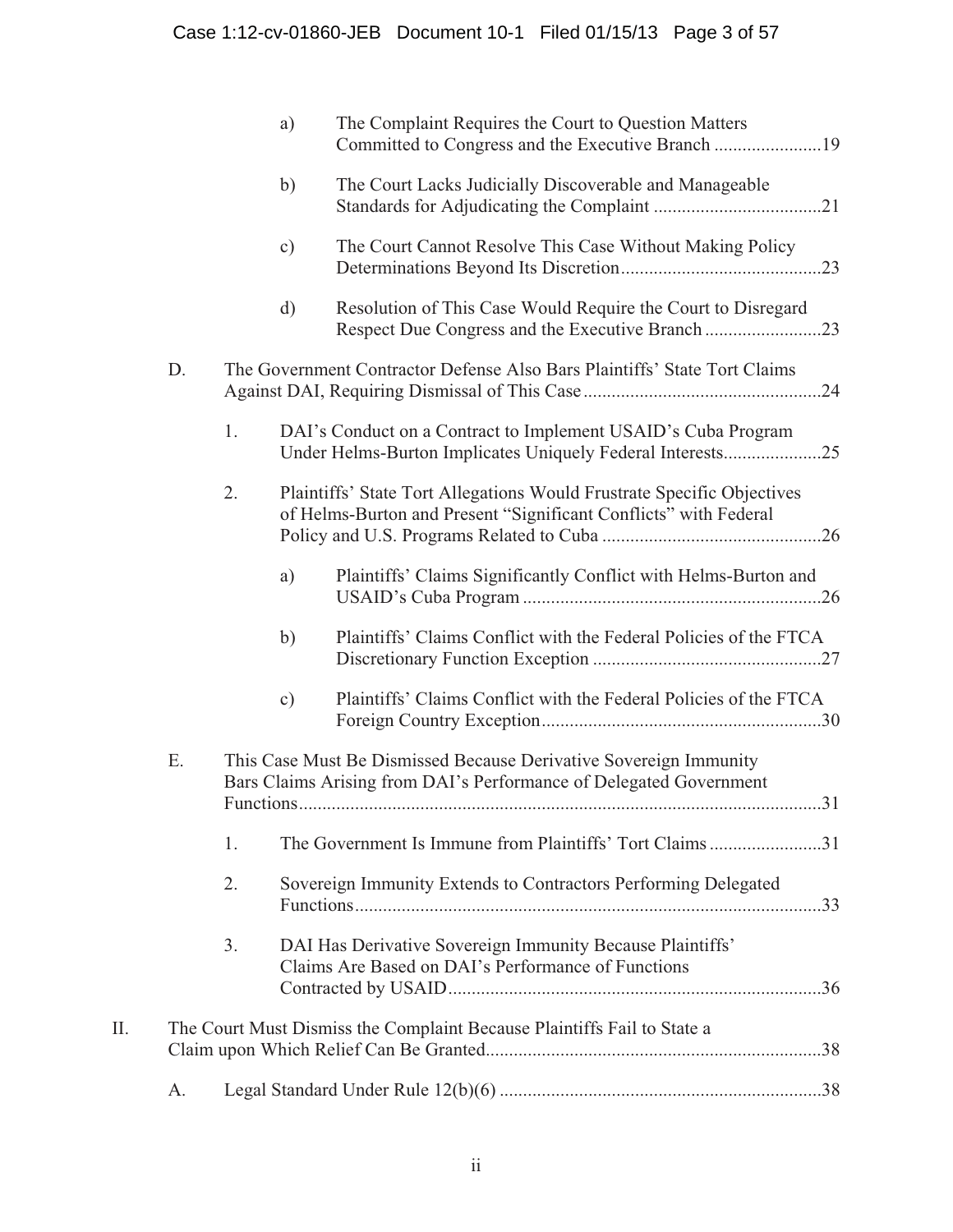| В.              | Plaintiffs Fail to State a Claim for Negligence and Gross Negligence39 |  |
|-----------------|------------------------------------------------------------------------|--|
| $\mathcal{C}$ . | Plaintiffs Fail to State a Claim for Negligent Infliction of Emotional |  |
| D.              |                                                                        |  |
| Е.              |                                                                        |  |
|                 |                                                                        |  |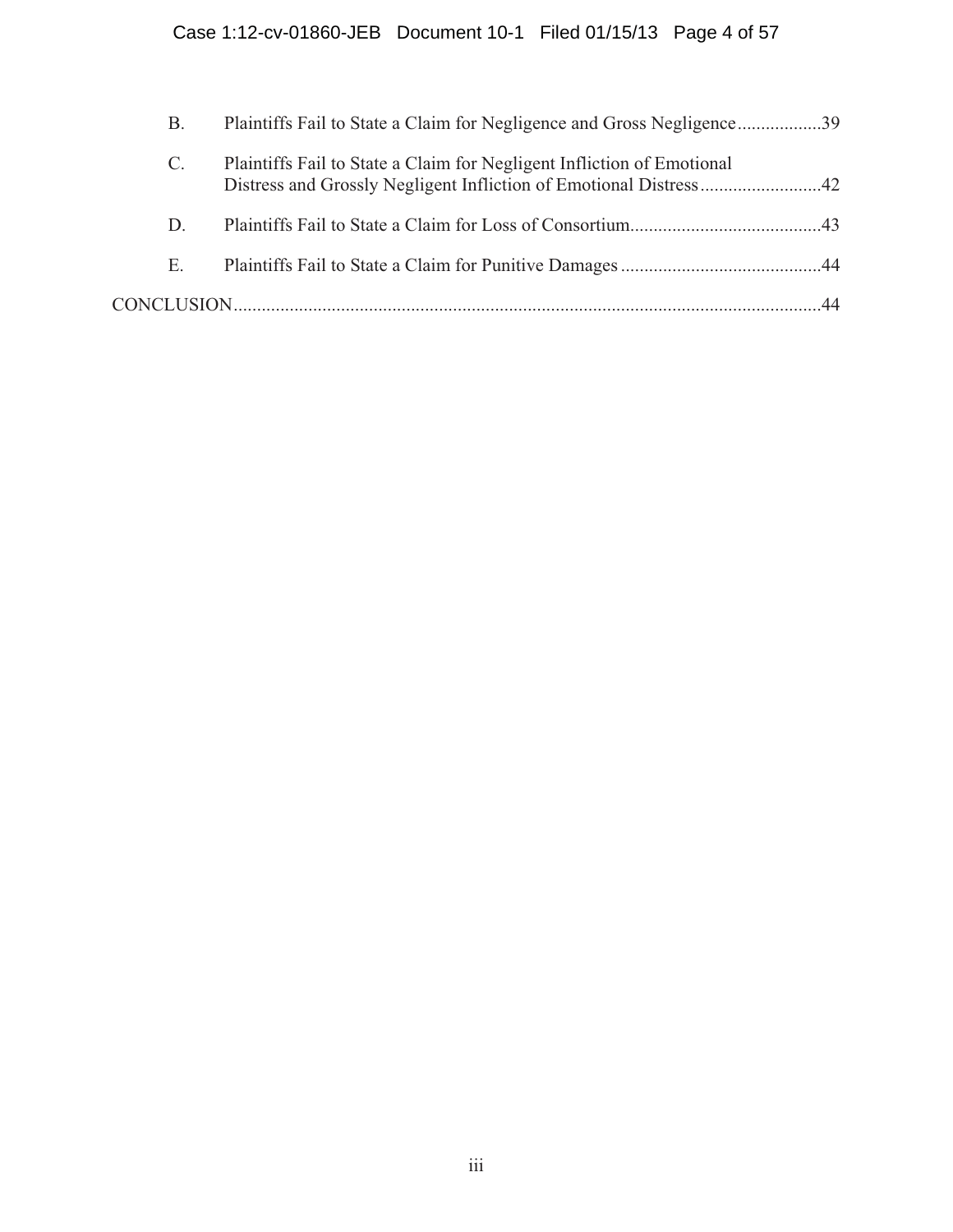# **TABLE OF AUTHORITIES**

| <b>Cases</b>                              | Page(s) |
|-------------------------------------------|---------|
| Ackerson v. Bean Dredging LLC,            |         |
| Afia/Cigna Worldwide v. Felkner,          |         |
| Al Shimari v. CACI Int'l, Inc.,           |         |
| Al Shimari v. CACI Int'l, Inc.,           |         |
| Am. Ins. Ass'n v. Garamendi,              |         |
| Ashcroft v. Iqbal,                        |         |
| *Baker v. Carr,                           |         |
| Baltimore v. District of Columbia,        |         |
| Bancoult v. McNamara,                     |         |
| Barclay v. Briscoe,                       |         |
| Beebe v. Wash. Metro. Area Transit Auth   |         |
| Bell v. Heitkamp, Inc.,                   |         |
| BHC Interim Funding II, L.P. v. F.D.I.C., |         |
| *Boyle v. United States Techs. Corp.,     |         |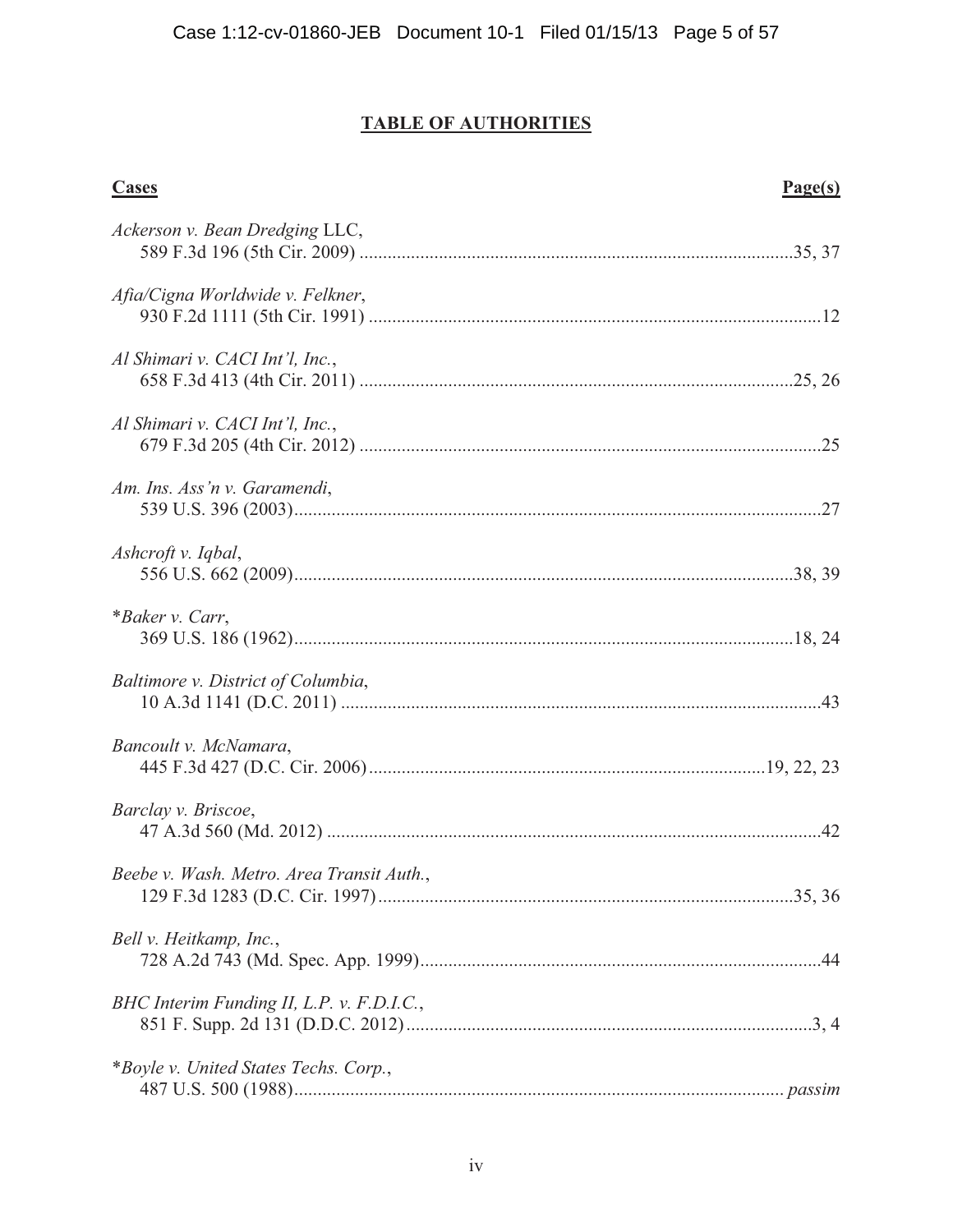| Brady v. Ralph M. Parsons Co.,                     |
|----------------------------------------------------|
| Brink v. Xe Holding, LLC,                          |
| *Butters v. Vance Int'l, Inc.,                     |
| Caesar v. United States,                           |
| Carmichael v. Kellogg, Brown & Root Servs., Inc.,  |
| Center for Nat'l Sec. Studies v. Dep't of Justice, |
| Chesney v. Tenn. Valley Auth.,                     |
| Chicago & S. Air Lines v. Waterman S.S. Corp.,     |
| Colon v. U.S. Dep't of Navy,                       |
| Cutlip v. Lucky Stores,                            |
| Darcars Motors of Silver Spring, Inc. v. Borzym,   |
| Davila-Perez v. Lockheed Martin Corp.,             |
| El-Shifa Pharm. Indus. Co. v. United States,       |
| English v. Gen. Elec. Co.,                         |
| Evans v. Suter,                                    |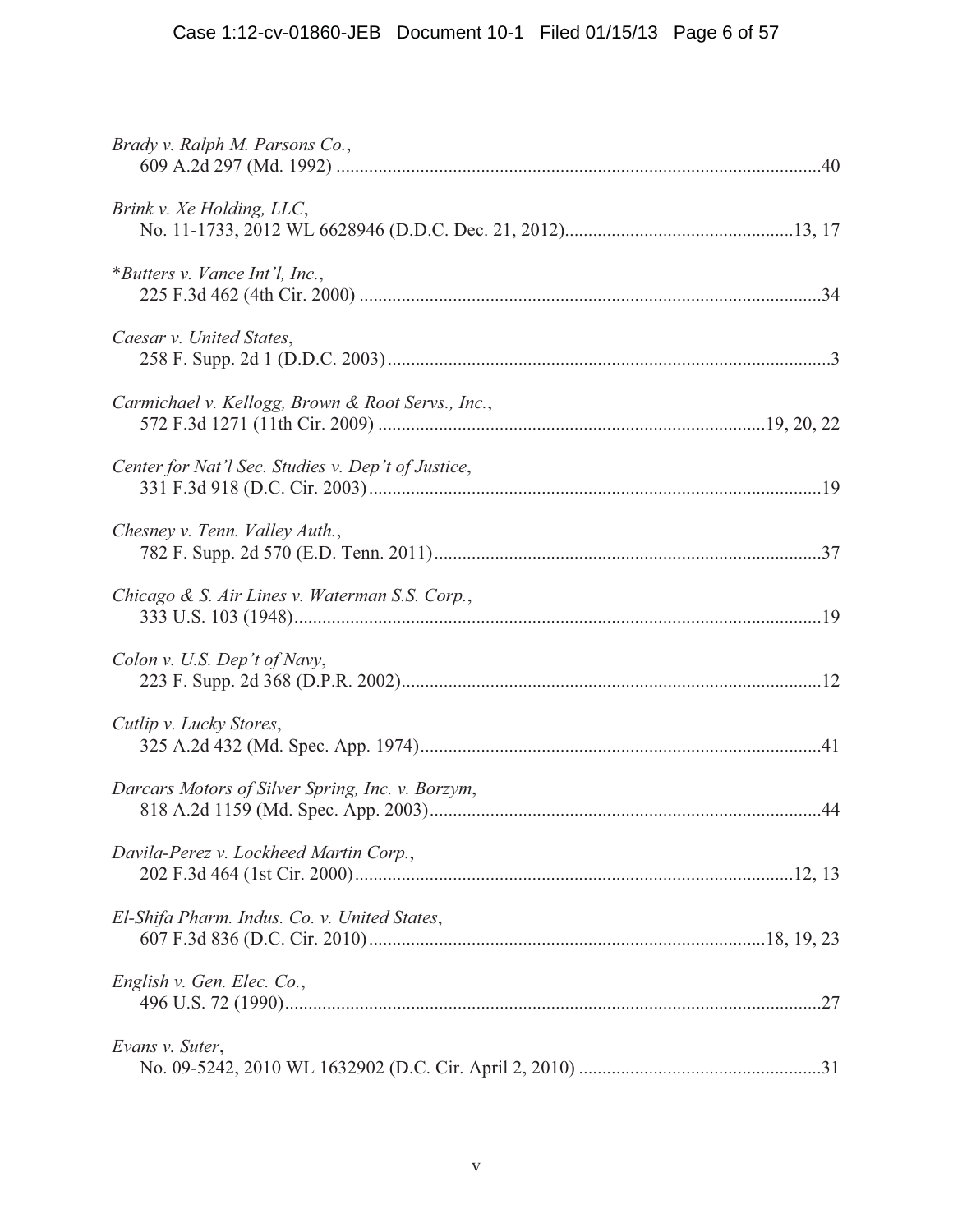| Fisher v. Halliburton,                                                        |  |
|-------------------------------------------------------------------------------|--|
| Goldstein v. United States,                                                   |  |
| Griesi v. Atlantic Gen. Hosp. Corp.,                                          |  |
| Haig v. Agee,                                                                 |  |
| Hall v. $C\&P$ Tel. $Co.$                                                     |  |
| Haltiwanger v. Unisys Corp.,                                                  |  |
| Hamilton v. Ford Motor Credit Co.,                                            |  |
| Harbury v. Hayden,                                                            |  |
| Harbury v. Hayden,                                                            |  |
| Harris v. Kellogg, Brown & Root Servs., Inc.,                                 |  |
| Hines v. Davidowitz,                                                          |  |
| *Hudgens v. Bell Hel./Textron,                                                |  |
| In re Fort Totten Metrorail Cases Arising Out of the Events of June 22, 2009, |  |
| In re Series 7 Broker Qual. Exam Scoring Lit.,                                |  |
| Industria Panificadora, S.A. v. United States,                                |  |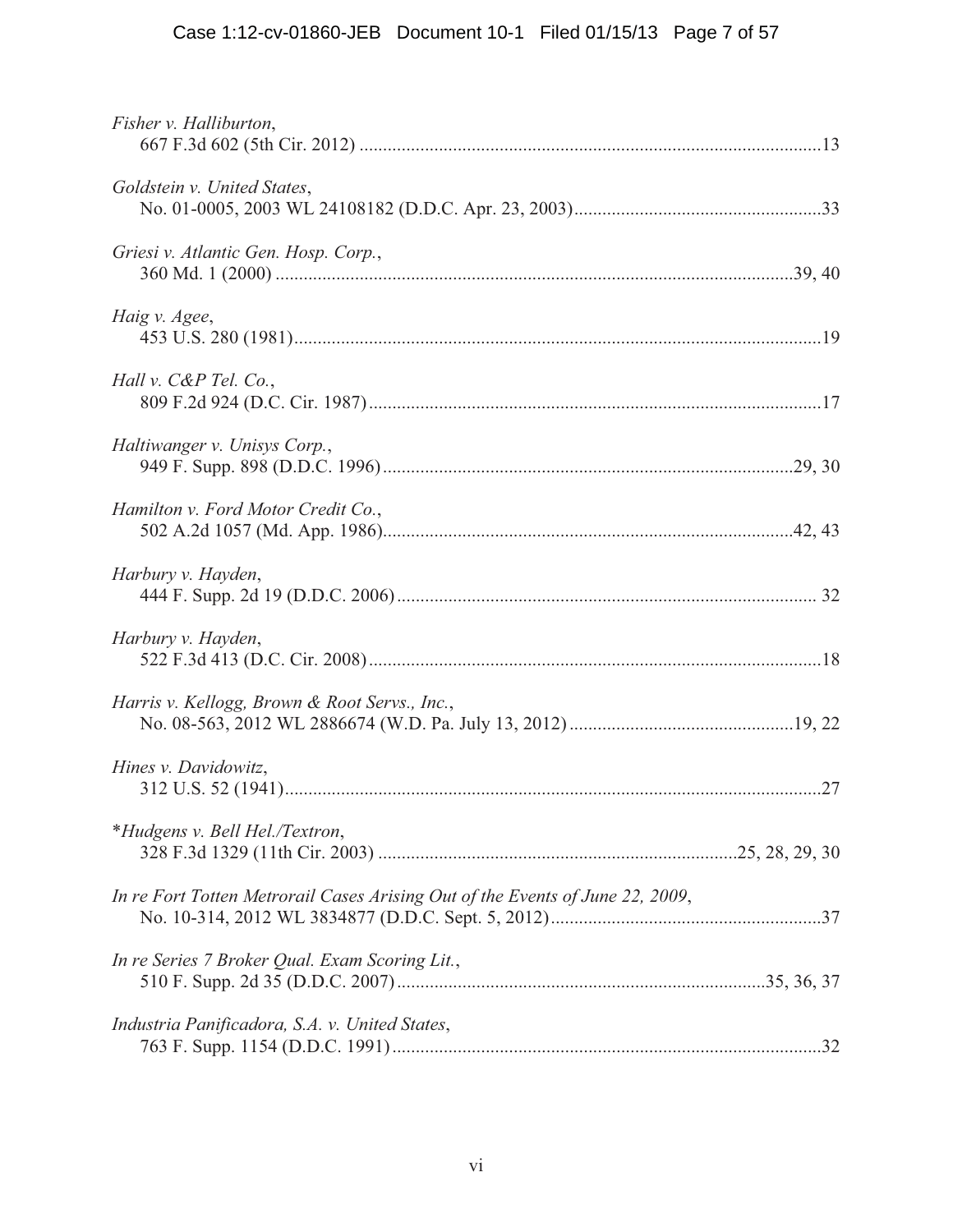| Ins. Corp. of Ir, Ltd. v. Compagnie des Bauxites de Guinee, |
|-------------------------------------------------------------|
| Isenbarger v. Farmer,                                       |
| Jackson v. Dist. Of Columbia Dep't of Health,               |
| Jacques v. First Nat. Bank of Md.,                          |
| Japan Whaling Ass'n v. Am. Cetacean Soc'y,                  |
| Kaempe v. Myers,                                            |
| Klaxon Co. v. Stentor Elec. Mfg. Co.,                       |
| Le Vonas v. Acme Paper Board Co.,                           |
| Lopez v. Council on Am.-Islamic Rel. Action Net., Inc.,     |
| Lujan v. Defenders of Wildlife,                             |
| Macharia v. United States,                                  |
| Madden v. James M. Montgomery Consulting Engineers Inc.,    |
| *Mangold v. Analytic Servs., Inc.,                          |
| Massengale v. Pitts,                                        |
| McMahon v. Presidential Airways, Inc.,                      |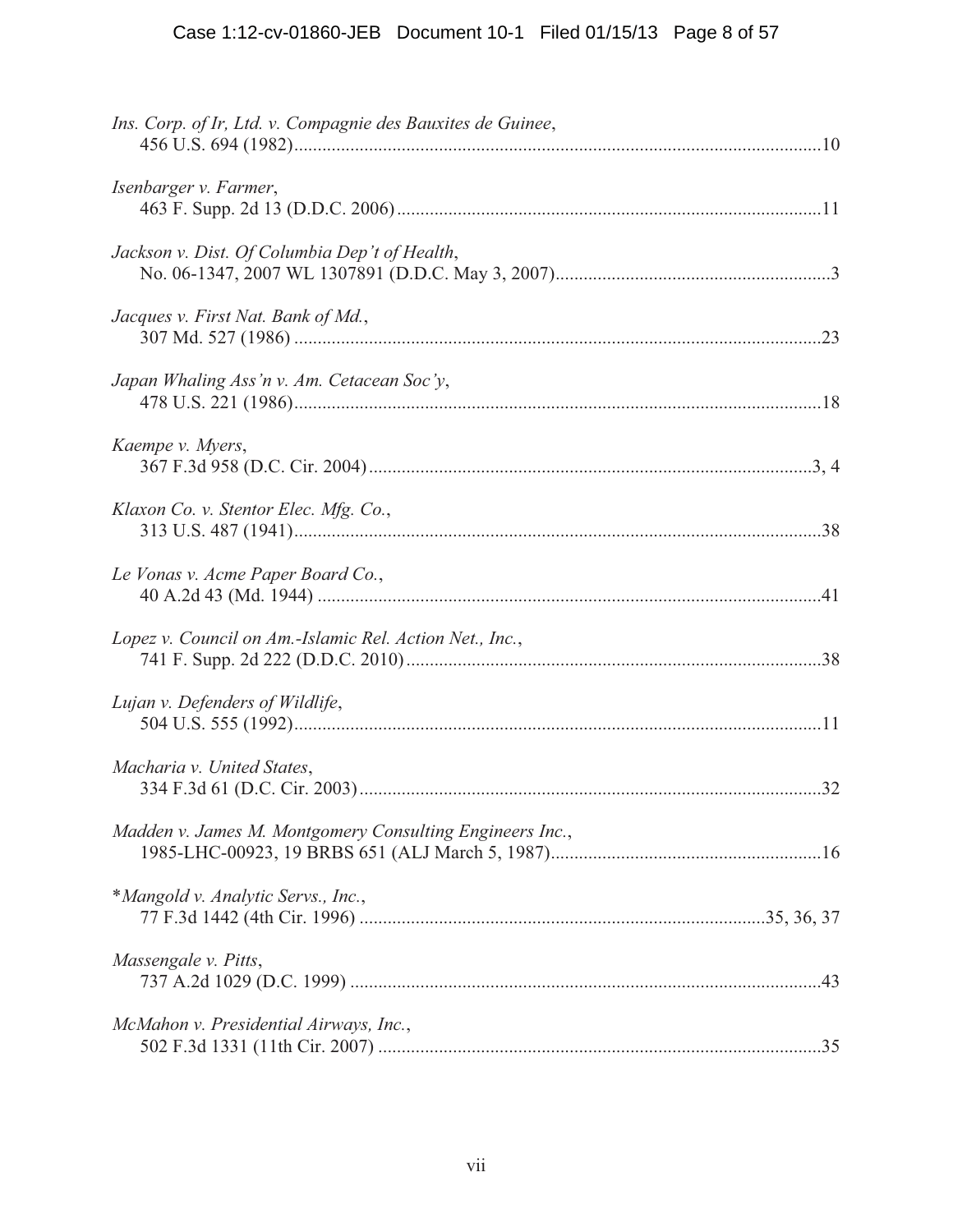# Case 1:12-cv-01860-JEB Document 10-1 Filed 01/15/13 Page 9 of 57

| Midland Psychiatric Assoc., Inc. v. United States,                       |  |
|--------------------------------------------------------------------------|--|
| Morrison-Knudsen Constr. Co. v. Dir., Office of Workers' Comp. Programs, |  |
| Murray v. Northrop Grumman Info. Tech., Inc.,                            |  |
| Oetjen v. Cent. Leather Co.,                                             |  |
| Owens-Illinois, Inc. v. Cook,                                            |  |
| Owens-Illinois, Inc. v. Zenobia,                                         |  |
| Pani v. Empire Blue Cross Blue Shield,                                   |  |
| Regan v. Wald,                                                           |  |
| Republic Aviation Corp. v. Lowe,                                         |  |
| Rhaney v. Univ. of Md. E. Shore,                                         |  |
| Richardson v. United States,                                             |  |
| Rong Yao Zhou v. Jennifer Mall Res., Inc.,                               |  |
| Ross v. DynCorp,                                                         |  |
| Rowley v. Mayor & City Council of Balt.,                                 |  |
| *Saleh v. Titan Corp.,                                                   |  |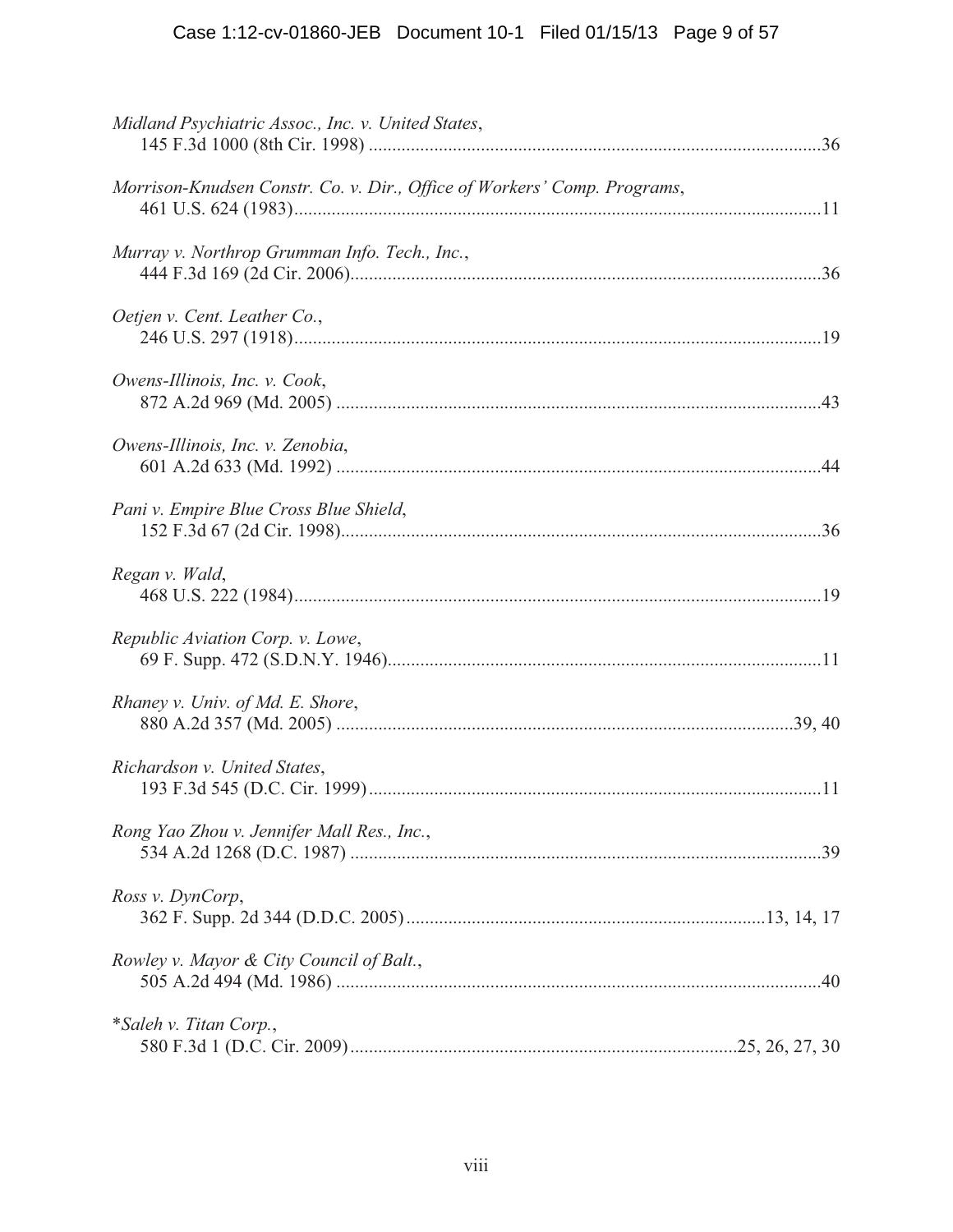| Schneider v. Kissinger,                      |  |
|----------------------------------------------|--|
| Sketoe v. Exxon Co., USA,                    |  |
| Sloan v. U.S. Dep't of Housing & Urban Dev., |  |
| Smith v. Halliburton Co.,                    |  |
| Sosa v. Alvarez-Machain,                     |  |
| Taylor v. Kellogg Brown & Root Servs., Inc., |  |
| Tozer v. LTV Corp.,                          |  |
| United States v. Gaubert,                    |  |
| United States v. Mitchell,                   |  |
| Vance v. CHF Int'l,                          |  |
| Vance v. Vance,                              |  |
| Wells v. General Elec. Co.,                  |  |
| *Westfall v. Erwin,                          |  |
| Whitaker v. Kellogg Brown & Root, Inc.,      |  |
| *Yearsley v. W.A. Ross Constr. Co.,          |  |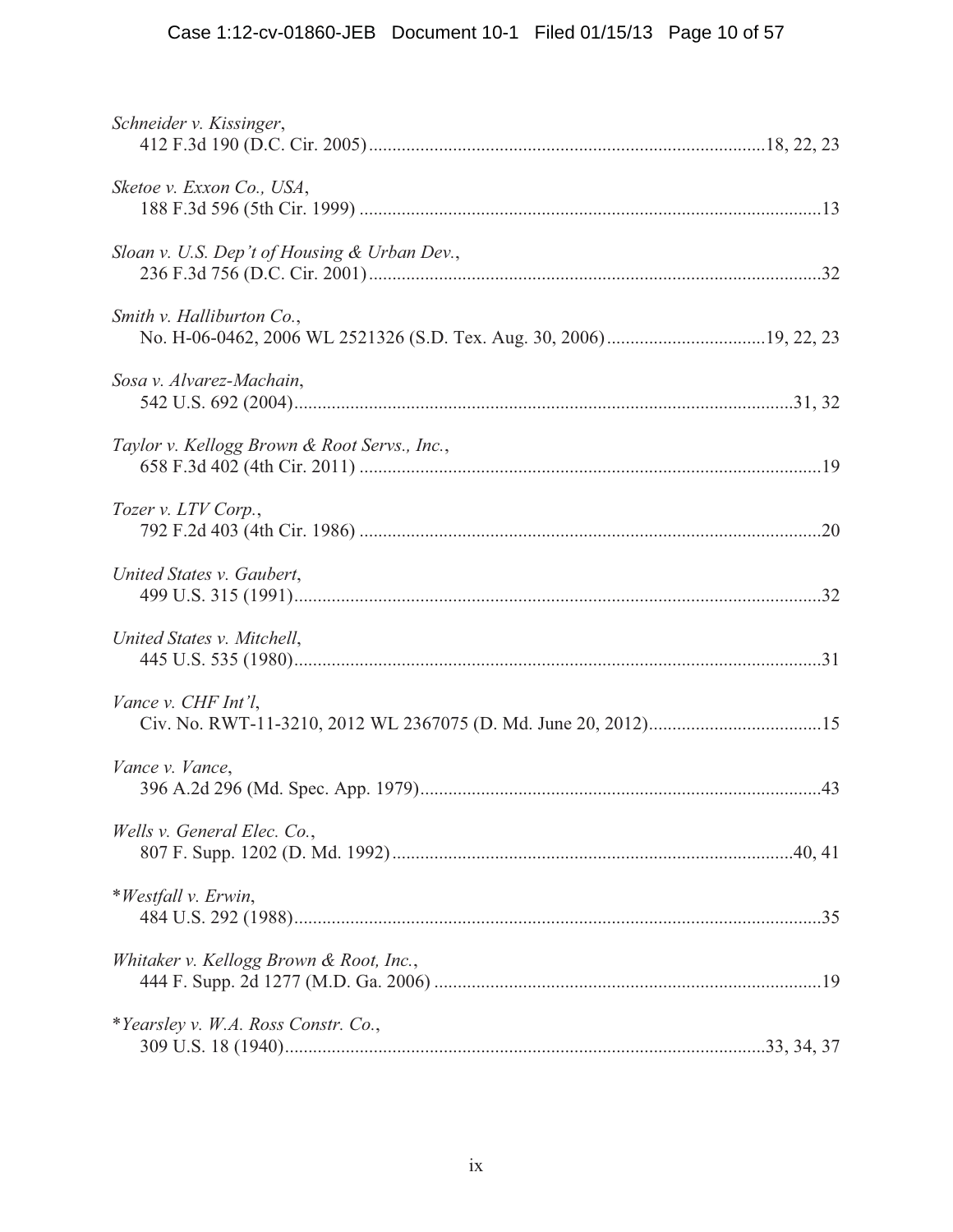# **Statutes and Laws**

# **Secondary Sources**

| Cuba's Global Terror Network: Hearing Before H. Foreign Affairs Subcomm. on West.<br>Hemisphere, May 18, 2012 (statement of Rep. Connie Mack, Chairman, Subcomm. |  |
|------------------------------------------------------------------------------------------------------------------------------------------------------------------|--|
| Editorial, U.S. shouldn't hand Cuba an Alan Gross-for-spies deal,                                                                                                |  |
| Fiscal 2012 Appropriations: State, Foreign Operation & Related Programs:<br>Hearing Before H. Approp. Subcomm. on State, Foreign Ops., and Related               |  |
|                                                                                                                                                                  |  |
| Matthew H. Brown, Family takes case of Md. man imprisoned in Cuba to public,                                                                                     |  |
|                                                                                                                                                                  |  |
|                                                                                                                                                                  |  |
|                                                                                                                                                                  |  |
|                                                                                                                                                                  |  |
| Statement from National Security Council Spokesman Tommy Vietor (Aug. 5, 2011)1                                                                                  |  |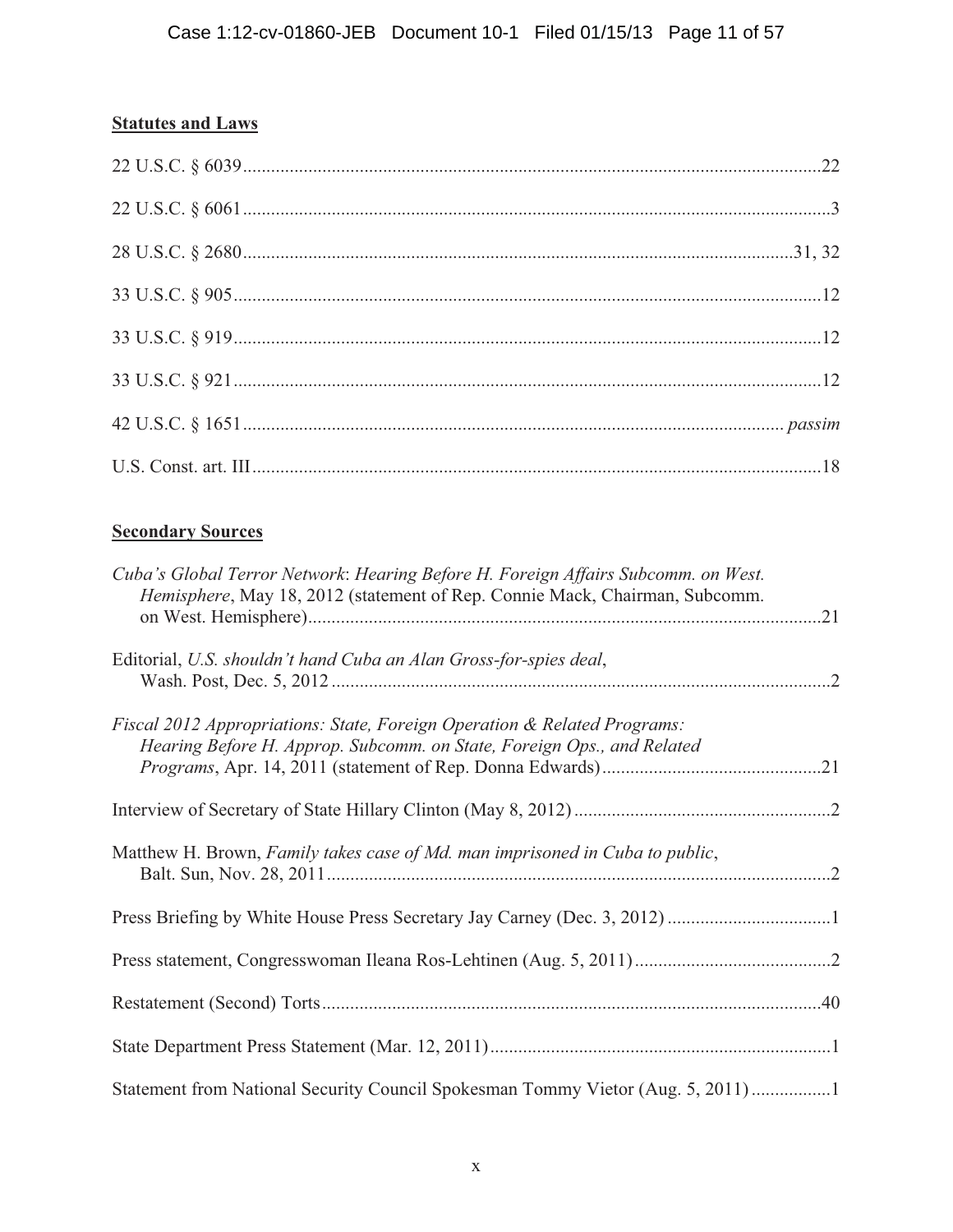| U.N. Human Rights Council, Working Group on Arbitrary Detention, U.N. Doc. |
|----------------------------------------------------------------------------|
|                                                                            |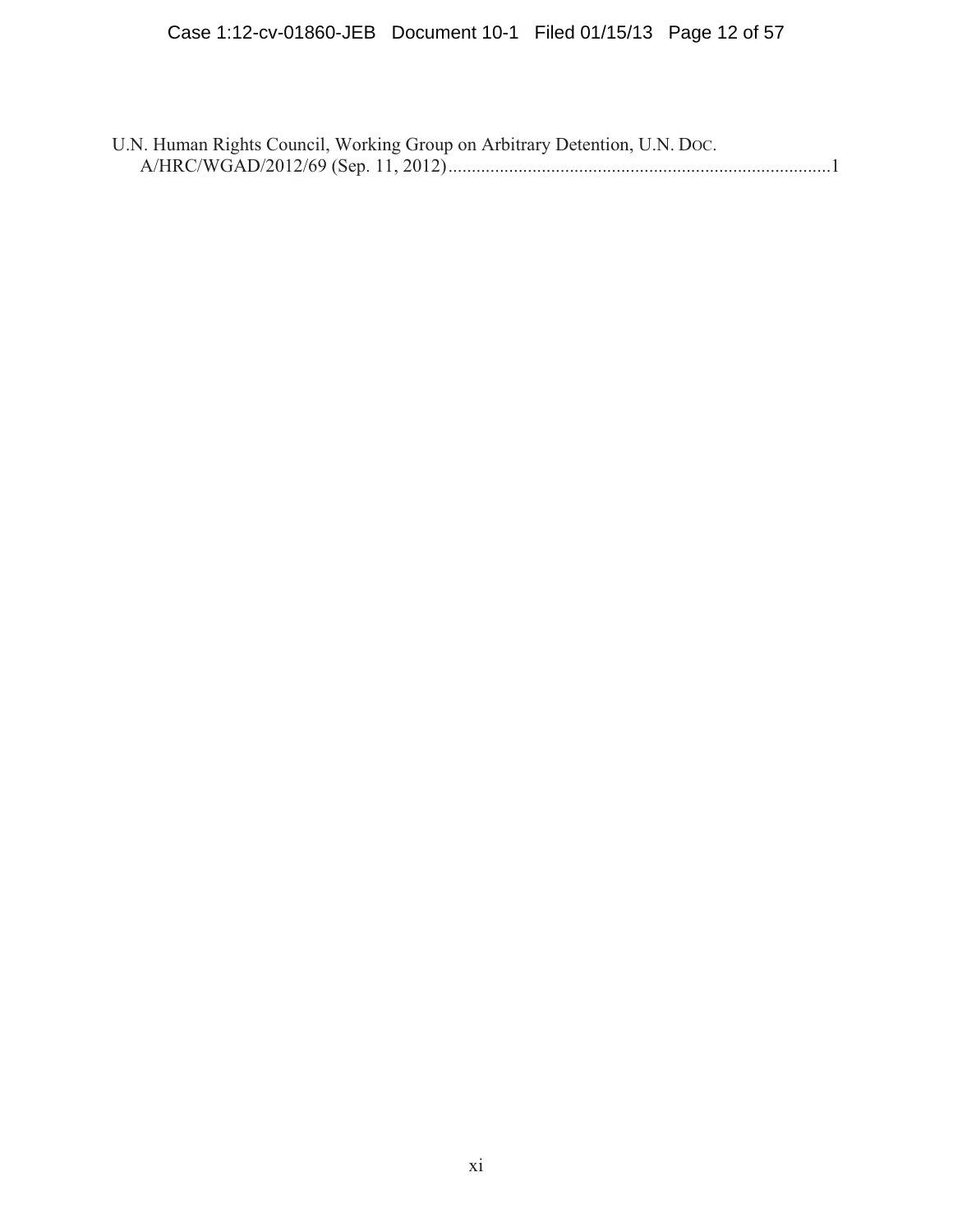Defendant Development Alternatives, Inc. ("DAI"), respectfully submits this

Memorandum of Law in Support of its Motion to Dismiss pursuant to Federal Rules of Civil

Procedure ("FRCP") 12(b)(1) and 12(b)(6).

# **INTRODUCTION**

Plaintiff Alan Gross is a U.S. citizen who was detained by Cuban government authorities

in December 2009 and imprisoned in Cuba for allegedly committing "acts against the integrity

and independence of the state." The "acts" charged by the Cuban government amount to nothing

more than trying to help peaceful people gain access to the internet. Both the United States

Government ("Government") and the United Nations have deemed Mr. Gross's detention to be

unjust and in violation of his human rights.<sup>1</sup> Secretary of State Hillary Clinton expressed the

U.S. Government's views on Cuba's actions—which DAI has echoed—as follows:

Mr. Gross should not even be incarcerated in Cuba. Mr. Gross was not a spy. Mr. Gross was not an intelligence agent. Mr. Gross worked for a development group that was helping Cubans, principally in their small Jewish community in Cuba, to have access to the internet. And Mr. Gross, in our view, is being held without justification and has been detained already far too  $long \dots$ 

I am deeply distressed and unhappy for the Gross family. I've met with Judy Gross. People in the State Department stay in close touch with her and with her family. They have been incredibly brave in the face of this injustice. But the Cuban Government has

<sup>&</sup>lt;sup>1</sup> Press Briefing by White House Press Secretary Jay Carney (Dec. 3, 2012), *available at* http://www.whitehouse.gov/the-press-office/2012/12/03/press-briefing-press-secretary-jaycarney-12032012; Statement from National Security Council Spokesman Tommy Vietor (Aug. 5, 2011), *available at* http://www.whitehouse.gov/the-press-office/2011/08/05/statementnational-security-council-spokesman-tommy-vietor-alan-gross; State Department Press Statement (Mar. 12, 2011), *available at* http://www.state.gov/r/pa/prs/ps/2011/03/158235.htm; U.N. Human Rights Council, Working Group on Arbitrary Detention, U.N. DOC. A/HRC/WGAD/2012/69 (Sep. 11, 2012), *available at*  http://www.bringalanhome.org/newsroom/Newsroom-2013-01-08a.pdf.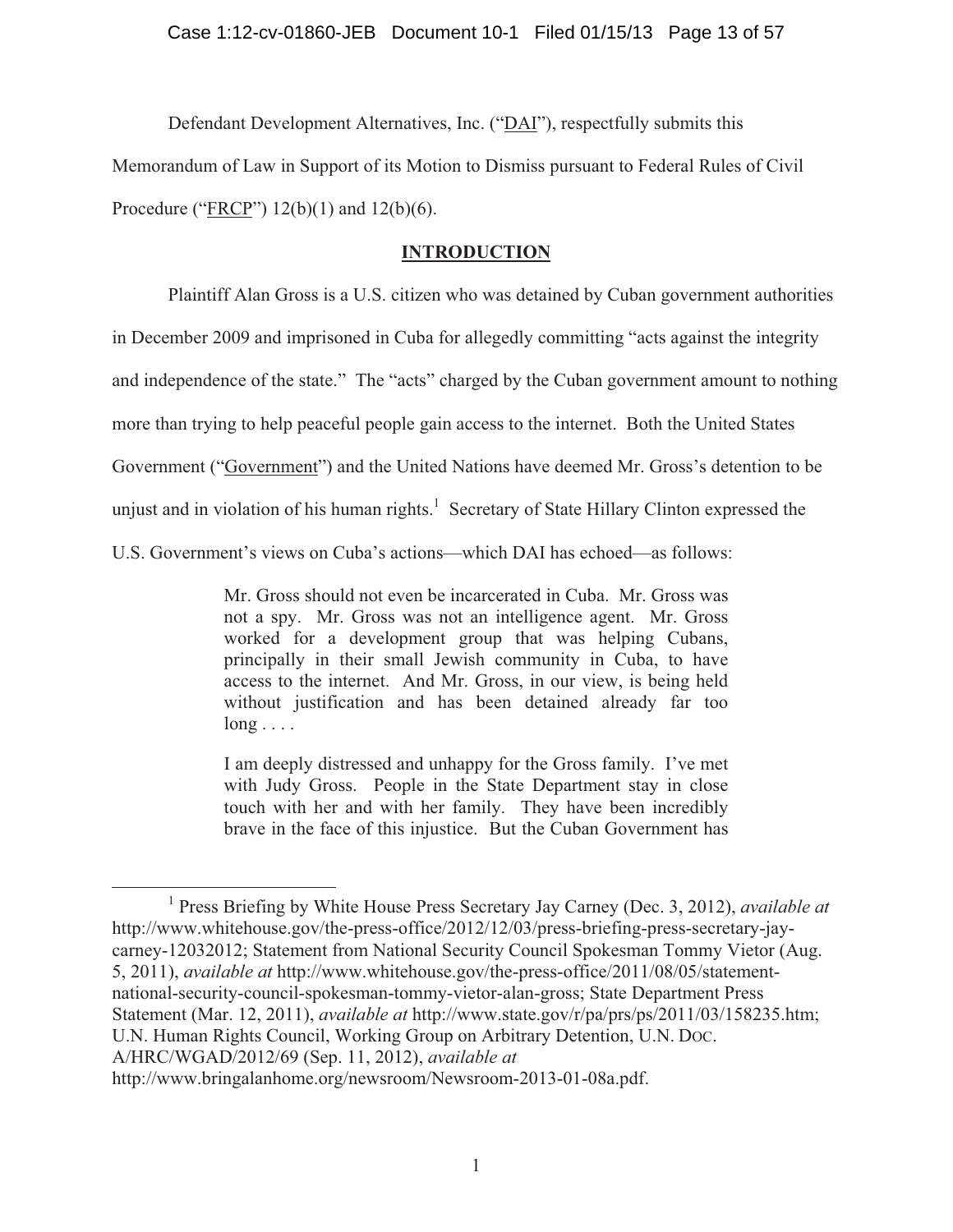## Case 1:12-cv-01860-JEB Document 10-1 Filed 01/15/13 Page 14 of 57

released political prisoners, which is something we'd like to see them do with Mr. Gross. $2$ 

 The Cuban government, reprehensibly, has sought to manipulate its detention of Mr. Gross to strengthen its hand in dealings with the United States. This has included seeking to exchange Mr. Gross's release for the U.S. Government's release of five Cuban spies.<sup>3</sup> As Congresswoman Ileana Ros-Lehtinen observed, "[t]he Cuban dictatorship is clearly using Mr. Gross to strengthen its grip on power and gain leverage with the United States."<sup>4</sup>

Against this backdrop, Plaintiffs have filed the present tort suit seeking monetary damages from the Defendants.<sup>5</sup> The fundamental premise of the Complaint is that Plaintiffs may bring tort claims against the Defendants based on the tragic harm that has befallen Mr. Gross. This premise is wrong. Plaintiffs' allegations are inextricably intertwined with Federal laws and policies that bar Plaintiffs' claims, and also fail to state a claim on which the Court can grant relief. Plaintiffs' claims must be dismissed for eight distinct reasons, any one of which would justify dismissal.

<sup>2</sup> Interview of Secretary of State Hillary Clinton (May 8, 2012), *available at*  http://security.blogs.cnn.com/2012/05/08/clinton-on-jailed-american-in-cuba/ (hereinafter "Clinton interview").

<sup>3</sup> Clinton Interview, *supra* note 2; *see also* Editorial, *U.S. shouldn't hand Cuba an Alan Gross-for-spies deal*, Wash. Post, Dec. 5, 2012; Matthew H. Brown, *Family takes case of Md. man imprisoned in Cuba to public*, Balt. Sun, Nov. 28, 2011.

<sup>4</sup> Press statement, Congresswoman Ileana Ros-Lehtinen (Aug. 5, 2011), *available at*  http://ros-lehtinen.house.gov/press-release/ros-lehtinen-condemns-rejection-cuban-dictatorshipalan-gross%E2%80%99-appeal-says-obama.

 $<sup>5</sup>$  As described in various sections of this brief, DAI has been actively working with the</sup> Government to secure additional compensation for Mr. and Mrs. Gross under the existing statutory framework applicable to contractor employees who are injured or detained while working overseas pursuant to a Government contract (*i.e.*, the Defense Base Act and the War Hazards Compensation Act), as well as by other means. DAI will continue to vigorously seek Government compensation for Mr. and Mrs. Gross, but DAI respectfully disagrees that the present lawsuit is legally sound.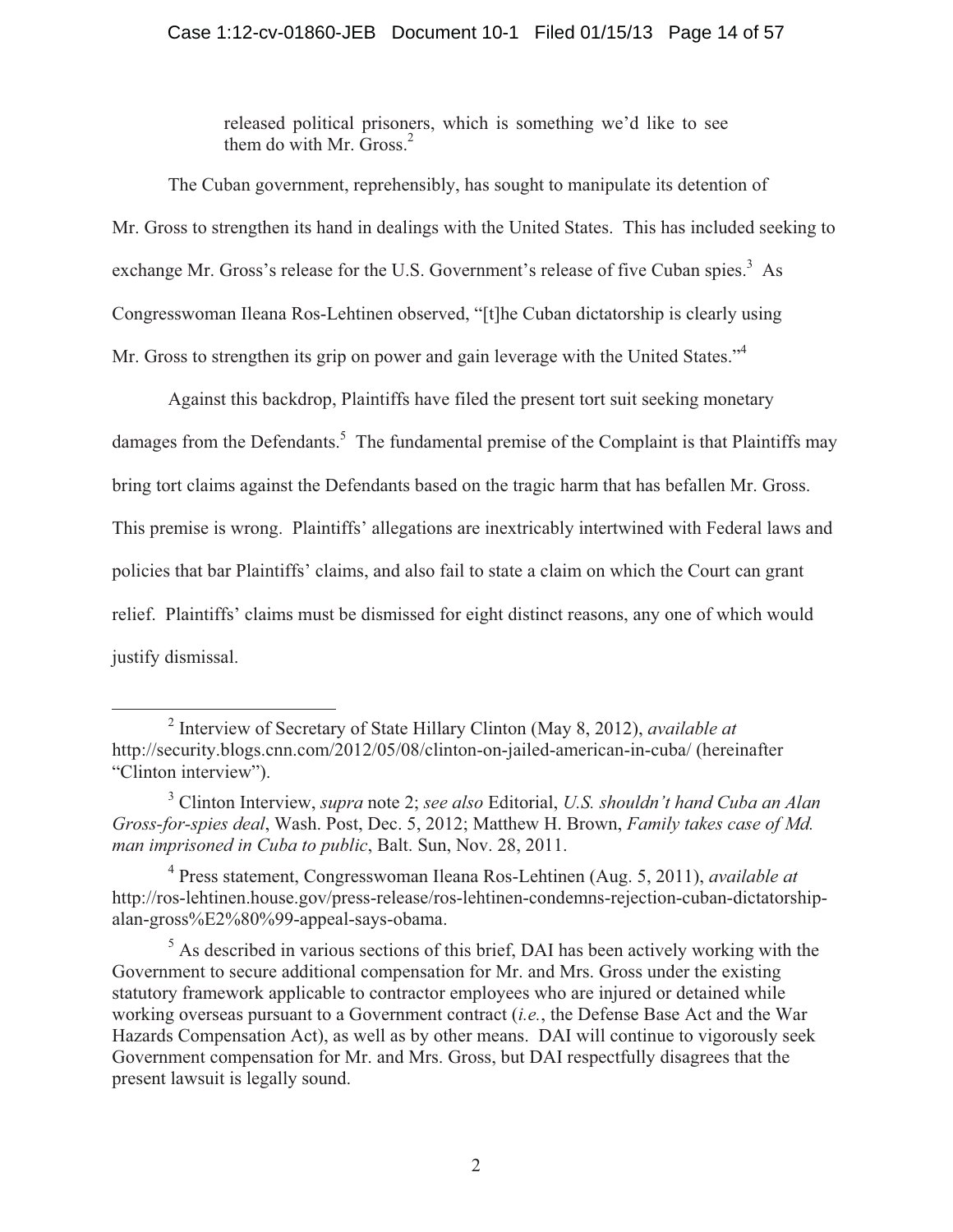#### **STATEMENT OF FACTS**

### **A. The Origin of This Case in U.S. Government Policy Toward Cuba**

This case arises out of the Cuba Democracy and Contingency Planning Program (the "Cuba Program"), a foreign policy program of the U.S. Government. The Cuba Program seeks to foster changes in the leadership of the Cuban government and to hasten a peaceful transition to democracy in Cuba. Congress authorized the Cuba Program pursuant to the Cuban Democracy Act of 1992, 22 U.S.C. §§ 6001–10, and the Cuban Liberty and Democratic Solidarity Act of 1996, 22 U.S.C. §§ 6021–91 (commonly referred to as the "Helms-Burton Act" and hereinafter referred to as "Helms-Burton"). Helms-Burton includes a wide variety of assistance programs "to facilitate a peaceful transition to representative democracy and a market economy in Cuba and to consolidate democracy in Cuba." 22 U.S.C. § 6061(6).

A discussion of U.S. policies toward Cuba under Helms-Burton and implemented by the Cuba Program can be found in the 2008 Congressional Research Service Report on Cuba presented to Congress.6 **Exhibit 1** (Congressional Research Service, *Cuba: Issues for the 110th Congress* (Sept. 24, 2008)). Traditionally, the Government implemented Helms-Burton activities through grants awarded to and self-administered by humanitarian organizations and individuals based in the United States and other countries. *Id.* at 42-43; *see also* **Exhibit 2** (U.S. Government Accountability Office, *Continued Efforts Needed to Strengthen USAID's Oversight of U.S. Democracy Assistance for Cuba* (November 2008), at 5-6 (hereinafter, "GAO Report")).

 $6$  Under FRCP 12(b)(1), the Court is "free to consider material outside the pleadings for purposes of resolving jurisdictional issues." *Caesar v. United States*, 258 F. Supp. 2d 1, 2 (D.D.C. 2003); *see also Jackson v. Dist. of Columbia Dep't of Health*, No. 06-1347, 2007 WL 1307891, at \*1 (D.D.C. May 3, 2007). The Court can consider these materials without converting this Motion into one seeking summary judgment. *See Kaempe v. Myers*, 367 F.3d 958, 965 (D.C. Cir. 2004); *BHC Interim Funding II, L.P. v. F.D.I.C.*, 851 F. Supp. 2d 131, 134 (D.D.C. 2012).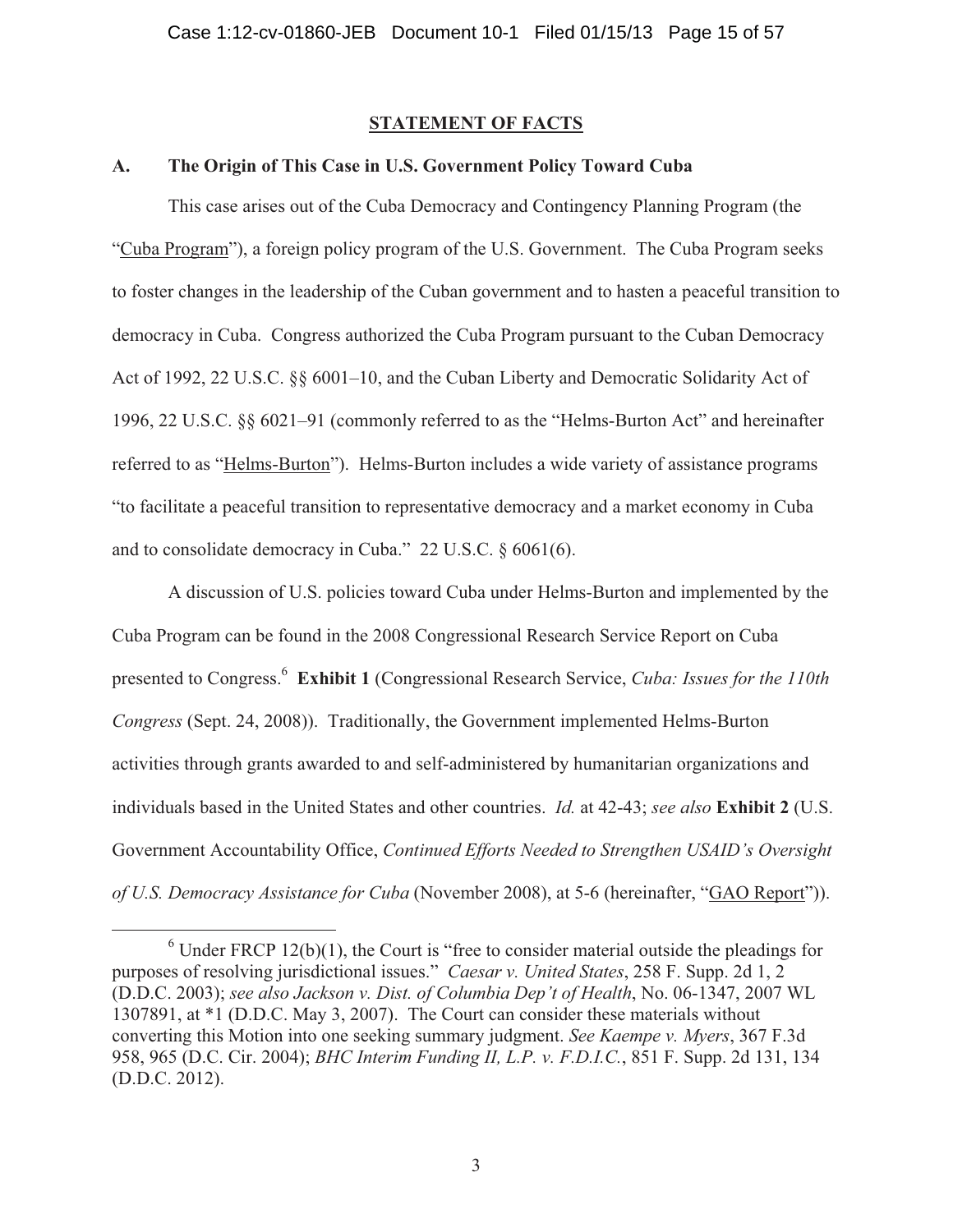#### Case 1:12-cv-01860-JEB Document 10-1 Filed 01/15/13 Page 16 of 57

The United States Agency for International Development ("USAID") issued many of these grants implementing Helms-Burton. GAO Report at 7. When USAID's reliance on these selfadministered grants was criticized, USAID shifted away from a grant program to a prime contract delivery system with "strengthen[ed] management and oversight of the Cuba Program's democracy assistance." *See id.* at 3, 9.

## **B. The Cuba Program Task Order Under USAID**

On May 8, 2008, USAID sought contractor support for implementation of the Cuba Program through a Request for Task Order Proposals ("RFTOP") issued to DAI and other companies holding awards under USAID's multiple-award Indefinite Quantity Contract ("IQC") for Instability, Crisis and Recovery Programs ("ICRP").<sup>7</sup> *See* **Exhibit 3** (Cuba Program RFTOP). The RFTOP contained a detailed and prescriptive "Implementation Plan" and "Scope of Work" ("SOW"). *See id.* at 12-20. The SOW detailed USAID's objectives, the manner in which the awardee would satisfy USAID's objectives, and the precise actions the awardee would take to implement the Cuba Program. *Id*. DAI was one of the companies that submitted a proposal in response to the RFTOP.

On August 14, 2008, USAID awarded Task Order No. DFD-I-03-05-00250-00 (the "Cuba Program Task Order") to DAI. *See* **Exhibit 4** (Cuba Program Task Order) (confidential portions redacted). <sup>8</sup> Consistent with Helms-Burton's goals, the Cuba Program Task Order had the following principal objectives:

<sup>&</sup>lt;sup>7</sup> USAID awarded the ICRP IQC to DAI on September 27, 2005 (the "IQC Contract"). USAID was to issue task orders for specific scopes of work under DAI's IQC.

<sup>&</sup>lt;sup>8</sup> The Complaint refers to this and other contract documents, the authenticity of which has not been contested. *E.g.* Compl. ¶ 22. The Court should consider those materials in deciding a 12(b)(6) motion without converting the motion into one seeking summary judgment. *See Kaempe*, 367 F.3d at 965; *BHC Interim Funding II*, 851 F Supp. 2d at 134.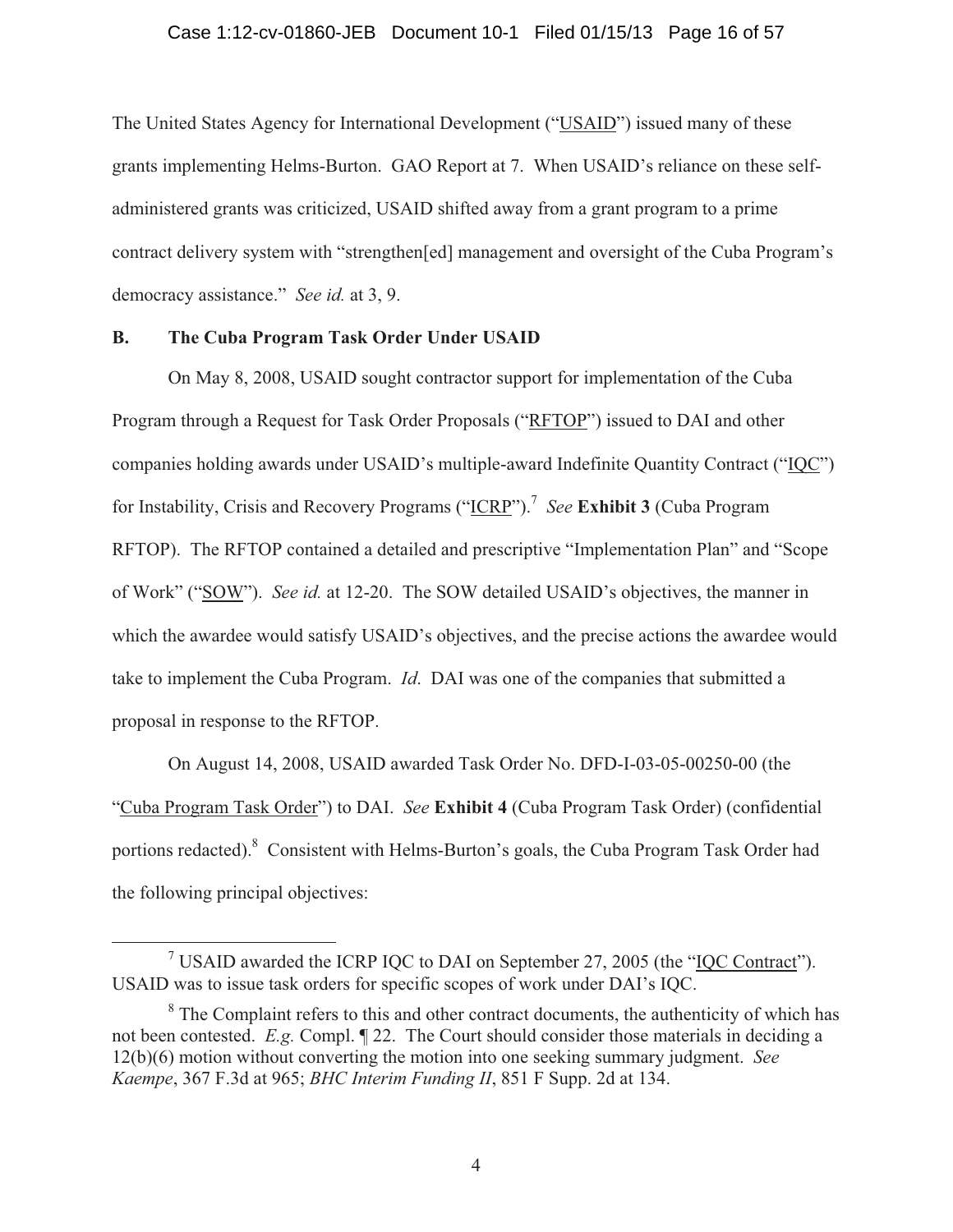- "Support the [Government]'s primary objective of hastening a peaceful transition to a democratic, market-oriented society, by providing additional humanitarian assistance and support to civil society." *Id.* at 3.
- "Provide the analytical foundation for verifying the on-island conditions, opportunities and programmatic interventions that will best support and complement activities that hasten the transition to democracy as well as transition planning and subsequent national development." *Id.*
- "Develop and, legal conditions and other circumstances permitting, activate plans for launching a rapid-response programmatic platform that will meet USAID's interests for having, and coordinating an on-island programming presence." *Id.*

After awarding the Cuba Program Task Order, USAID eliminated certain components of

the program (primarily the rapid-response and on-Island programming presence component) to

focus on the use of "new media" to implement the Cuba Program. *See* **Exhibit 5** (Modification

6) (confidential portions redacted). New media activities were to use information and

communications technology to support and strengthen civil society organizations in Cuba. *See*

**Exhibit 6** (Cuba Program Start-Up Meeting Notes) (confidential portions redacted).

The Cuba Program Task Order required DAI to accomplish these objectives by stepping

into USAID's shoes to administer grants and subcontracts in accordance with strict oversight,

direction, and approval requirements by USAID. Specifically, as described in **Exhibit 7** (DAI

Declaration ("DAI Decl.")):

- The Cuba Program Task Order required DAI to engage in an extensive vetting process with USAID before contacting potential grantees and subcontractors. DAI was required to conduct due diligence on potential grantees, develop a list of possible organizations, and bring that list to USAID for extensive discussion. DAI Decl. ¶ 8.
- USAID had its own list of acceptable grantees. In some cases, USAID even directed issuance of grants to certain organizations outside of the list DAI had created, where such applicants and their proposals met pre-established criteria. DAI Decl. **[9.]**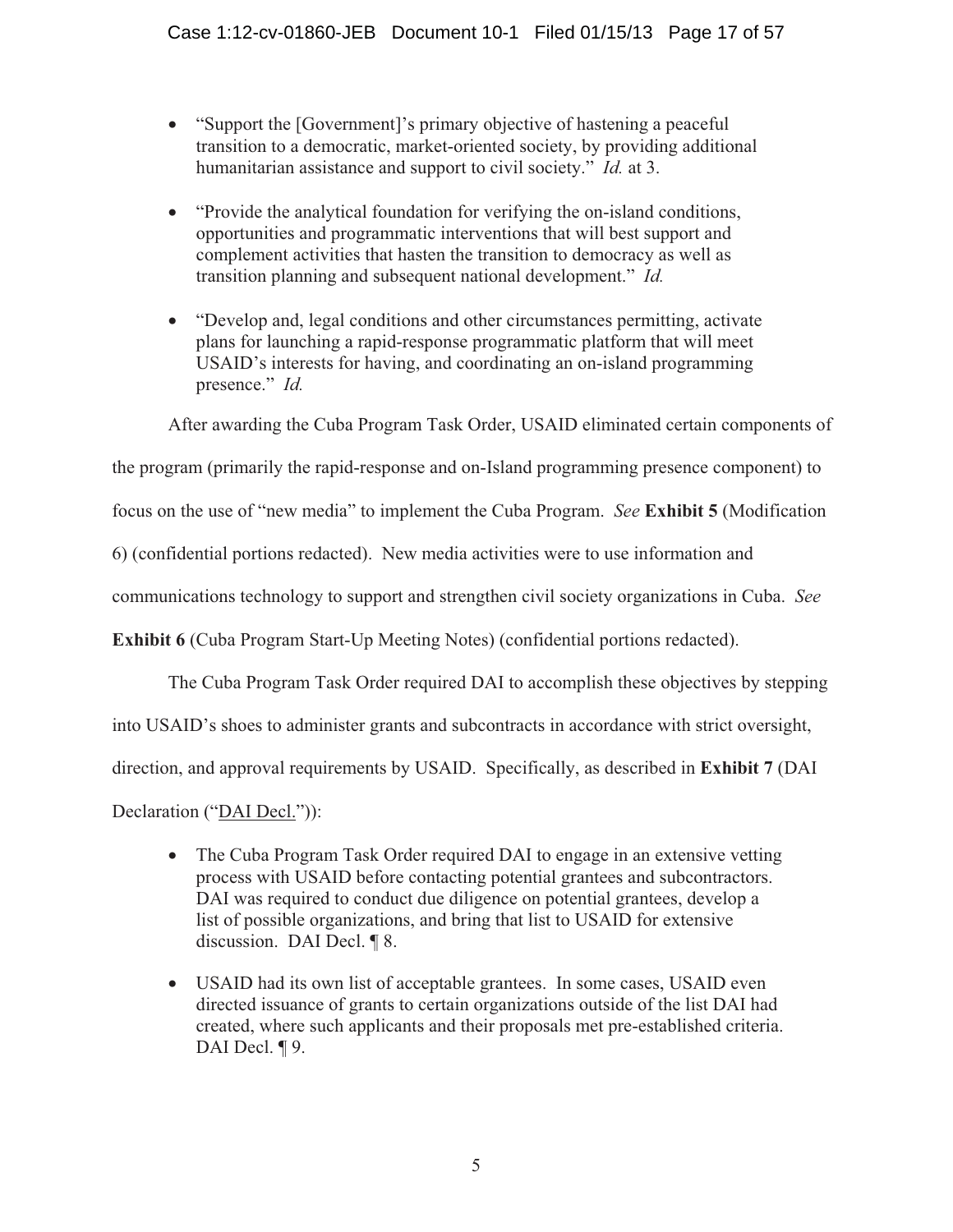- DAI participated in weekly status meetings with USAID officials, usually at DAI's headquarters in Bethesda, Maryland, that DAI employees contemporaneously memorialized in written notes and memoranda to file which, in the normal course of business, were made available to USAID. DAI Decl. ¶ 11.
- During the weekly status meetings, the DAI project team would inform USAID in detail about the progress of the Cuba Program Task Order everything from basic project administration, getting invoices paid, concepts under consideration for potential grants and subcontracts, discussions with potential partner organizations, and activities being implemented, as well as travel to Cuba, or elsewhere, by subcontractors and/or grantees. DAI Decl. ¶ 12.
- USAID, by its officials, including the Contracting Officer's Technical Representatives, exercised discretion over DAI's planned implementation down to the smallest detail, including approval or disapproval of planned travel. *See* DAI Decl. ¶¶ 7, 13, 14, 15.
- Specific to travel, DAI and USAID would discuss all anticipated, planned, and completed travel to Cuba in connection with the Cuba Program, as well as a summary of all significant events that occurred during ongoing or recently concluded travel. DAI Decl. ¶ 14.
- USAID had final decision-making authority with respect to travel, and DAI was required to discuss and obtain USAID approval on all travel. On multiple occasions, USAID refused to grant travel requests for a variety of reasons, including safety considerations. DAI Decl. ¶ 15.
- USAID directed, supervised, and closely managed DAI's performance of the Cuba Program Task Order. DAI's team was not allowed to act without USAID's approval. DAI Decl. ¶ 7.
- DAI understands from discussions with USAID Contracting Officer's Technical Representatives that USAID's management of the Cuba Program was part of a Federal inter-agency working group on U.S.-Cuba relations that also included the Department of State, the Department of Commerce, the Department of the Treasury, the National Security Council, and other Government agencies. DAI Decl. ¶ 16.

During the initial meeting between USAID and DAI following award of the Cuba

Program Task Order, USAID's Cuba Office Director established DAI's working premise: the

contracted work "is risky because of the security threats"; "USAID approval is needed for

everything." **Exhibit 6** (Start-Up Meeting Notes).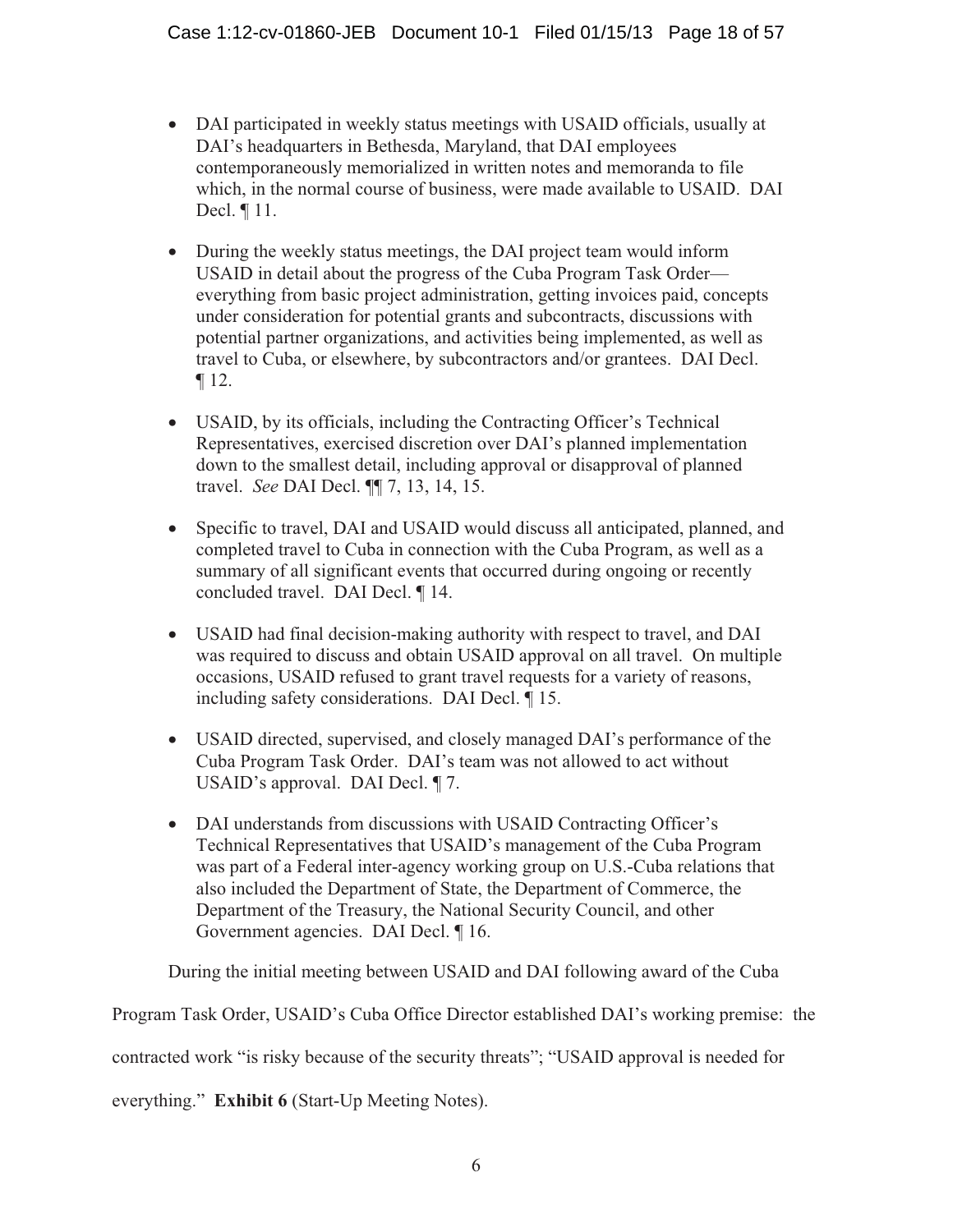# **C. The Subcontract with JBDC**

One of DAI's first priorities in executing the Cuba Program Task Order was to solicit offerors interested in the "new media" component. On October 21, 2008, DAI sent a Preliminary Grantee Vetting form to USAID describing Mr. Gross's experience designing, installing, commissioning, and managing internet-based satellite telecommunications services in furtherance of transition initiatives in environments such as Afghanistan, Armenia, and Iraq, as well as Cuba. **Exhibit 8** (Preliminary Grantee Vetting) (confidential portions redacted). On December 29, 2008, Mr. Gross, acting on behalf of JBDC, LLC ("JBDC"), submitted a proposal to DAI for promoting communication and information dissemination by and between various communities in Cuba.<sup>9</sup> Compl. ¶ 56, 57. On January 28, 2009, USAID formally approved DAI to subcontract with JBDC for a firm-fixed price.10 **Exhibit 10** (USAID Consent to Subcontract) (confidential portions redacted). On or about February 10, 2009, DAI entered into Subcontract No. 5835-001-05S-010-01 with JBDC (the "Subcontract"). **Exhibit 11** (DAI-JBDC Subcontract) (confidential portions redacted).

The Subcontract identified Helms-Burton as the authority for the Cuba Program Task Order. *Id.* at Appendix A ¶ 7. The Subcontract's scope of work was based entirely on JBDC's

<sup>&</sup>lt;sup>9</sup> DAI is an employee-owned company comprised of humanitarian and development professionals working to assist countries around the world in the areas of water and natural resources management, energy and climate change, governance and public sector management, private sector development and financial services, economics and trade, agriculture and agribusiness, crisis mitigation and stability operations, and HIV/AIDS and avian influenza control. The contents of JBDC's proposal are subject to a non-disclosure agreement to protect the parties' business interests and also to protect on-Island beneficiaries from harm. DAI Decl. ¶ 17.

<sup>&</sup>lt;sup>10</sup> USAID has stated, in response to questions from the U.S. Senate, that it selected subcontractors and grantees who "understand the security constraints on the island, consciously keep their profiles as low as possible, and follow their organization's security protocols." **Exhibit 9** (USAID Q&A for U.S. Senate).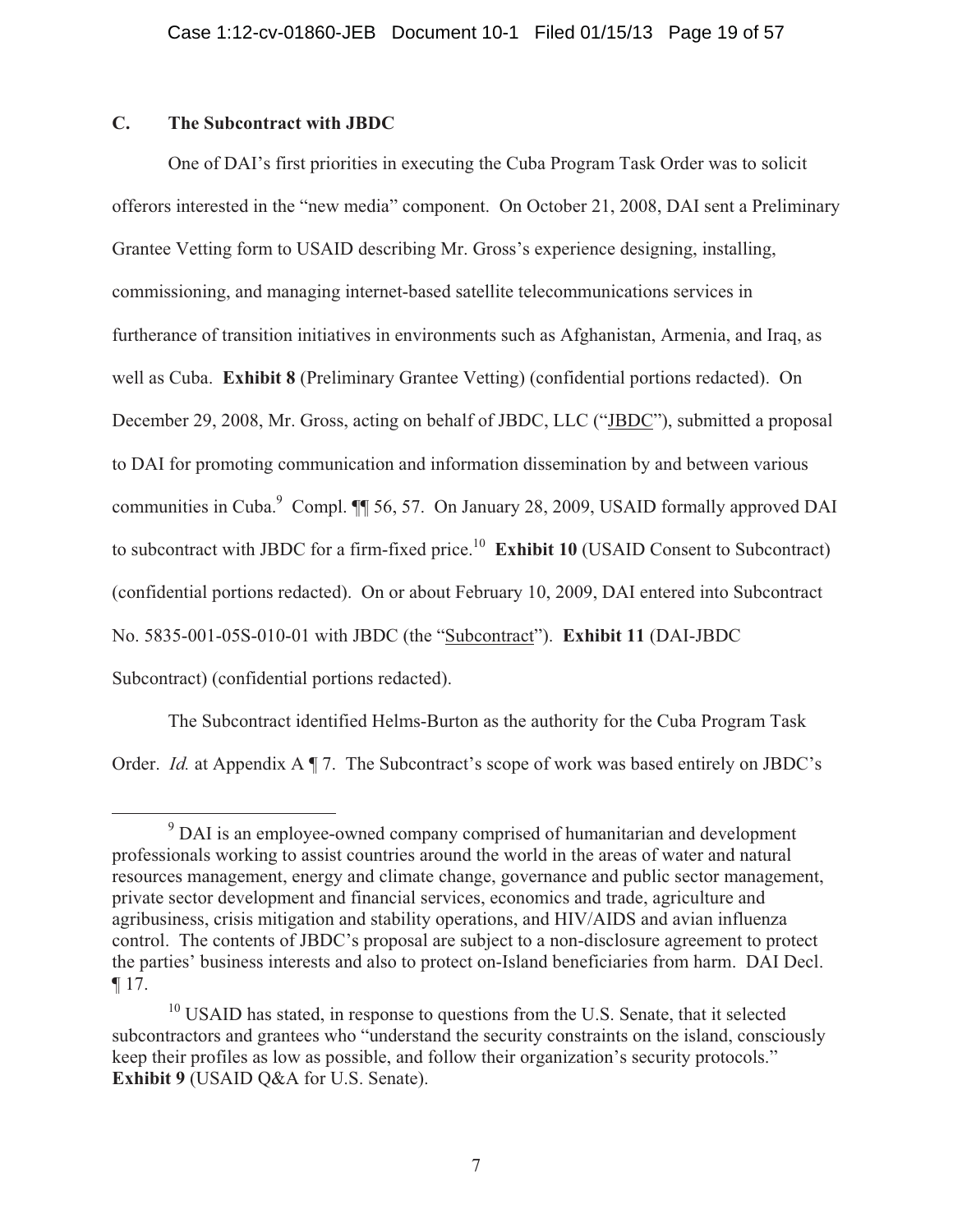#### Case 1:12-cv-01860-JEB Document 10-1 Filed 01/15/13 Page 20 of 57

proposal—as prepared by Mr. Gross and approved by USAID—to carry out the objectives and policies of the Government with respect to "new media" that would hasten a peaceful transition to democracy in Cuba. *Id.* at Appendix D. The Subcontract authorized four separate trips to Cuba. *Id*. With respect to this travel, the Subcontract provided that, "[g]iven the nature of the Cuban regime and the political sensitivity of the USAID Program, USAID and DAI cannot be held responsible for any injury or inconvenience suffered by individuals traveling to the island under USAID funding." *Id.* at 7.

JBDC satisfied the requirements of the Subcontract, including four trips by Mr. Gross to Cuba and reports summarizing the results of those trips. DAI Decl. at ¶ 18. DAI paid JBDC the full amount owed under the Subcontract for completed deliverables, and USAID subsequently reimbursed DAI for amounts paid to JBDC pursuant to the cost-reimbursable Cuba Program Task Order. *Id.* at ¶ 19. Prior to completion of the initial Subcontract SOW, Mr. Gross, on behalf of JBDC, sought to expand and extend the Subcontract services, prompting DAI to send a request to USAID on October 2, 2009, requesting approval to that effect. **Exhibit 12** (Request for JBDC Follow-On Work) (confidential portions redacted). On October 8, 2009, USAID accepted the proposal and directed DAI to modify the Subcontract and increase its value by \$332,334. **Exhibit 13** (Consent for Mod. of JBDC Subcontract) (confidential portions redacted). DAI did so in Modification No. 5 to the Subcontract on October 26, 2009. **Exhibit 14** (Subcontract Modification No. 5) (confidential portions redacted).

#### **D. The Cuban Government's Detention and Imprisonment of Mr. Gross**

Under Modification No. 5 to the Subcontract, Mr. Gross travelled to Cuba a fifth time in late November 2009. Compl.  $\P$  77, 84, 94, 101, 112. During the trip, Cuban government authorities arrested Mr. Gross while he was carrying out work commissioned by, paid for, and controlled by the U.S. Government. *Id.* ¶ 112. On March 4-5, 2011, a Cuban court tried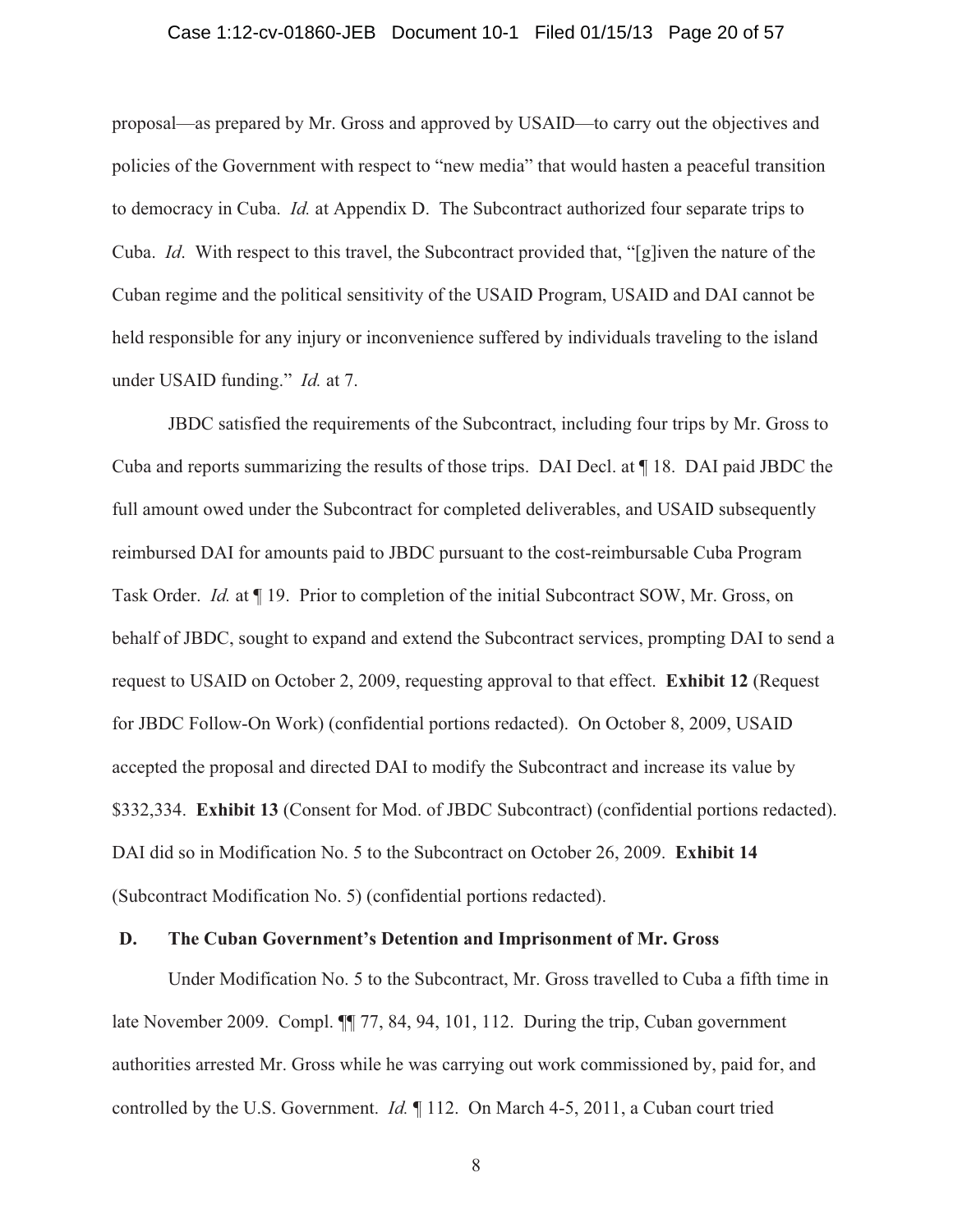#### Case 1:12-cv-01860-JEB Document 10-1 Filed 01/15/13 Page 21 of 57

Mr. Gross for committing acts against the independence of the territory of Cuba. *See* **Exhibit 15**  (Judgment of Popular Provincial Court, Havana, No. 2-2011) (confidential portions redacted). The court convicted and sentenced him to fifteen years in prison in Cuba. *Id.* at 38. The written judgment presents a lengthy recitation of Mr. Gross's alleged activities in Cuba under Helms-Burton and the U.S. Government's Cuba Program as the basis for the conviction. *Id.*

## **E. The Present Complaint**

Mr. Gross and his wife Judith Gross have alleged tort claims against the Government and DAI related to Mr. Gross's imprisonment in Cuba. The Complaint alleges negligence, gross negligence, negligent infliction of emotional distress, and grossly negligent infliction of emotional distress as to Mr. Gross, as well as a claim for loss of consortium, and seeks damages in the amount of \$60 million.

## **F. DAI's Response to Plaintiffs' Allegations**

Plaintiffs have asserted, both in the media and in the present Complaint, that the Cuban government's imprisonment of Mr. Gross is unjust because he was merely carrying out humanitarian work on behalf of the U.S. Government. DAI has supported this position in public statements and in meetings with Congress and Executive Branch officials. Plaintiffs have also expressed their view that the U.S. Government has betrayed the Gross family by failing to secure Mr. Gross's release and to address their other concerns. DAI has and will continue to urge the U.S. Government to secure his release as soon as possible, and to meet further with the representatives of the family and seek to resolve their issues. DAI has repeatedly expressed concerns in communications with both Plaintiffs' counsel and numerous Government officials that the discovery process in this litigation may bring the unintended consequence of making the Cuban government less willing to release Mr. Gross. DAI is also deeply concerned that the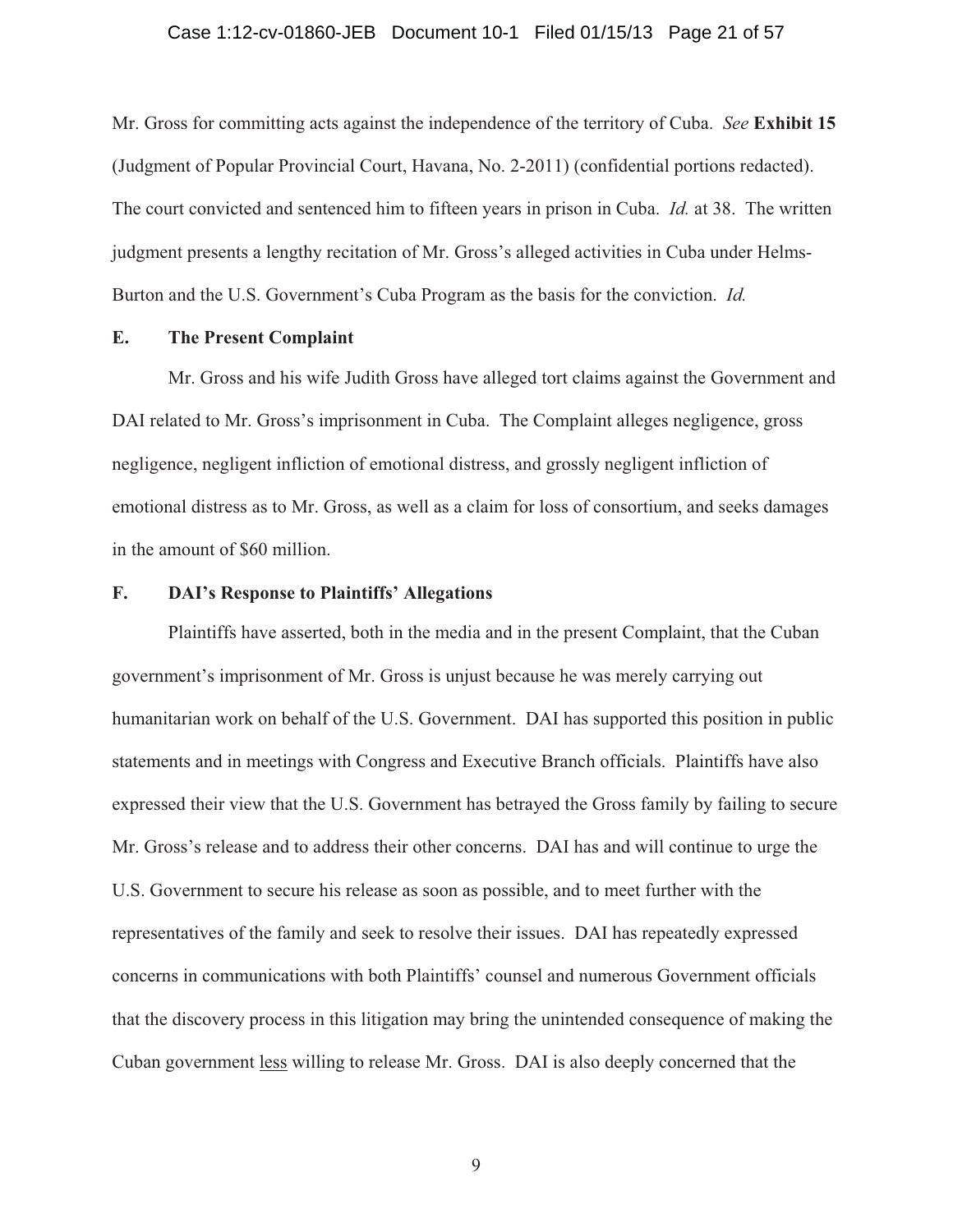development of the record in this case over the course of litigation could create significant risks to the U.S. Government's national security, foreign policy, and human rights interests.

Nevertheless, the present procedural posture of this case demands that DAI respond with this Motion to Dismiss. DAI has based its factual presentation herein, to the greatest extent possible, on documents previously released to the public either by the Government or by Plaintiffs in their Complaint and on their website http://www.bringalanhome.org.

#### **ARGUMENT**

 Plaintiffs' claims, as alleged, are outside of the Court's subject-matter jurisdiction under FRCP  $12(b)(1)$  and fail to state a claim upon which relief can be granted under FRCP  $12(b)(6)$ . Applying settled legal standards, DAI articulates eight separate grounds for dismissing this case in its entirety.

# **I. The Complaint Must Be Dismissed Because the Court Lacks Subject-Matter Jurisdiction Pursuant to FRCP 12(b)(1).**

 The Court lacks subject-matter jurisdiction for four independent reasons: (1) the Defense Base Act, 42 U.S.C. §§ 1651–55 ("DBA"), bars Plaintiffs' state tort claims; (2) Plaintiffs' claims are non-justiciable under the Political Question Doctrine; (3) the Government Contractor Defense immunizes DAI and/or preempts state tort law that significantly conflicts with key Federal policies; and (4) the doctrine of Derivative Sovereign Immunity extends the Government's sovereign immunity to DAI in its performance of functions delegated by the Government.

## **A. Legal Standard Under FRCP 12(b)(1).**

Subject-matter jurisdiction is required by Article III of the U.S. Constitution and Federal statutes; therefore, "no action of the parties can confer subject-matter jurisdiction upon a federal court." *E.g.*, *Ins. Corp. of Ir, Ltd. v. Compagnie des Bauxites de Guinee*, 456 U.S. 694, 702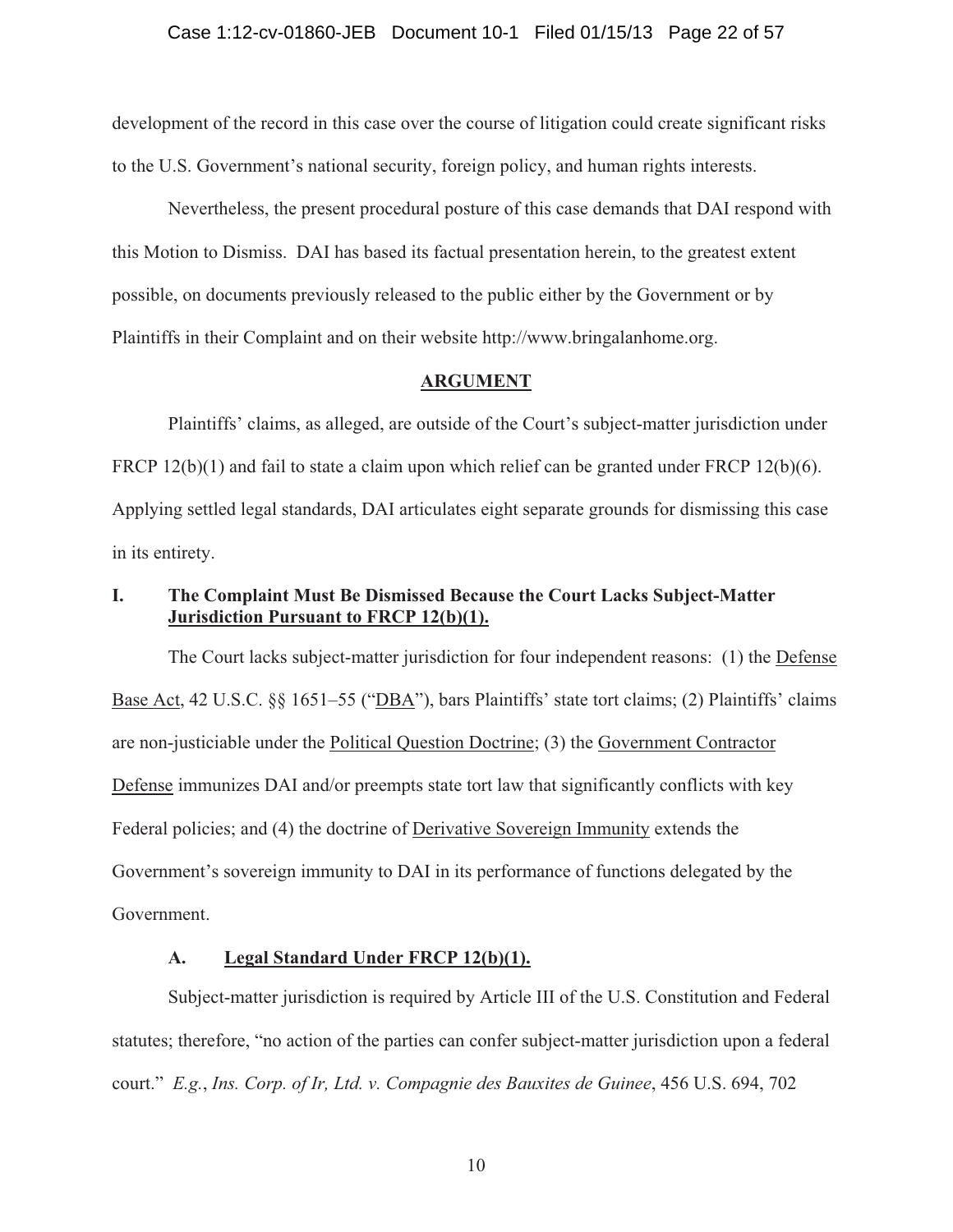#### Case 1:12-cv-01860-JEB Document 10-1 Filed 01/15/13 Page 23 of 57

(1982). Plaintiffs have the burden to establish subject-matter jurisdiction. *E.g.*, *Lujan v.* 

*Defenders of Wildlife*, 504 U.S. 555, 561 (1992). Although factual allegations are presumed true, the Court "need not accept as true 'a legal conclusion couched as a factual allegation,' nor inferences that are unsupported by the facts set out in the complaint." *Isenbarger v. Farmer*, 463 F. Supp. 2d 13, 17-18 (D.D.C. 2006) (quoting *Trudeau v. Federal Trade Comm'n*, 456 F.3d 178, 193 (D.C. Cir. 2006)). The complaint must be dismissed if "it appears beyond doubt that the plaintiff can prove no set of facts in support of his claim which would entitle him to relief." *Richardson v. United States*, 193 F.3d 545, 549 (D.C. Cir. 1999) (internal quotation marks and citation omitted).

## **B. The Defense Base Act Bars Plaintiffs' State Tort Claims Against DAI, Requiring Dismissal of This Case***.*

 The Defense Base Act, 42 U.S.C. §§ 1651-1655, is the exclusive legal remedy available to Plaintiffs for the harms alleged in the Complaint.

## **1. Where Applicable, the DBA Creates the Exclusive Remedy for Worker Injuries.**

 The DBA provides workers' compensation insurance for categories of workers who are injured while engaged in overseas employment under qualified contracts and subcontracts for the U.S. Government. *See* 42 U.S.C. § 1651(a). Congress enacted the DBA in response to the Government's need for civilian contractor employees working overseas on military bases or on specified types of contracts. *See id.* § 1651(a)(1)-(6); *see also Republic Aviation Corp. v. Lowe*, 69 F. Supp. 472, 479-80 (S.D.N.Y. 1946). Like other workers' compensation statutes, the DBA represents a legislated compromise between the interests of employees and their employers. With the DBA, "[e]mployers relinquished their defenses to tort actions in exchange for limited and predictable liability." *Morrison-Knudsen Constr. Co. v. Dir., Office of Workers' Comp. Programs*, 461 U.S. 624, 636 (1983).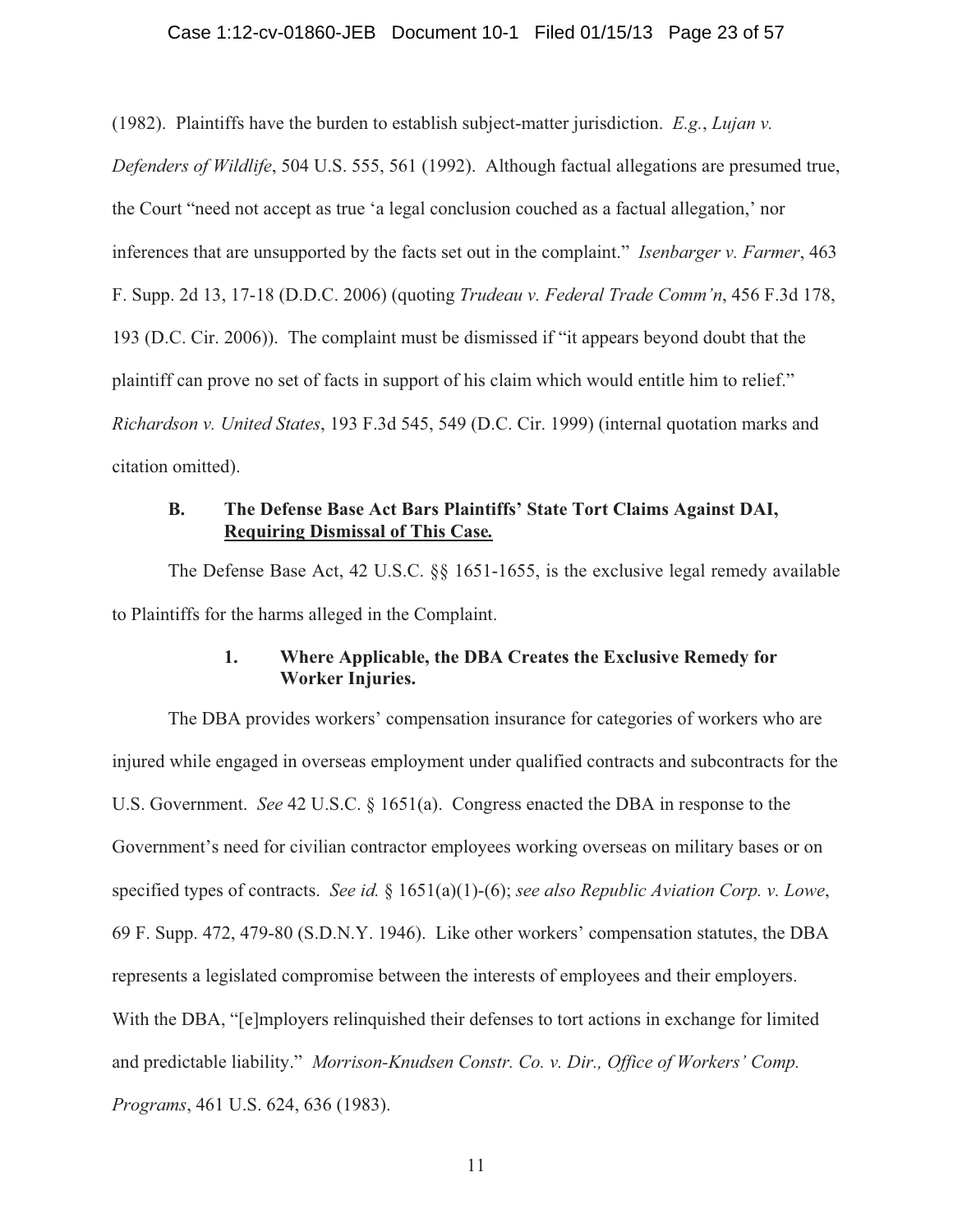#### Case 1:12-cv-01860-JEB Document 10-1 Filed 01/15/13 Page 24 of 57

The DBA is a general-reference statute that incorporates the federal workers'

compensation scheme of the Longshore and Harbor Workers' Compensation Act, 33 U.S.C.

§§ 901-905 ("LHWCA"). *See* 42 U.S.C. § 1651(a); *Colon v. U.S. Dep't of Navy*, 223 F. Supp.

2d 368, 370 (D.P.R. 2002); *see also Davila-Perez v. Lockheed Martin Corp.*, 202 F.3d 464, 466-

68 (1st Cir. 2000); *Afia/Cigna Worldwide v. Felkner*, 930 F.2d 1111, 1112-13 (5th Cir. 1991).

The DBA system is administered by the U.S. Department of Labor ("DOL") pursuant to statute,

and is implemented under the LHWCA's detailed administrative procedures for the filing,

adjudication, and payment of workers' compensation claims. *See* 33 U.S.C. §§ 919, 921(b)(3).

 Two exclusivity provisions provide irrefragable tort-suit immunity to DBA/LHWCA employers and insurers. First, the exclusivity of remedy provision of  $\S 905(a)$  of the LHWCA provides that workers' compensation benefits shall be the exclusive remedy for an injured employee whose employer has complied with § 904(a)'s requirement of securing such compensation. In pertinent part, Section 905(a) specifically provides:

> The liability of an employer prescribed in section 4 [33 U.S.C. § 904] shall be exclusive and in place of all other liability of such employer to the employee, his legal representative, husband or wife, parents, dependents, next of kin, and anyone otherwise entitled to recover damages from such employer at law or in admiralty on account of such injury or death . . . .

33 U.S.C. § 905(a). In addition, the DBA contains its own exclusivity provision regarding an employer's liability:

> The liability of an employer, contractor (or any subcontractor or subordinate subcontractor with respect to the contract of such contractor) under this chapter shall be exclusive and in place of all other liability of such employer, contractor, subcontractor, or subordinate contractor to his employees (and their dependents) coming within the purview of this chapter, under the workmen's compensation law of any State, Territory, or other jurisdiction, irrespective of the place where the contract of hire of any such employee may have been made or entered into.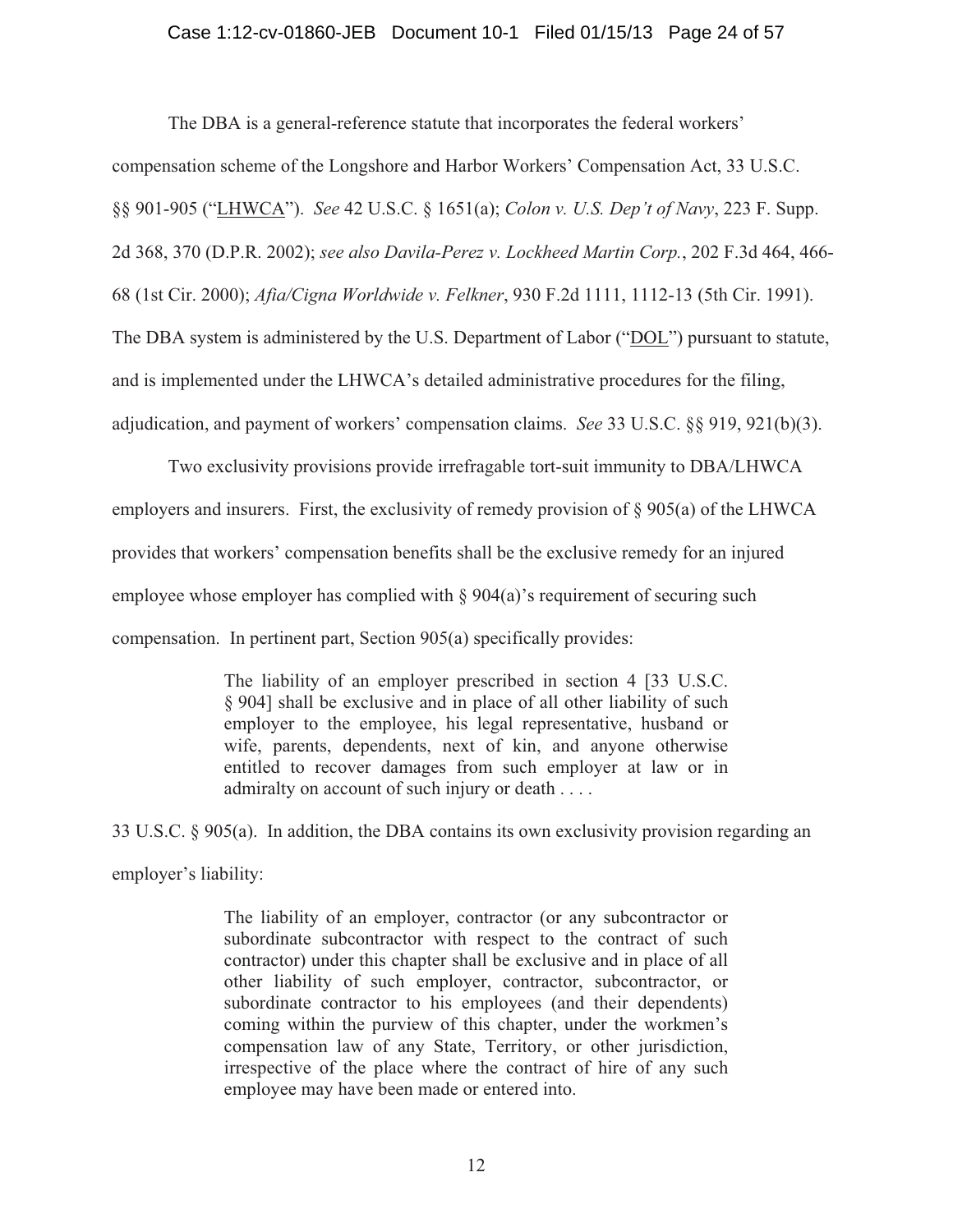42 U.S.C. § 1651(c).

 Courts, including this Court, have consistently and unanimously held that, so long as an employer has secured DBA coverage for its employees, tort claims by the employees against that employer are barred by the DBA. *See Brink v. Xe Holding, LLC*, No. 11-1733, 2012 WL 6628946, at \*13 (D.D.C. Dec. 21, 2012) (dismissing on DBA exclusivity grounds purported class action alleging, among other causes of action, infliction of emotional distress); *Ross v. DynCorp*, 362 F. Supp. 2d 344, 352 (D.D.C. 2005) (noting, in dismissing negligence-based claims on exclusivity grounds, that the DBA "destroys any underlying tort liability . . . it necessarily displaces all derivative common-law causes of action based on the injury or death of a covered employee caused by employer negligence"); *see also Fisher v. Halliburton*, 667 F.3d 602, 621 (5th Cir. 2012), *cert. denied*, 133 S. Ct. 96 (2012) ("[W]e conclude that all of the Plaintiffs' state-law claims are barred by the DBA . . . ."); *Davila-Perez*, 202 F.3d at 469 (affirming dismissal on LHWCA exclusivity grounds of an action for personal injury/negligence).

## **2. Under the DBA, DAI Is Mr. Gross's Statutory Employer, and Mr. Gross Is a Covered Employee.**

 Pursuant to Section 904(a) of the LHWCA, a general contractor is considered the "statutory employer" of its subcontractor's employees whenever that subcontractor has failed to obtain DBA insurance for its own employees. *Sketoe v. Exxon Co., USA*, 188 F.3d 596, 598 (5th Cir. 1999). Here, Mr. Gross was an employee of JBDC, *see* Compl. ¶ 63, a subcontractor to DAI, *see id.* JBDC did not procure DBA insurance for Mr. Gross's work in Cuba, but DAI procured DBA insurance for all of its USAID projects (including the Cuba Program Task Order and the Subcontract) through DBA Policy Number AID 0413852927, issued by The Continental Insurance Company, effective December 1, 2009 (and through a corresponding, preceding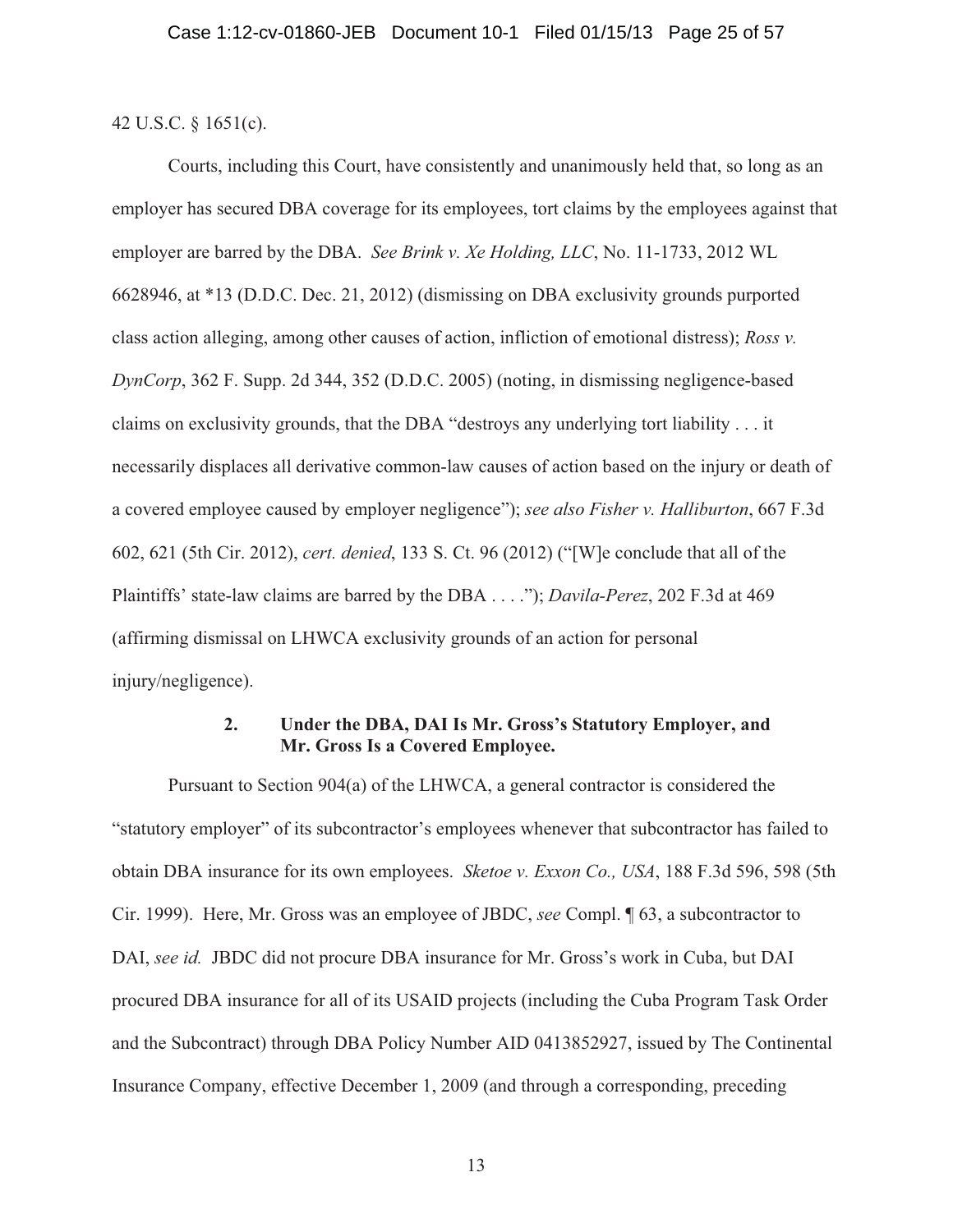policy). *See* **Exhibit 16** (DBA Policy Number AID 0413852927, issued by The Continental

Insurance Company, effective December 1, 2009). Hence, DAI became the statutory employer

of Mr. Gross pursuant to Section 904(a).

Additionally, Mr. Gross is an "employee," as defined by the DBA. Section 1651(a) of

the DBA applies the DBA to "any employee engaged in any employment" as follows:

(4) under a contract entered into with the United States or any executive department, independent establishment, or agency thereof (including any corporate instrumentality of the United States), or any subcontract, or subordinate contract with respect to that contract, where such contract is to be performed outside the continental United States and at places not within the areas described in subparagraphs (1)-(3) of this subdivision, for the purpose of engaging in such public work . . . ;

(5) under a contract approved and financed by the United States or any executive department, independent establishment, or agency thereof (including any corporate instrumentality of the United States), or any subcontract or subordinate contract with respect to such contract where such contract is to be performed outside the continental United States, under the Mutual Security Act of 1954 as amended . . . .

42 U.S.C. § 1651(a).

The Cuba Program Task Order—and, therefore, the Subcontract—is within DBA

coverage. Under Section  $1651(a)(5)$ , any contract either with or financed by the Government

pursuant to the Foreign Assistance Act of 1961, 22 U.S.C. §§ 2151, *et seq.*,<sup>11</sup> is covered by the

DBA. *See Ross*, 362 F. Supp. 2d at 353-358. The Cuba Program Task Order prominently states

that it was "NEGOTIATED PURSUANT TO THE FOREIGN ASSISTANCE ACT OF 1961."

**Exhibit 4** (Cuba Program Task Order). Furthermore, the Subcontract is a "subcontract . . . with

respect to such contract." As such, both the Cuba Program Task Order and JBDC's Subcontract

<sup>&</sup>lt;sup>11</sup> The Foreign Assistance Act is the cornerstone for U.S. foreign assistance policy and programs, and is the successor to/replacement of the Mutual Security Act of 1954.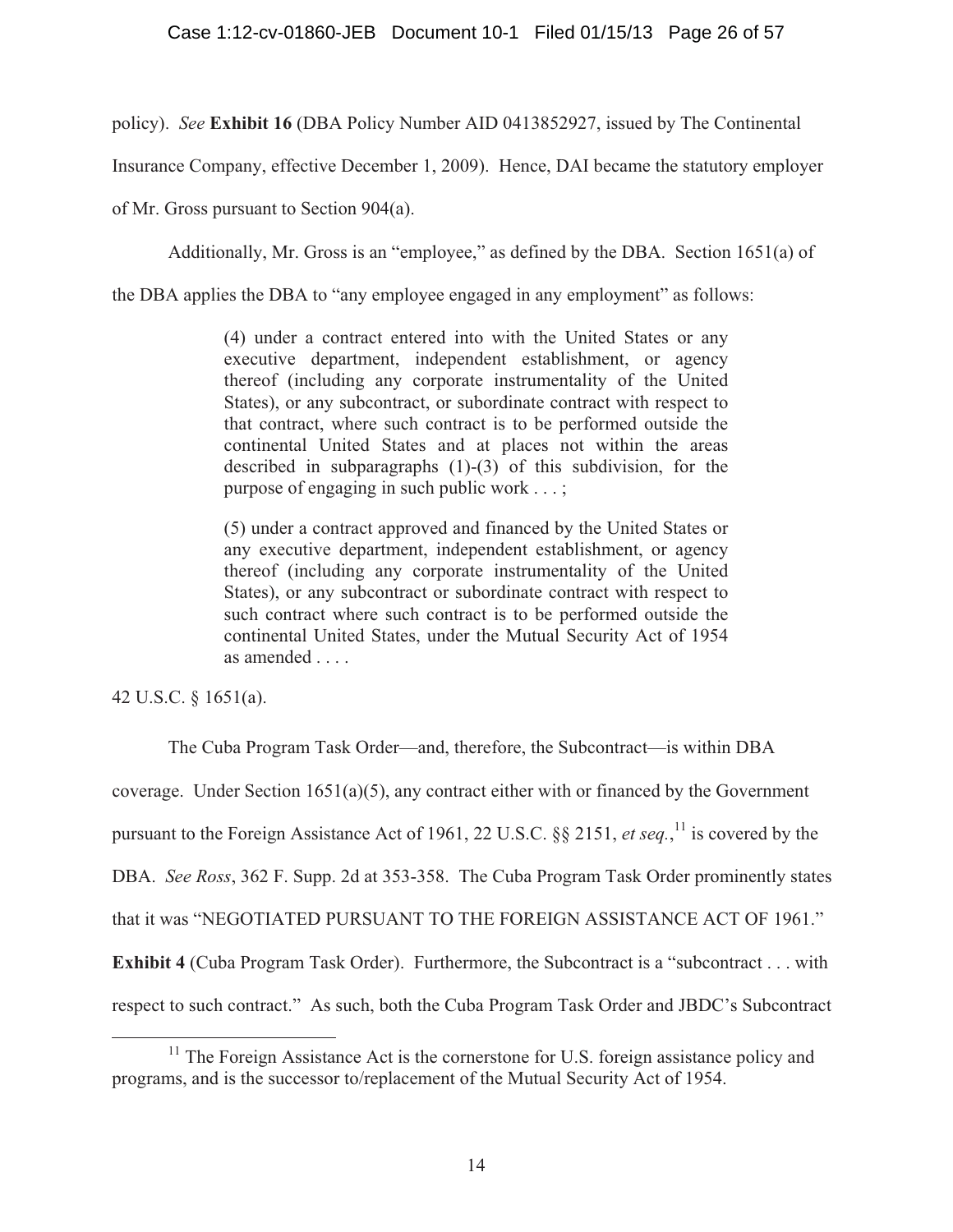#### Case 1:12-cv-01860-JEB Document 10-1 Filed 01/15/13 Page 27 of 57

are covered by the DBA. Alternatively, Mr. Gross is considered an employee of DAI for DBA purposes based on the language of Section 1651(a)(4). *See also Vance v. CHF Int'l*, Civ. No. RWT-11-3210, 2012 WL 2367075, \*6–8 (D. Md. June 20, 2012). The IQC Contract and the Cuba Program Task Order are "entered into" with USAID, "the United States or any . . . agency thereof." 42 U.S.C.  $\S$  1651(a)(4). In addition, for DBA purposes, the IQC Contract and the Cuba Program Task Order satisfy the definition of a "public work,"12 and could be viewed as contemplating work done for "national defense" purposes under the DBA. *See* 42 U.S.C. § 1651(b)(1). And again, JBDC's Subcontract is a "subcontract . . . with respect to that contract." As such, both the Cuba Program Task Order and the Subcontract are covered by the DBA.

 In fact, the U.S. Department of Labor has already found that the present circumstances come within the DBA's statutory scheme. On October 28, 2010, DAI initiated a DBA claim on behalf of Mr. Gross by filing appropriate claims documentation with the DOL Office of Workers' Compensation Programs ("OWCP"). **Exhibit 17** (LS-202, Employer's First Report of Injury or Occupational Illness) (confidential portions redacted). Mr. Gross's legal counsel entered an appearance supporting the claim for DBA benefits and identifying DAI as Mr. Gross's employer. **Exhibit 18** (Letter from Ivan J. Snyder to Richard Robilotti, April 30, 2012) (confidential portions redacted). Upon review of Mr. Gross's case, OWCP District Director Richard Robilotti—the DOL official tasked pursuant to statutes and regulations with making factual findings and issuing recommendations and orders as to DBA coverage issues found that (1) DAI is Mr. Gross's statutory employer for DBA purposes; (2) Mr. Gross is a

<sup>&</sup>lt;sup>12</sup> A "public work" is an improvement or project "involving construction, alteration, removal or repair for the public use of the United States or its allies, including but not limited to projects or operations under service contracts and projects in connection with the national defense or with war activities[.]"  $42 \text{ U.S.C.} \& 1651(b)(1)$ .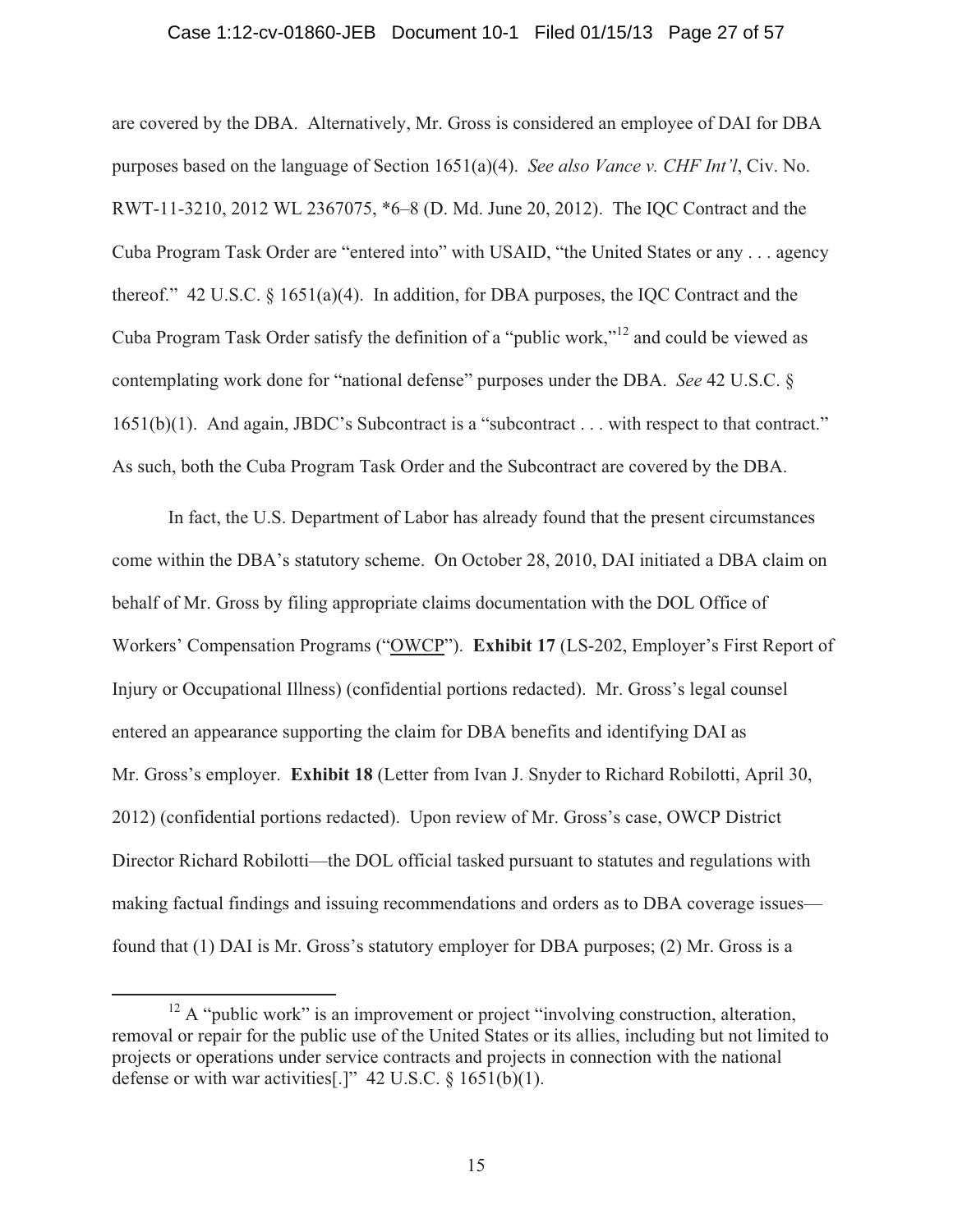covered employee for DBA purposes; and (3) Mr. Gross's arrest and imprisonment in Cuba "come[] under the provisions of the Defense Base Workers' Compensation Act." **Exhibit 19** (DOL OWCP Findings of Fact).13 Mr. Robilotti also found that Mr. Gross lacked medical evidence supporting entitlement to benefits for bodily injuries, *id.*, but that he may be entitled to "detention benefits." **Exhibit 20** (Letter from R. Robilotti, Aug. 21, 2012). DAI understands that Mr. Gross's attorney is currently pursuing those benefits within this statutory framework. *See* **Exhibit 20** (Letter from Robilotti) ("Case is at the Federal Employees' Compensation Act office for [c]onsideration of detention benefits.").

## **3. Plaintiffs' Claims Against DAI Are Fully Barred by Applicable DBA Exclusivity Provisions.**

 Because Mr. Gross's circumstances fall squarely within DBA coverage, the DBA is Plaintiffs' exclusive remedy for any claims brought by or on behalf of Mr. Gross against DAI. As discussed above, by statute, when a general contractor is deemed the employer of its subcontractor's employees for DBA purposes, the general contractor has immunity from tort claims under LHWCA Section 905(a) (and 42 U.S.C. § 1651(c)). Here, the Complaint alleges negligence-based causes of action against DAI arising from injuries that occurred in the course and scope of Mr. Gross's DBA-covered employment. *See* Compl. ¶¶ 59-63. Plaintiffs seek damages for Mr. Gross's pain and suffering, loss of income, future medical care, and emotional distress experienced as a direct result of work-related injuries. They also seek damages for loss of consortium caused by the alleged negligence of DAI. But these causes of action are exactly those that are contemplated by the LHWCA and DBA exclusivity provisions and that have been

<sup>&</sup>lt;sup>13</sup> District Director Robilotti's finding is in line with other judicial determinations finding DBA coverage for employees of USAID contractors. *See*, *e.g.*, *Madden v. James M. Montgomery Consulting Engineers Inc.*, 1985-LHC-00923, 19 BRBS 651 (ALJ March 5, 1987).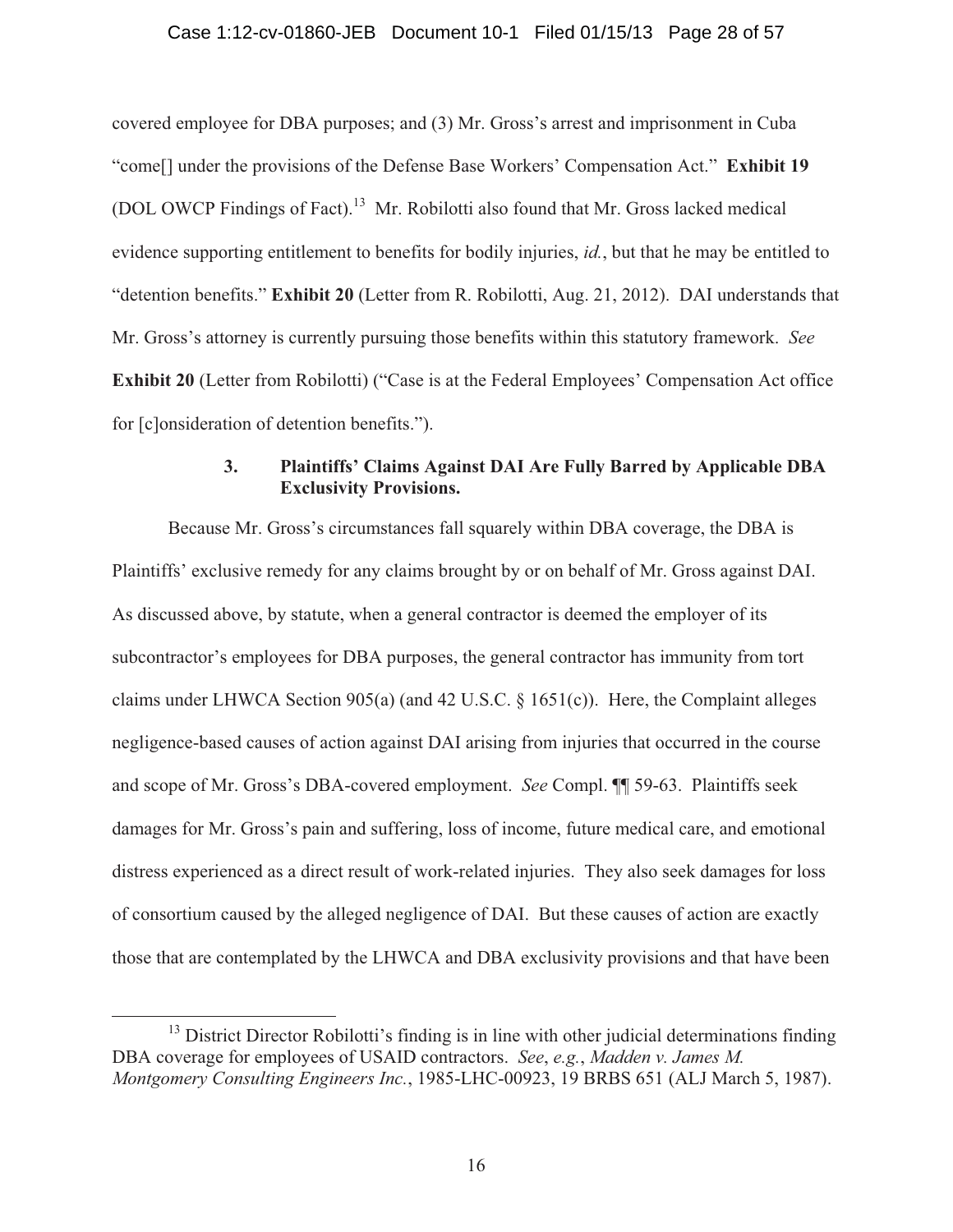#### Case 1:12-cv-01860-JEB Document 10-1 Filed 01/15/13 Page 29 of 57

dismissed by this Court—and all other courts—on exclusivity of remedy grounds. *See Ross*, 362 F. Supp. 2d at 352 (explaining that, as the DBA "destroys any underlying tort liability[,] . . . it necessarily displaces all derivative common-law causes of action based on the injury or death of a covered employee caused by employer negligence, including wrongful death and survivorship actions"); *Brink*, 2012 WL 6628946 at \*10 (stating that, "[b]ased on the binding authority from this Circuit, as well as persuasive authority from several other circuits, the Court finds that all of Plaintiffs' state law claims are barred by the exclusive scheme set forth in the DBA and the LHWCA"); *see also Hall v. C&P Tel. Co.*, 809 F.2d 924, 926 (D.C. Cir. 1987) (holding that claims were barred by exclusivity provision in case under D.C. Workers' Compensation Act, an extension of LHWCA).

 Accordingly, because the exclusivity provisions of the LHWCA and DBA mandate that the compensation scheme provided under those statutes is the sole remedy to which the Plaintiffs are entitled, Plaintiffs' allegations and claims against DAI must be dismissed in full, as they are barred by the DBA and LHWCA exclusivity provisions.

## **C. This Case Must Be Dismissed Because It Presents Non-Justiciable Political Questions.**

Plaintiffs' tort claims would require the Court to adjudicate decisions that the Constitution commits to Congress and the Executive Branch. Accordingly, the Court must dismiss the Complaint as non-justiciable under the Political Question Doctrine in accordance with *Baker v. Carr*, 369 U.S. 186 (1962), and its progeny.<sup>14</sup>

<sup>&</sup>lt;sup>14</sup> The Political Question Doctrine is a substantive basis requiring dismissal of the present action against DAI. This is true regardless of whether the Government elects to seek dismissal on this basis.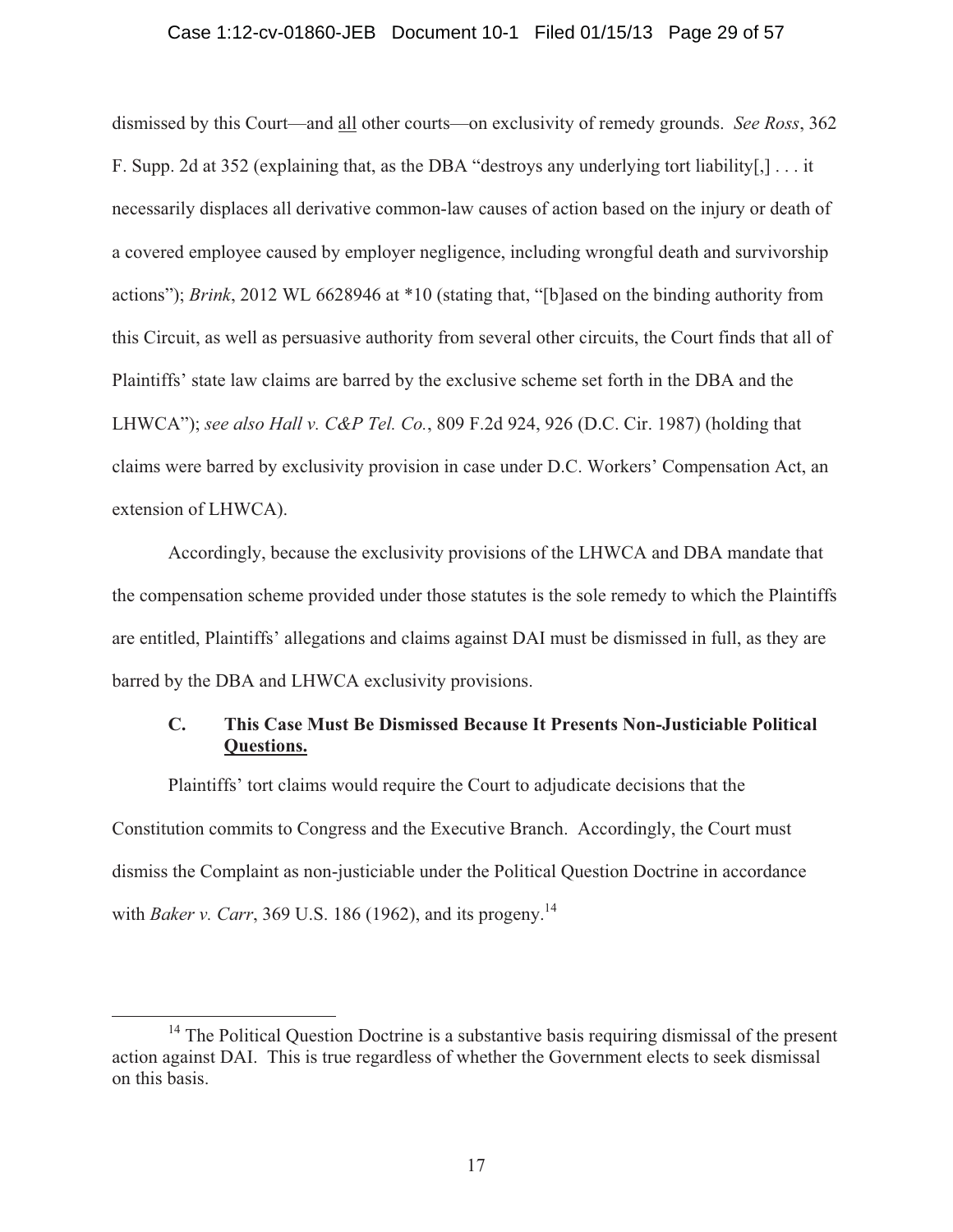# **1. The Court Lacks Jurisdiction Over Political Decisions Committed to the Executive and Legislative Branches.**

The Political Question Doctrine derives from the Federal Government's separation of powers and the Constitution's limitation on the "judicial power of the United States" to "cases" or "controversies." *See* U.S. Const. art. III, § 2; *El-Shifa Pharm. Indus. Co. v. United States*, 607 F.3d 836, 840-41 (D.C. Cir. 2010) (en banc). It "excludes from judicial review those controversies which revolve around policy choices and value determinations constitutionally committed for resolution to the halls of Congress or the confines of the Executive Branch." *Japan Whaling Ass'n v. Am. Cetacean Soc'y*, 478 U.S. 221, 230 (1986); *see also Harbury v. Hayden*, 522 F.3d 413, 418-21 (D.C. Cir. 2008); *Schneider v. Kissinger*, 412 F.3d 190, 193 (D.C.

Cir. 2005).

In *Baker*, the Supreme Court explained that a claim presents a non-justiciable political

question if any one of the following six characteristics is present:

[1] a textually demonstrable constitutional commitment of the issue to a coordinate political department; or [2] a lack of judicially discoverable and manageable standards for resolving it; or [3] the impossibility of deciding without an initial policy determination of a kind clearly fit for non-judicial discretion; or [4] the impossibility of a court's undertaking independent resolution without expressing lack of the respect due coordinate branches of government; or [5] an unusual need for unquestioning adherence to a political decision already made; or [6] the potentiality of embarrassment from multifarious pronouncements by various departments on one question.

*Baker*, 369 U.S. at 217; *Schneider*, 412 F.3d at 194 ("To find a political question, we need only

conclude that one factor is present, not all.").

# **2. At Least Four of the** *Baker* **Factors Are Present and Bar Judicial Review.**

While DAI need demonstrate the existence of only one of the *Baker* factors, Plaintiffs'

tort claims are inextricably intertwined with at least four factors.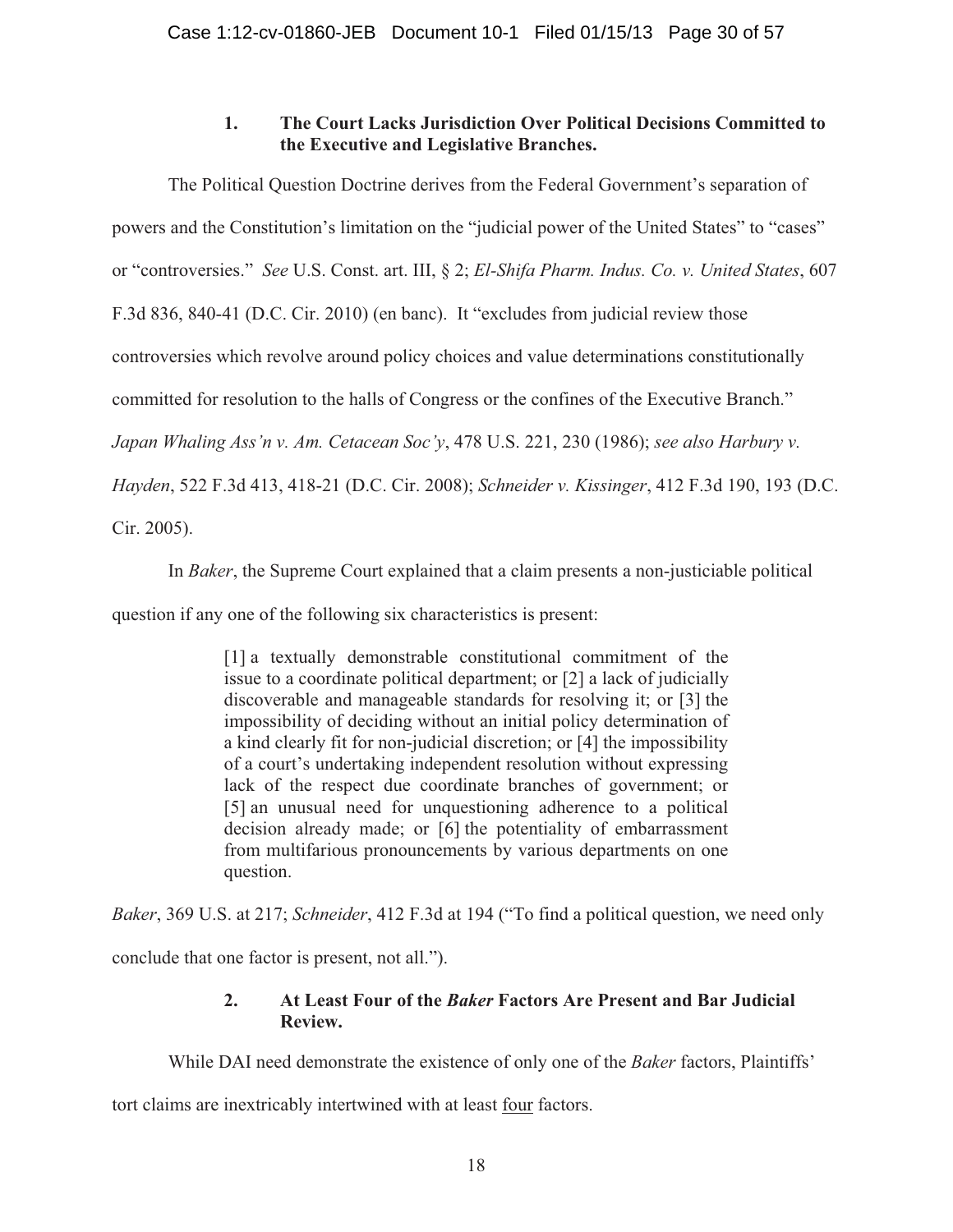## *a) The Complaint Requires the Court to Question Matters Committed to Congress and the Executive Branch.*

This suit would require the Court to question sensitive foreign policy judgments and decisions outside of the judiciary's purview. The Supreme Court has cautioned that "[m]atters relating to the conduct of foreign relations . . . are so exclusively entrusted to the political branches of government as to be largely immune from judicial inquiry or interference." *Regan v. Wald*, 468 U.S. 222, 242 (1984) (internal citation and quotation marks omitted); *see also Haig v. Agee*, 453 U.S. 280, 292 (1981); *Chicago & S. Air Lines v. Waterman S.S. Corp.*, 333 U.S. 103, 111 (1948); *Oetjen v. Cent. Leather Co.*, 246 U.S. 297, 302 (1918). Disputes involving foreign policy choices made by the political branches are therefore "quintessential sources of political question" over which courts have no jurisdiction. *Bancoult v. McNamara*, 445 F.3d 427, 433 (D.C. Cir. 2006); *see also El-Shifa*, 607 F.3d at 842 ("[S]trategic choices directing the nation's foreign affairs are constitutionally committed to the political branches . . . ."); *Center for Nat'l Sec. Studies v. Dep't of Justice*, 331 F.3d 918, 932 (D.C. Cir. 2003).

As such, courts have dismissed tort suits against government contractors where the suits required an examination of national security decisions entrusted to other branches of Government. *See Taylor v. Kellogg Brown & Root Servs., Inc.*, 658 F.3d 402, 410-12 (4th Cir. 2011); *Carmichael v. Kellogg, Brown & Root Servs., Inc.*, 572 F.3d 1271, 1281-83, 1288-96 (11th Cir. 2009); *Harris v. Kellogg, Brown & Root Servs., Inc.*, No. 08-563, 2012 WL 2886674, at \*28-44 (W.D. Pa. July 13, 2012); *Whitaker v. Kellogg Brown & Root, Inc.*, 444 F. Supp. 2d 1277, 1281-82 (M.D. Ga. 2006); *Smith v. Halliburton Co.*, No. H-06-0462, 2006 WL 2521326, at \*2-7 (S.D. Tex. Aug. 30, 2006). For example, in *Carmichael*, the Eleventh Circuit barred claims that a contractor's alleged negligence caused the plaintiff's injury in an accident on a convoy transporting fuel in Iraq. 572 F.3d at 1296. The court emphasized that the military, not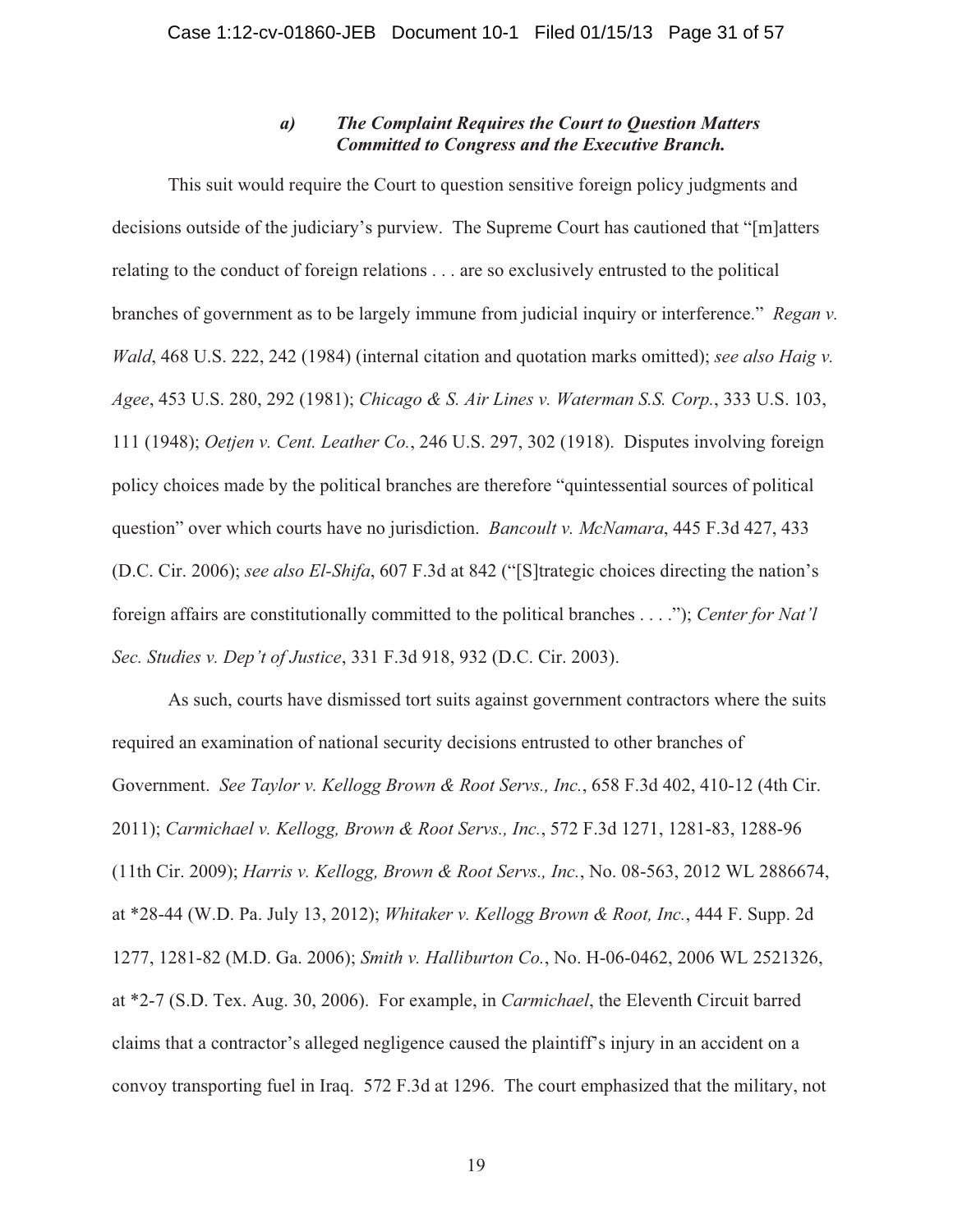#### Case 1:12-cv-01860-JEB Document 10-1 Filed 01/15/13 Page 32 of 57

the contractor, ultimately decided when to organize and how to execute the convoys under dangerous conditions. *Id.* at 1281-83, 1288-96. These decisions included, first, "calibrat[ing] the risks associated with the mission and . . . balanc[ing] those risks against its basic need for fuel," then making "numerous notable tactical determinations." *Id.* at 1282. The accident's circumstances were "so thoroughly pervaded by military judgments and decisions" that the negligence claims could not be evaluated "without bringing those essential military judgments under searching judicial scrutiny"—precisely what the Political Question Doctrine forbids. *Id.* at 1282-83; *see also Tozer v. LTV Corp.*, 792 F.2d 403, 406 (4th Cir. 1986) (noting that, when the Government and a contractor work closely together, "it is nearly impossible to contend that the contractor [acted negligently] without actively criticizing" the Government's actions).

Here, Plaintiffs' claims and DAI's defenses are inextricably intertwined with foreign policy and national security decisions committed to Congress and the Executive Branch. Mr. Gross's activities and injuries occurred in pursuit of foreign policy objectives authorized by Congress in Helms-Burton and implemented by USAID in its Cuba Program. USAID and the Government were intimately involved in assessing the potential risks in pursuing Congress's objectives, and in determining whether and how to carry them out. *See* DAI Decl. ¶¶ 7, 13, 15, 16. Moreover, Plaintiffs concede that "USAID maintained the right, and duty, to direct and oversee the Cuba Project," including "the right to redirect activities in response to . . . changes in the political situation  $\dots$ ." Compl.  $\P$  47(a). The Complaint details USAID's use of "sensitive" and sometimes classified information" in its program, and its corresponding security activities. *Id*.  $\mathbb{I}$  23-35. Indeed, as pled, USAID's coordination of information gathered through governmental intelligence activities is at the heart of Plaintiffs' claims.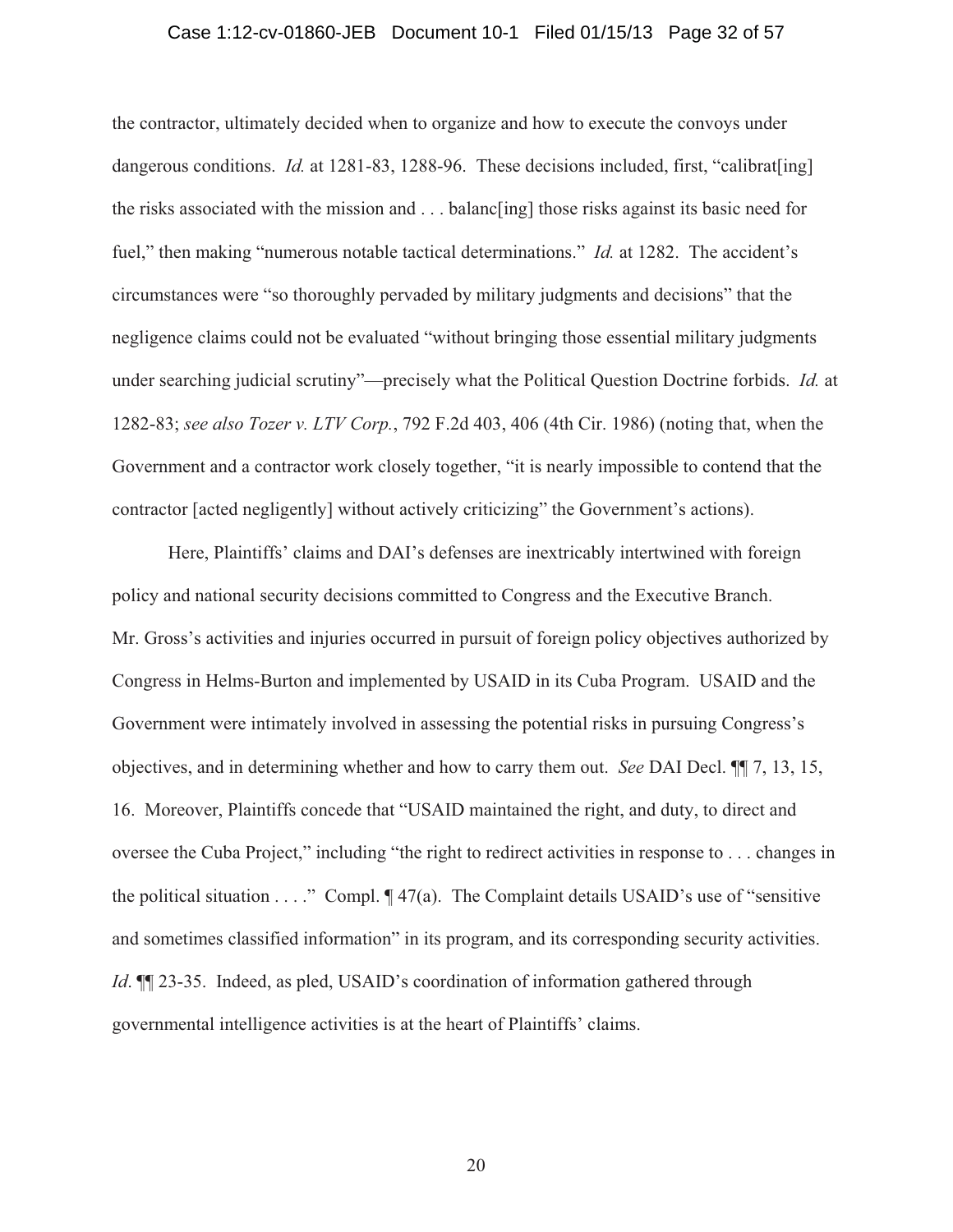#### Case 1:12-cv-01860-JEB Document 10-1 Filed 01/15/13 Page 33 of 57

Further, the non-justiciable questions in this case rival any in case law considering the Political Question Doctrine. Mr. Gross's detention and imprisonment, and therefore any decisions of corresponding liability or damages, remain areas of disputed foreign policy. Cuba arrested Mr. Gross, and Cuba still determines the nature and extent of his confinement. *See* **Exhibit 15** (Judgment of Popular Provincial Court, Havana, No. 2-2011). Even now, Cuba is retaining Mr. Gross to put an end to USAID's Cuba Program, and to negotiate an exchange of Mr. Gross for five Cuban intelligence operatives convicted of spying on the United States. *See supra* note 2. Congress has employed the very subject matter of Plaintiffs' allegations—Mr. Gross's imprisonment by Cuban authorities—in debate regarding the Government's programs in Cuba, and in challenges to Executive Branch foreign policy. *See Cuba's Global Terror Network*: *Hearing Before H. Foreign Affairs Subcomm. on West. Hemisphere*, May 18, 2012 (statement of Rep. Connie Mack, Chairman, Subcomm. on West. Hemisphere); *Fiscal 2012 Appropriations: State, Foreign Operation & Related Programs: Hearing Before H. Approp. Subcomm. on State, Foreign Ops., and Related Programs*, Apr. 14, 2011 (statement of Rep. Donna Edwards).

For all of these reasons, it is evident that the Court would be required to re-evaluate the conduct of the Cuba Program, including an examination of the Government's risk assessments and determinations of the precautions warranted in carrying out the Cuba Program. These judgments were made in the first instance by the Executive and Legislative Branches, and they remain under debate by these branches now. Thus, these are matters that remain committed to other branches of the Government under the Political Question Doctrine.

## *b) The Court Lacks Judicially Discoverable and Manageable Standards for Adjudicating the Complaint.*

Allowing this lawsuit to proceed would require the Court to determine the reasonableness of Congress's and USAID's actions, including whether Congress or USAID anticipated or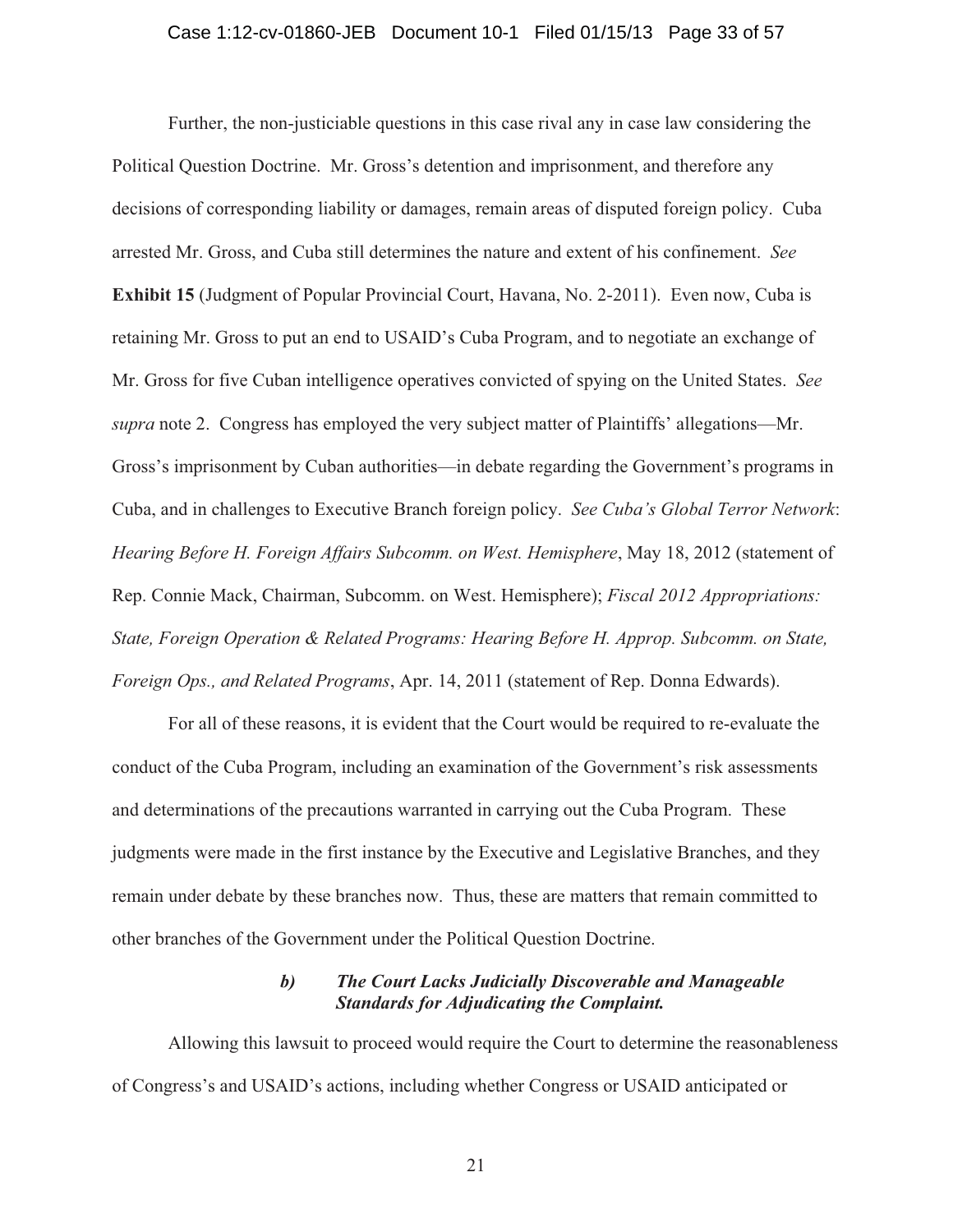#### Case 1:12-cv-01860-JEB Document 10-1 Filed 01/15/13 Page 34 of 57

should have anticipated the harm that befell Mr. Gross. The Court is fundamentally ill-equipped to decide these questions. There is no standard by which the Court can decide the value of "democracy-building efforts for Cuba" as pursued through support for "independent democratic groups in Cuba." *See* 22 U.S.C. § 6039(a)(1). As such, there is no way for the Court to decide what risks were reasonable in light of this project. *See Schneider*, 412 F.3d at 197 (finding no judicially discoverable and manageable standards for Government's use of covert operations in conjunction with political turmoil in another country); *see also Carmichael*, 572 F.3d at 1288– 89; *Smith*, 2006 WL 2521326 at \*6 (finding political question where "court would have to assess what intelligence had been gathered regarding potential threats and evaluate whether the security measures implemented were reasonable in light of the potential threats"). A court "cannot second-guess the degree to which the executive was willing to burden itself by protecting the [plaintiff's] well-being while pursuing the foreign policy goals of the United States; we may not dictate to the executive what its priorities should have been." *Bancoult*, 445 F.3d at 437; *see also Harris*, 2012 WL 2886674 at \*40 (refusing to examine "the military's risk assessment"); *Smith*, 2006 WL 2521326 at \*5 (finding political question where review would require court to examine "whether the military gathered adequate intelligence regarding the threat of terror attacks, whether it conveyed this threat to defendants, how the military planned for and implemented base access measures, and whether the implementation of force protection measures was reasonable when measured against the risk assessment level"). Lastly, the Court has no standards by which to effectively adjudicate Plaintiffs' allegations of liability and damages where, as here, the nature and length of Mr. Gross's confinement are subject entirely to U.S.- Cuba foreign relations.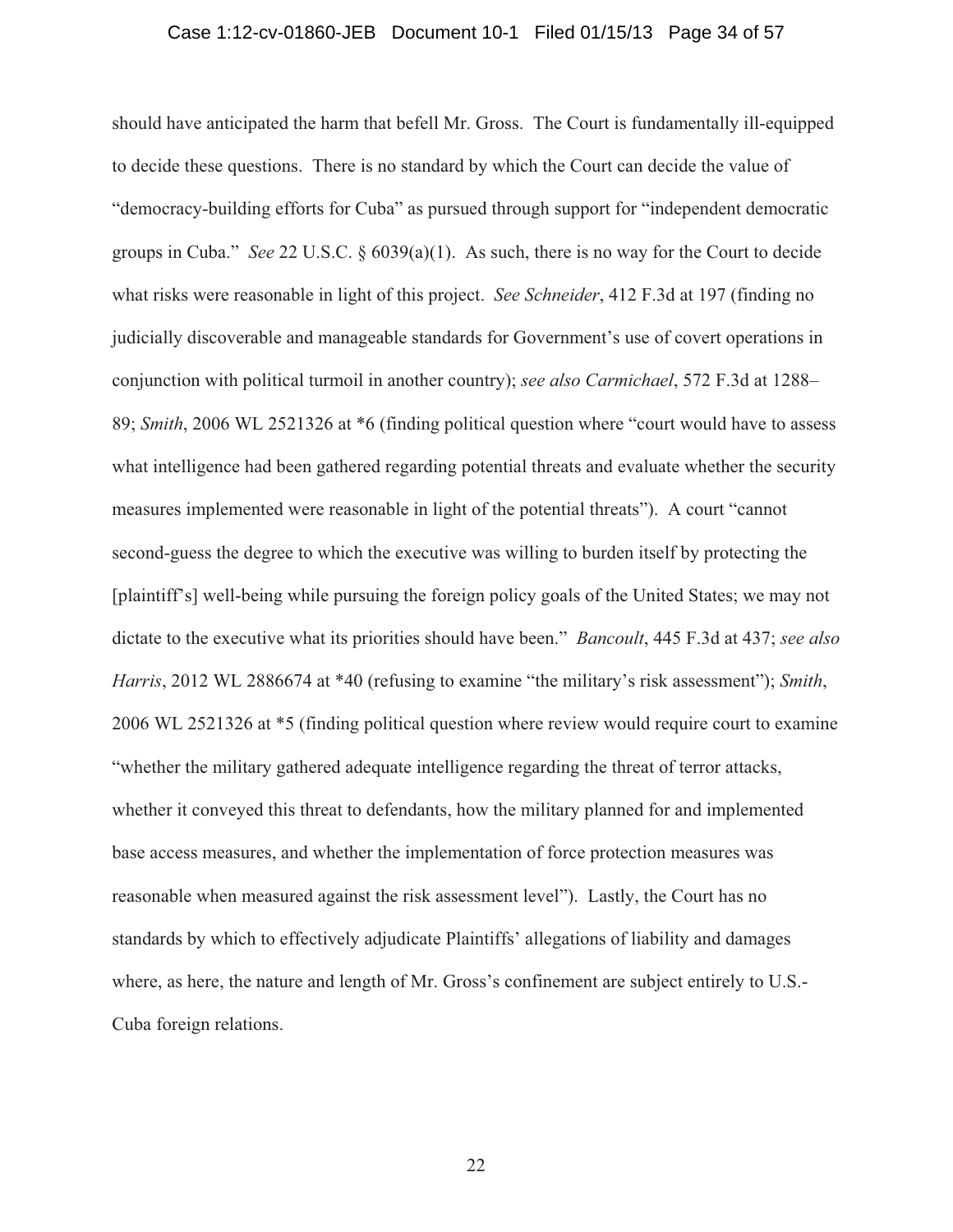## *c) The Court Cannot Resolve This Case Without Making Policy Determinations Beyond Its Discretion.*

Additionally, any decision by the Court would require a reconsideration of foreign policy determinations made in connection with execution of the Cuba Program—including whether Congress's enactment of Helms-Burton and the Executive Branch's implementation of its Cuba Program were worth the risks to persons executing the program. Just as in *Bancoult*, entertaining Plaintiffs' claims "would require the court to judge the validity and wisdom of the executive's foreign policy decisions, as [DAI's] acts were inextricably part of those policy decisions." 445 F.3d at 438; *see also El-Shifa*, 607 F.3d at 844 ("[C]ourts cannot reconsider the wisdom of discretionary foreign policy decisions."); *Schneider*, 412 F.3d at 197 (third factor implicated because court "would be forced to pass judgment on the policy-based decision of the executive" to achieve a foreign policy objective). Such a determination would amount to "meddling in foreign affairs beyond [the Court's] institutional competence." *Bancoult*, 445 F.3d at 437; *see also Smith*, 2006 WL 2521326 at \*5 (dismissing on political question grounds where "[t]he court would substitute its judgment for that of the military on the issue of whether adequate force protection measures were in place").

## *d) Resolution of This Case Would Require the Court to Disregard Respect Due Congress and the Executive Branch.*

Finally, the Court cannot review the merits of this matter while maintaining the respect due Congress and the Executive Branch in their decisions regarding the Cuba Program, and who continue to debate this Program even now. Plaintiffs' negligence claims would necessitate a finding that the Defendants owed a legal duty to act differently than they have here. But this question is fundamentally itself a policy decision, even under state law: "'[D]uty' is . . . an expression of the sum total of those considerations of policy which lead the law to say that the plaintiff is entitled to protection." *Jacques v. First Nat. Bank of Md.*, 307 Md. 527, 533 (1986)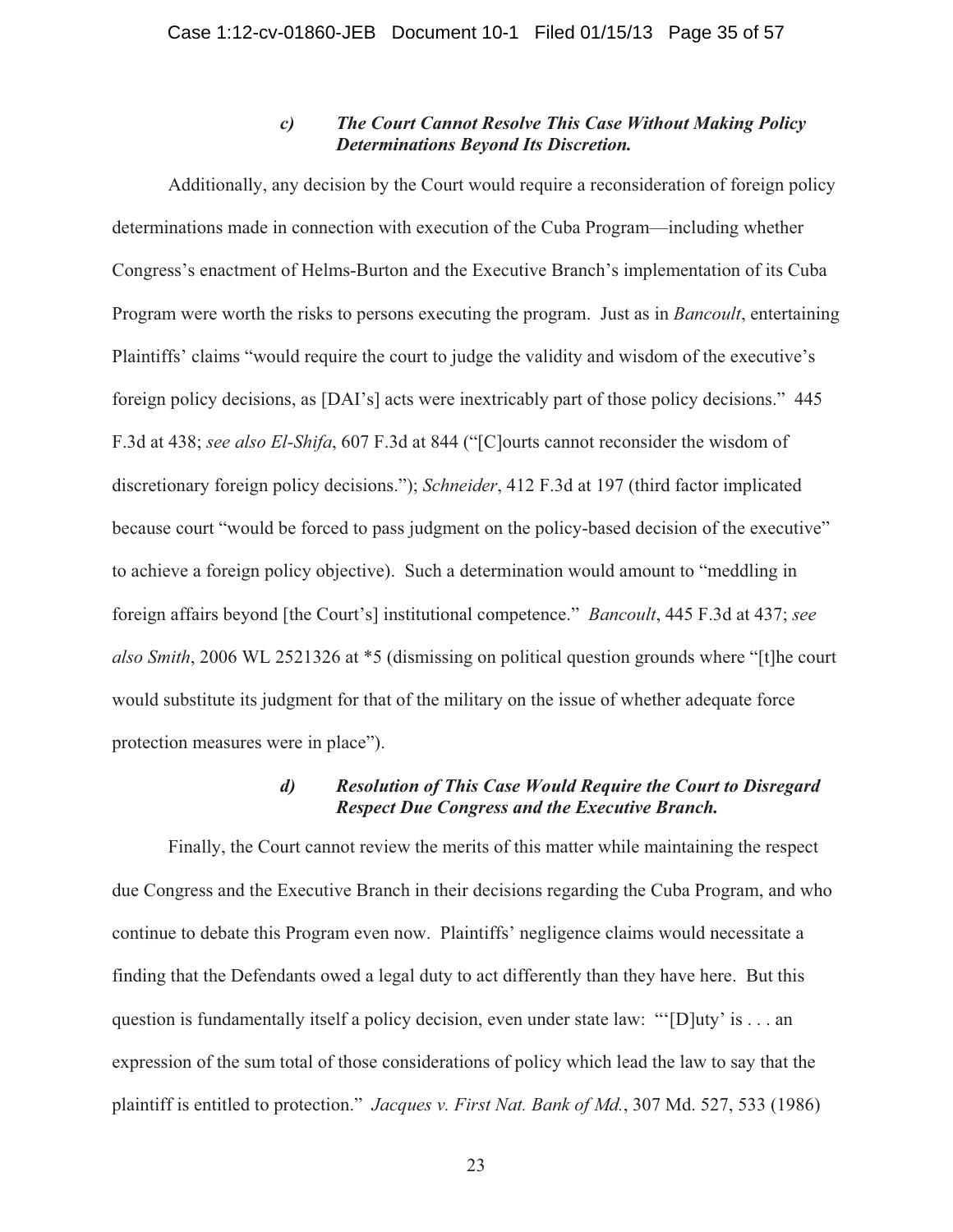#### Case 1:12-cv-01860-JEB Document 10-1 Filed 01/15/13 Page 36 of 57

(quoting Prosser & Keeton on the Law of Torts,  $\S$  53, at 357 (1984)).<sup>15</sup> Thus, any ruling on the merits of these claims would amount to a reconsideration of policy judgments committed by the Constitution to other branches of the Government. Avoiding this result is a "dominant consideration" under the Political Question Doctrine. *See Baker*, 369 U.S. at 210 ("[T]he appropriateness under our system of government of attributing finality to the action of the political departments and also the lack of satisfactory criteria for a judicial determination are dominant considerations." (quoting *Coleman v. Miller*, 307 U.S. 433, 454-55 (1939))). Thus, the Court should defer to the policy determinations of Congress and the Executive Branch, and it should dismiss the Complaint.

 For these reasons, Plaintiffs' tort claims satisfy any one of four *Baker* factors, each of which justifies dismissing this case as non-justiciable under the Political Question Doctrine.

## **D. The Government Contractor Defense Also Bars Plaintiffs' State Tort Claims Against DAI, Requiring Dismissal of This Case***.*

 In *Boyle v. United States Techs. Corp.*, 487 U.S. 500 (1988), the Supreme Court established the "Government Contractor Defense" to protect contractors working at the Government's direction where state tort liability presents a "significant conflict" with Federal policy. That defense applies here to bar Plaintiffs' state tort claims against DAI.

 In *Boyle*, the personal representative of a U.S. Marine helicopter pilot who died in a crash brought a state-law tort claim against the helicopter manufacturer. 487 U.S. at 502. The Supreme Court held that the state-law liability of a contractor to the Federal Government, "in some circumstances," presents "a 'significant conflict' with federal policy and must be displaced." *Id.* at 512. Thus, the Court created the Government Contractor Defense, holding that

<sup>&</sup>lt;sup>15</sup> As discussed in Part II.A, Maryland tort law applies to the underlying claims.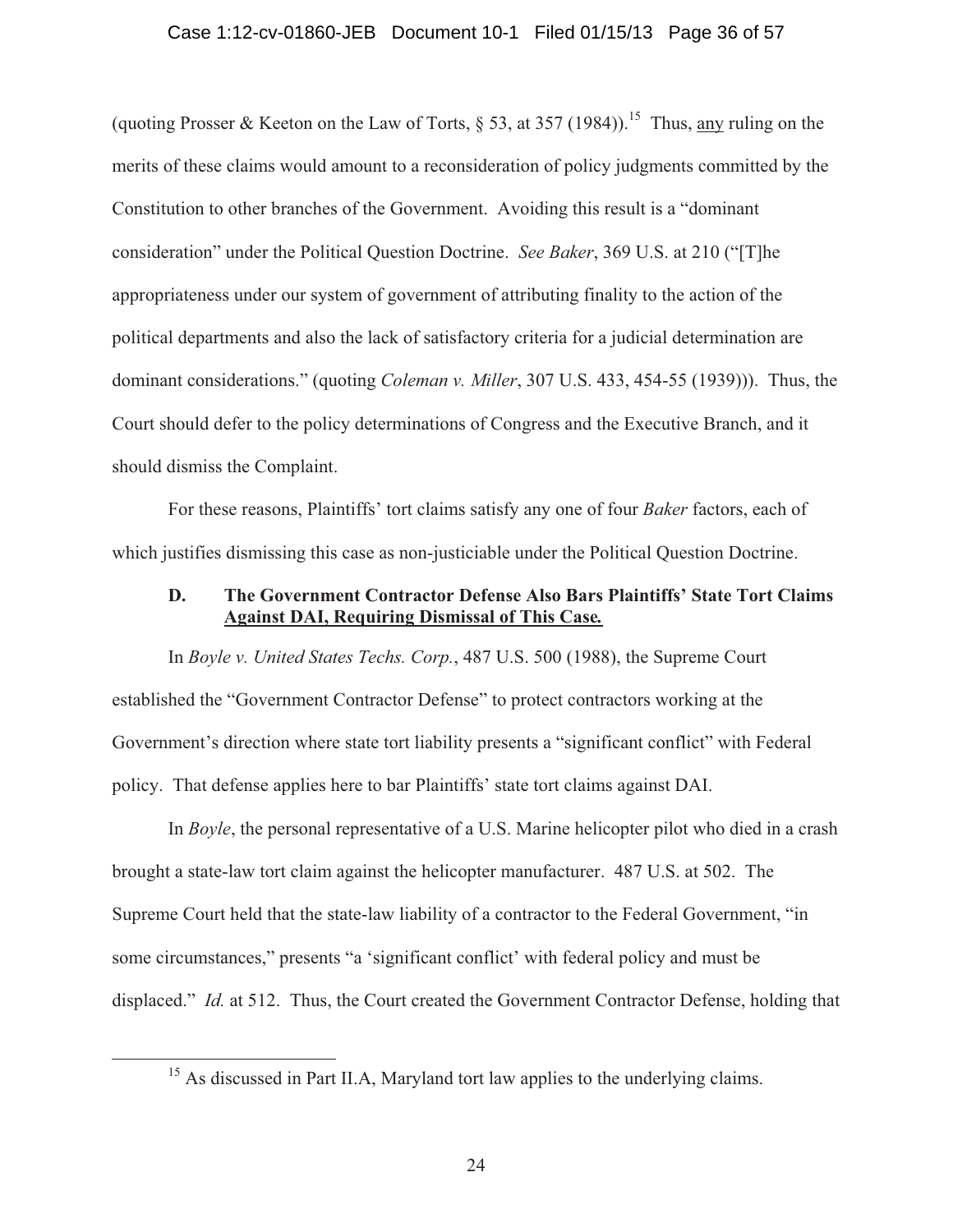state tort law is "displaced" when: (1) a dispute involves an area of "uniquely federal interest"; and (2) there is a "significant conflict" between a Federal policy or interest and the operation of state law, or the application of state law must "'frustrate specific objectives' of federal legislation." *Id.* at 504-10, 512.<sup>16</sup> The Government Contractor Defense applies equally to product manufacturing and services performed by contractors for the Government. *See, e.g.*, *Saleh v. Titan Corp.*, 580 F.3d 1 (D.C. Cir. 2009); *Hudgens v. Bell Hel./Textron*, 328 F.3d 1329, 1334-35 (11th Cir. 2003); *see also Al Shimari v. CACI Int'l, Inc.*, 658 F.3d 413, 417-20 (4th Cir. 2011) (vacated on other grounds).

# **1. DAI's Conduct on a Contract to Implement USAID's Cuba Program Under Helms-Burton Implicates Uniquely Federal Interests.**

 The first element of the Government Contractor Defense is easily met. Plaintiffs challenge DAI's performance of a contract to implement USAID's Cuba Program "developed pursuant to the Helms-Burton Act," Compl. ¶ 21, establishing *ab initio* under *Boyle* that "uniquely federal interests" are implicated, *see* 487 U.S. at 505-06. The Cuba Program Task Order affirms that the Cuba Program was explicitly contemplated and authorized by Congress. **Exhibit 4** § C.1. Further, DAI acted as USAID's proxy in implementing the Cuba Program Task Order. *See id.*; *see also id.* § C.2.B ("This program is part of a broader USAID strategy to hasten the transition to democracy in Cuba."); *id.* § C.2.K ("[DAI] shall have primary responsibility for ensuring that activities conducted under this program contribute to USAID's assistance strategy for Cuba and achieve the anticipated results.").

<sup>&</sup>lt;sup>16</sup> Federal courts have treated the Government Contractor Defense as both preemption and immunity. *See, e.g.*, *Al Shimari v. CACI Int'l, Inc.*, 679 F.3d 205, 217-18 (4th Cir. 2012) ("State law claims are preempted under *Boyle* . . . ."); *id.* at 259-60 (Niemeyer, C.J., dissenting) (detailing how "virtually every court that has considered the government contractor defense set forth in *Boyle* takes it as . . . immunity"). In either case, though, the final result here is the same.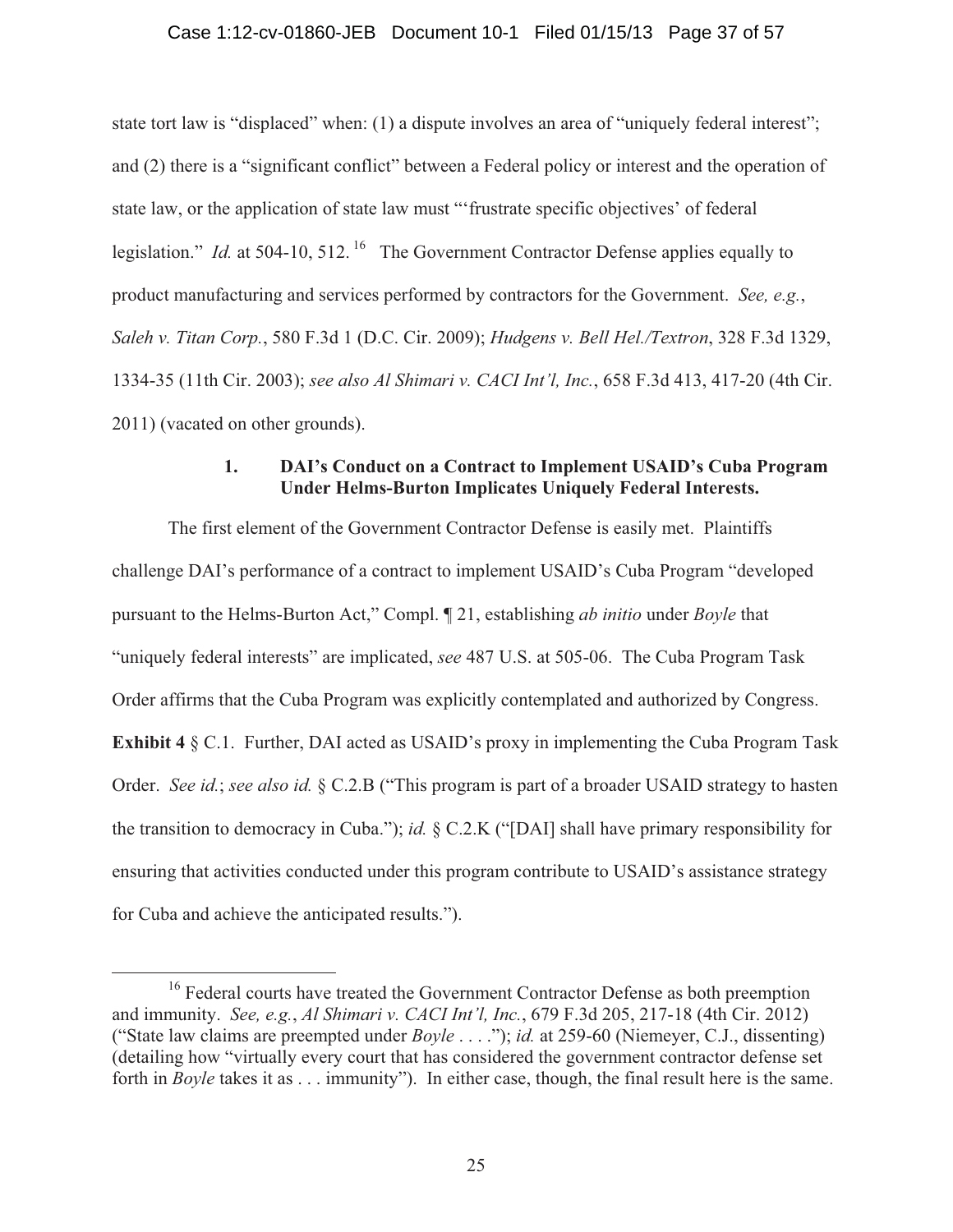## **2. Plaintiffs' State Tort Allegations Would Frustrate Specific Objectives of Helms-Burton and Present "Significant Conflicts" with Federal Policy and U.S. Programs Related to Cuba.**

 Additionally, Plaintiffs' allegations satisfy the second element of the Government Contractor Defense: a significant conflict between the asserted torts and Federal policy and interests. In *Boyle*, the Supreme Court found that "the state-imposed duty of care [that] was the asserted basis of the contractor's liability . . . [was] precisely contrary to the duty imposed by the Government contract." 487 U.S. at 509. The Court applied the Federal Tort Claims Act's ("FTCA") discretionary function exception to assess the scope of the conflict, using a threeprong test to measure the conflict between state law and the discretionary function exception. *Id.* at 512. Even so, since *Boyle*, Federal courts have recognized such a conflict in other statutory contexts, where this three-prong test is inapposite. *See Saleh*, 580 F.3d at 6-8 (applying FTCA's combatant activities exception); *see also Al Shimari*, 658 F.3d at 419 (vacated on other grounds) (applying combatant activities exception).

 Here, a significant conflict exists between Plaintiffs' claims and Federal interests and policy in three distinct areas: (a) Helms-Burton and USAID's Cuba Program; (b) the FTCA's discretionary function exception; and (c) the FTCA's foreign country exception. Each of these conflicts individually satisfies the second element of the Government Contractor Defense.

## *a) Plaintiffs' Claims Significantly Conflict with Helms-Burton and USAID's Cuba Program.*

 Plaintiffs' claims essentially take issue with the Government's policies toward Cuba under Helms-Burton aimed at "hasten[ing] Cuba's peaceful transition to a democratic society." Compl. ¶ 22. In response, Cuba declared any activity in Cuba under Helms-Burton to be illegal, including Mr. Gross's activities in furtherance of the Cuba Program. *See* **Exhibit 15** (Judgment of Popular Provincial Court, Havana, No. 2-2011) at 4 ("The [DAI] project was sponsored by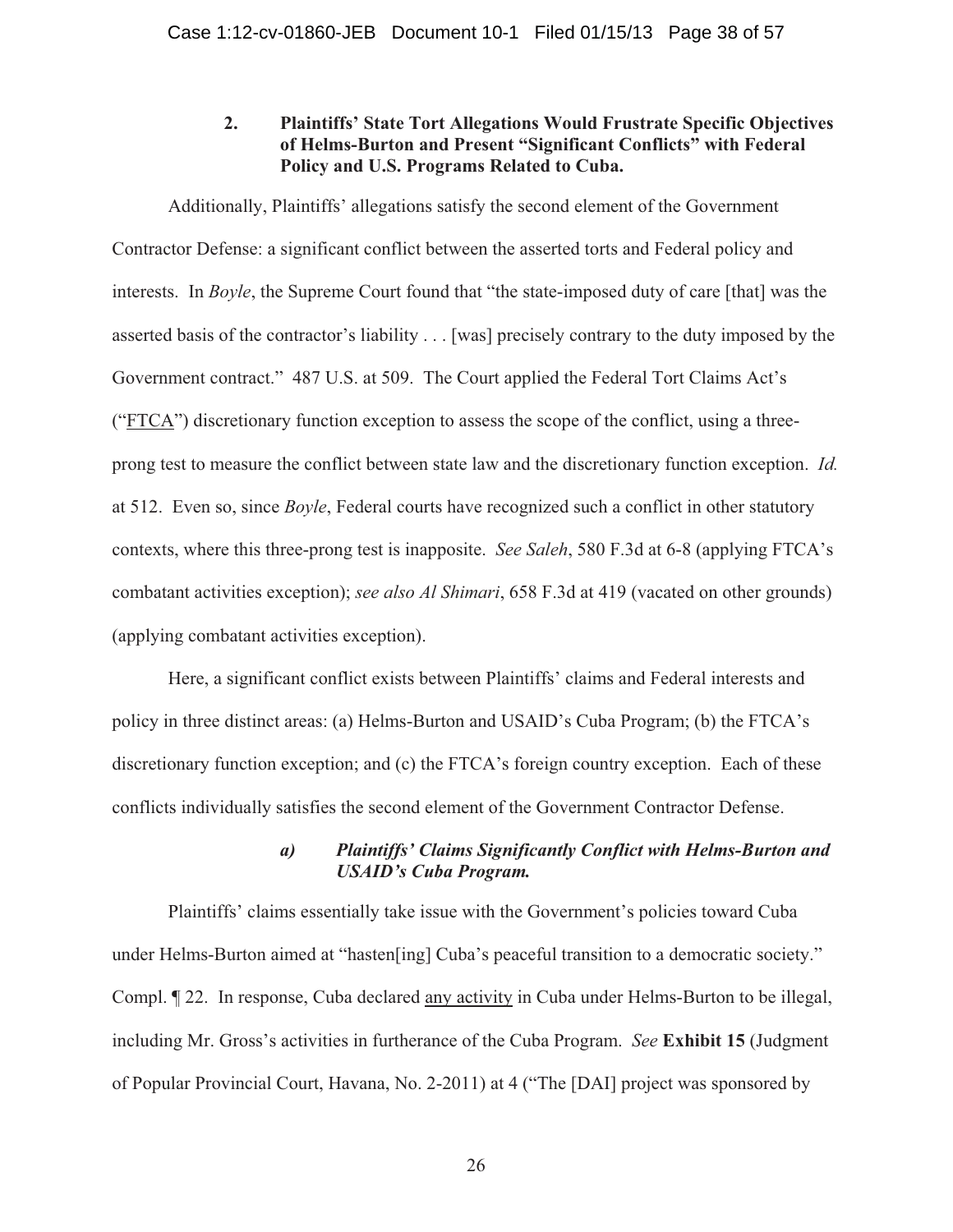### Case 1:12-cv-01860-JEB Document 10-1 Filed 01/15/13 Page 39 of 57

USAID, an institution that responds to the special services interests of its Government [and that] seeks among its objectives to overthrow the Socialist Revolution . . . ."). It was precisely because Mr. Gross was implementing U.S. policy toward Cuba that the Cuban government imprisoned him for "acts against the independence or territorial integrity of the state." *See id.* at 34. Yet Plaintiffs now seek, impossibly, to inject state tort claims in this foreign policy *tête-àtête*, a sensitive area where "the very imposition of any state law" could further complicate U.S. policy efforts in and toward Cuba. *See Saleh*, 580 F.3d at 13 (emphasis omitted). As such, these claims cannot proceed because they would complicate, impede, and frustrate the specific objectives of the U.S. Government's policy related to Cuba.<sup>17</sup>

# *b) Plaintiffs' Claims Conflict with the Federal Policies of the FTCA Discretionary Function Exception.*

As discussed, in *Boyle*, the Supreme Court specifically considered the FTCA's

discretionary function exception to assess the conflict between Federal policy and state law.<sup>18</sup>

*See* 487 U.S. at 511-12. That analysis involved a three-prong test that can be applied as follows:

(1) whether the Government approved "reasonably precise" procedures; (2) whether DAI

<sup>18</sup> The application of the discretionary function exception to the Government's sovereign immunity, for purposes of Derivative Sovereign Immunity flowing to DAI, is addressed in greater detail in Section I.E.1, *infra*.

 $17$  The Court also could find that Plaintiffs' state tort claims are preempted by Helms-Burton. Preemption prevents state law from interfering with the traditional, constitutionallycommitted areas of the Federal Government. *See Saleh*, 580 F.3d at 11-12. State law can be preempted where it actually conflicts with Federal law, or merely where it attempts to regulate conduct in a field Congress intends the Government to occupy exclusively. *See English v. Gen. Elec. Co.*, 496 U.S. 72, 78-79 (1990). Foreign policy is a quintessential area of preemption's application; indeed, "[o]ur system of government . . . imperatively requires that federal power in the field affecting foreign relations be left entirely free from local interference." *Hines v. Davidowitz*, 312 U.S. 52, 63 (1941); *see also Am. Ins. Ass'n v. Garamendi*, 539 U.S. 396, 420 n.11 (2003). For example, where the application of state law presents a "clear conflict" with Federal foreign policy, the state law at issue is preempted. *Saleh*, 580 F.3d at 12-13. On occasion, "the very imposition of any state law" can conflict "with federal foreign policy interests," requiring preemption. *Id.* at 13 (emphasis in original).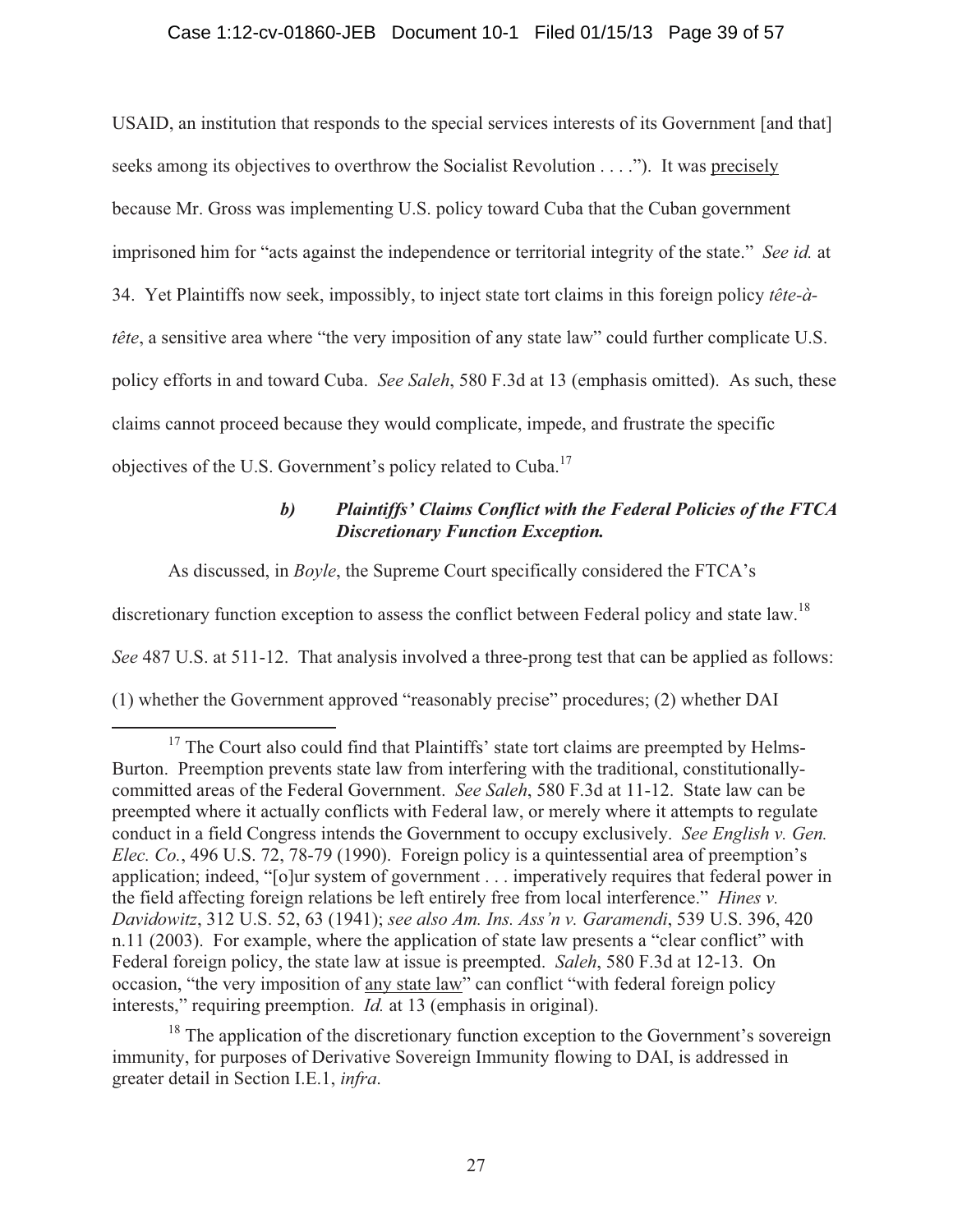## Case 1:12-cv-01860-JEB Document 10-1 Filed 01/15/13 Page 40 of 57

"conformed" to those procedures; and (3) whether the Government was on notice of any dangers that might arise due to the procedures. *See id.* at 512; *Hudgens*, 328 F.3d at 1335. The facts here satisfy each of these prongs, demonstrating a conflict between the Plaintiffs' claims and the discretionary function exception.

Here, the Government's "reasonably precise" procedures and direction to DAI satisfy the first prong. USAID awarded the Cuba Program Task Order, "task[ing] DAI with responsibility for [the] day-to-day management and implementation" of humanitarian support in Cuba. Compl. at ¶¶ 43, 45. DAI acted as USAID's proxy in implementing the Cuba Program Task Order, with significant USAID oversight, involvement, and approval. *See* (DAI Decl.). For example:

- The Cuba Program Task Order required DAI to engage in an extensive vetting process with USAID before contacting potential grantees and subcontractors. DAI was required to conduct due diligence on potential grantees, develop a list of possible organizations, and bring that list to USAID for extensive discussion. DAI Decl. ¶ 8.
- USAID had its own list of acceptable grantees. In some cases, USAID even directed issuance of grants to certain organizations outside of the list DAI had created, where such applicants and their proposals met pre-established criteria. DAI Decl. **[9.]**
- DAI participated in weekly status meetings with USAID officials, usually at DAI's headquarters in Bethesda, Maryland, that DAI employees contemporaneously memorialized in written notes and memoranda to file which, in the normal course of business, were made available to USAID. DAI Decl. ¶ 11.
- During the weekly status meetings, the DAI project team would inform USAID in detail about the progress of the Cuba Program Task Order everything from basic project administration, getting invoices paid, concepts under consideration for potential grants and subcontracts, discussions with potential partner organizations, and activities being implemented, as well as travel to Cuba, or elsewhere, by subcontractors and/or grantees. DAI Decl. ¶ 12.
- USAID, by its officials, including the Contracting Officer's Technical Representatives, exercised discretion over DAI's planned implementation down to the smallest detail, including approval or disapproval of planned travel. DAI Decl. ¶¶ 7, 13, 14, 15.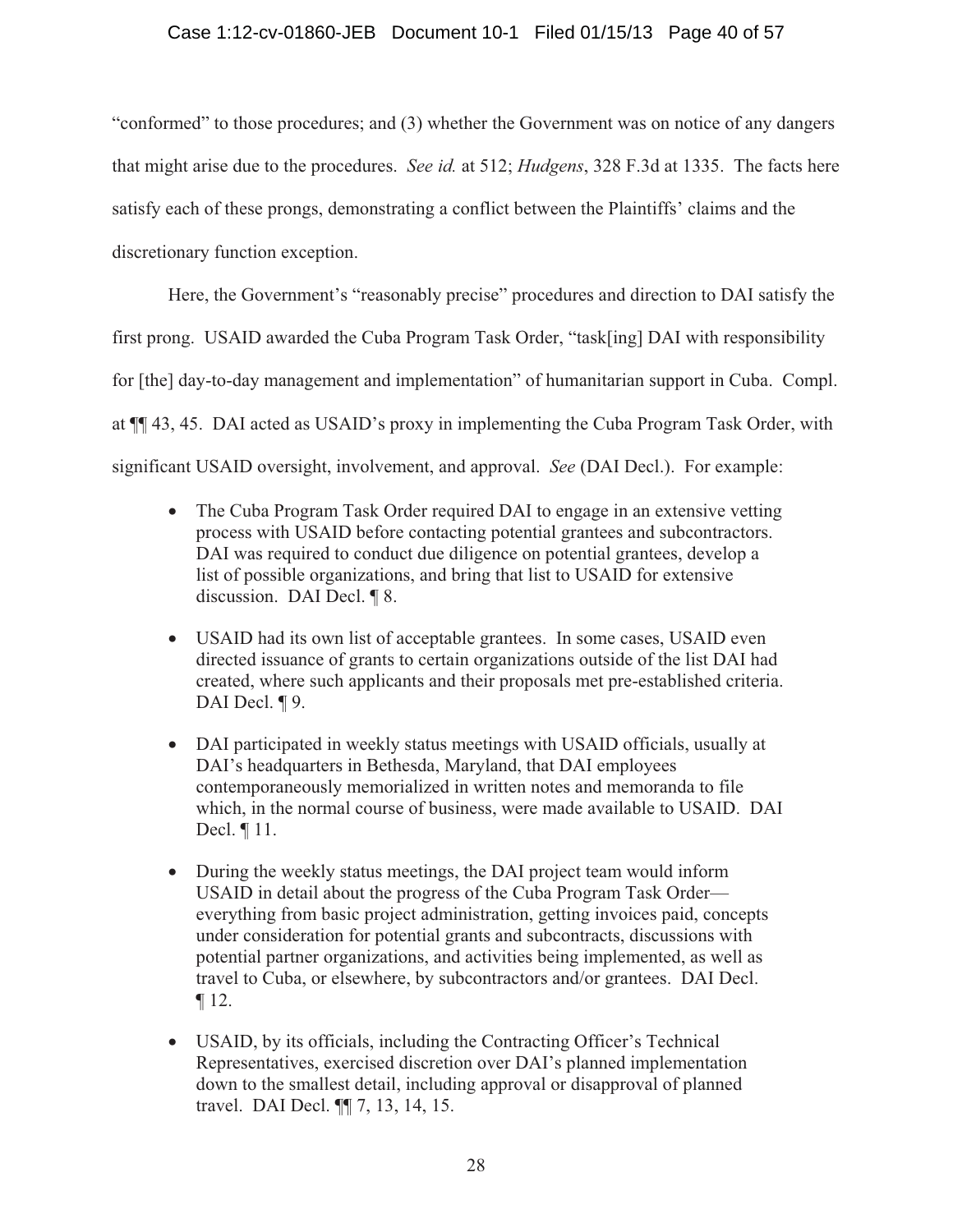- Specific to travel, DAI and USAID would discuss all anticipated, planned, and completed travel to Cuba in connection with the Cuba Program, as well as a summary of all significant events that occurred during ongoing or recently concluded travel. DAI Decl. ¶ 14.
- USAID had final decision-making authority with respect to travel, and DAI was required to discuss and obtain USAID approval on all travel. On multiple occasions, USAID refused to grant travel requests for a variety of reasons, including safety considerations. DAI Decl. ¶¶ 14, 15.
- USAID directed, supervised, and closely managed DAI's performance of the Cuba Program Task Order. DAI's team was not allowed to act without USAID's approval. DAI Decl. ¶ 7.

DAI satisfies the second prong of the *Boyle* test because DAI "actually implemented the discretion of its government counterpart." *Haltiwanger v. Unisys Corp.*, 949 F. Supp. 898, 904 (D.D.C. 1996). A contractor must have "conformed" to the procedures, specifications, and requirements of its contract. *Boyle*, 487 U.S. at 512; *see also Hudgens*, 328 F.3d at 1337. Here, as explained *supra*, DAI was subject to USAID's strict control and oversight. *See* **Exhibit 6** (Cuba Program Start-Up Meeting Notes); DAI Decl. ¶¶ 7, 13, 14, 15. As discussed, every action DAI took under its task order was approved by USAID and closely tracked by agency officials. *See* DAI Decl. ¶ 7. In fact, Plaintiffs do not allege that DAI engaged in unauthorized conduct. Rather, Plaintiffs concede that "USAID remained responsible for directing and overseeing various aspects of specific projects or task orders" by, among other things, providing "technical direction," verifying DAI reports, and approving international travel. Compl. ¶ 41. Further, "USAID maintained the right, and duty, to direct and oversee the Cuba Project." *Id.* ¶ 47. Mr. Gross worked "subject to USAID approval," *id.* ¶ 65, and USAID approved the Work Plan and Performance Monitoring and Evaluation Plan for Mr. Gross, *id.* 172. DAI "communicate[d] regularly" with USAID regarding Mr. Gross's activities, *id.* ¶ 71, and in fact provided Mr. Gross's "trip memorand<sup>[a]"</sup> to USAID, *id.* **[1]** 79, 86, 96, 103. According to Plaintiffs, USAID did not direct DAI to take action in response to the trip memoranda. *See id.* ¶¶ 82, 92,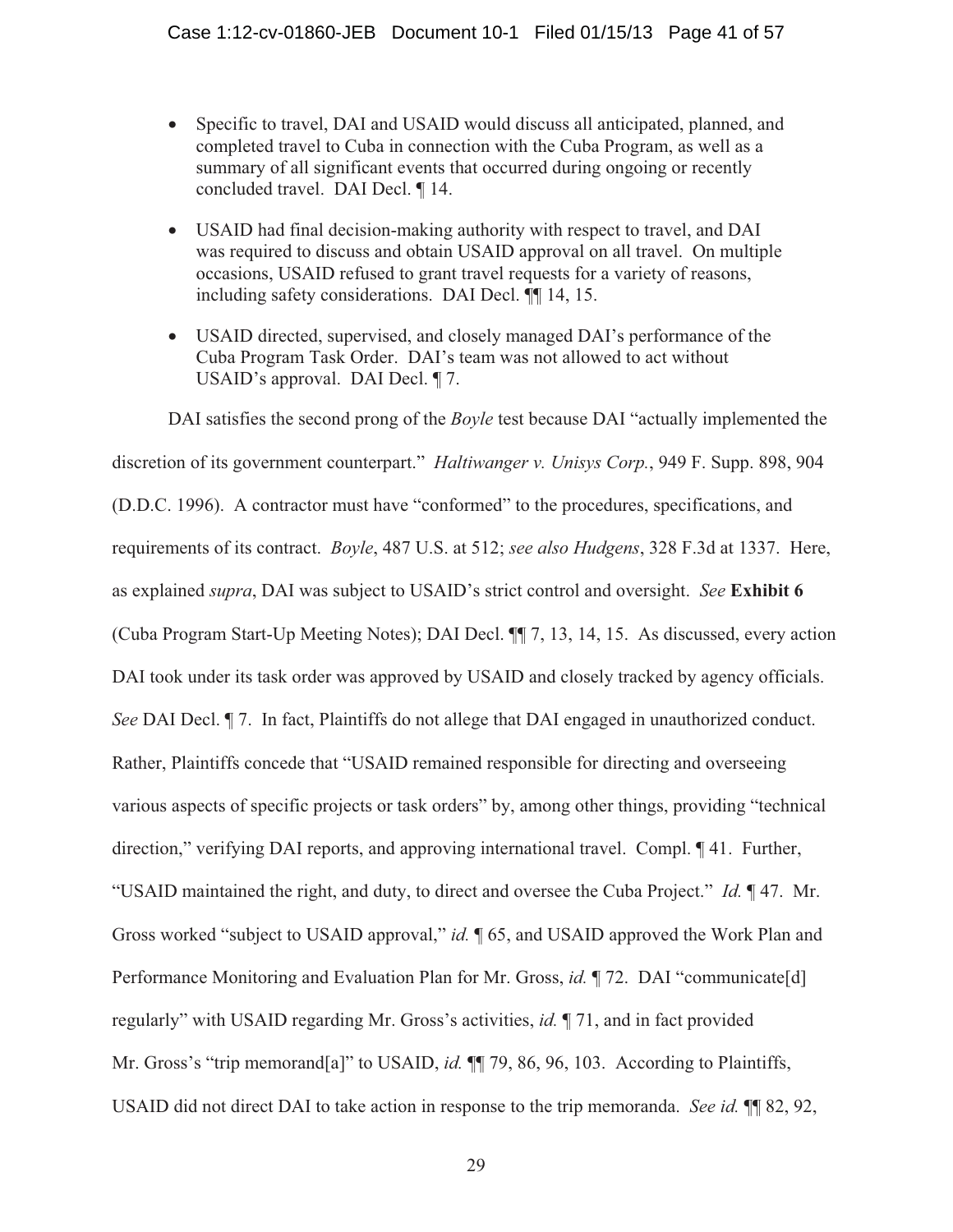#### Case 1:12-cv-01860-JEB Document 10-1 Filed 01/15/13 Page 42 of 57

99, 106. When DAI allegedly proposed "follow-on" activities for DAI and Mr. Gross, USAID "consented . . . [and] approv[ed] additional funding," *id.* ¶ 108.

 DAI also has satisfied the third prong of the *Boyle* test. This factor requires "notice," *i.e.*, that the Government be aware of dangers associated with performance. *Boyle*, 487 U.S. at 512; *Hudgens*, 328 F.3d at 1336; *Haltiwanger*, 949 F. Supp. at 904-05. Here, USAID was aware that the Cuban government made Helms-Burton activities in Cuba *per se* illegal. During the initial meeting between USAID and DAI following award of the Cuba Program Task Order, USAID's Cuba Office Director stated that the baseline premise of the Cuba Program was that implementing a democracy-building program in Cuba was far from risk-free. DAI Decl. ¶ 10. Yet the Government (and Mr. Gross) still chose to implement the Cuba Program Task Order. If the Government is "aware of a risk and [chooses] to act regardless of that knowledge," the Government Contractor Defense still applies. *Haltiwanger*, 949 F. Supp. at 904.

## *c) Plaintiffs' Claims Conflict with the Federal Policies of the FTCA Foreign Country Exception.*

 Finally, the imposition of tort liability on DAI is *per se* contrary to the FTCA's "foreign country" exception. *Accord Saleh*, 580 F.3d at 7 (noting that imposition of "non-federal tort duty" is "precisely contrary" to policy of eliminating tort concepts from battlefield with combatant activities exception) (citing *Boyle*, 487 U.S. at 500). DAI addresses the applicability of the "foreign country" exception below. *See infra* Section I.E.1.

 In conclusion, DAI has established that this matter presents a uniquely Federal interest, and that there is a significant conflict between Plaintiffs' claims and Federal interests and policies. DAI has further satisfied the three-prong test articulated in *Boyle*. Therefore, all of Plaintiffs' claims are barred by the Government Contractor Defense and must be dismissed.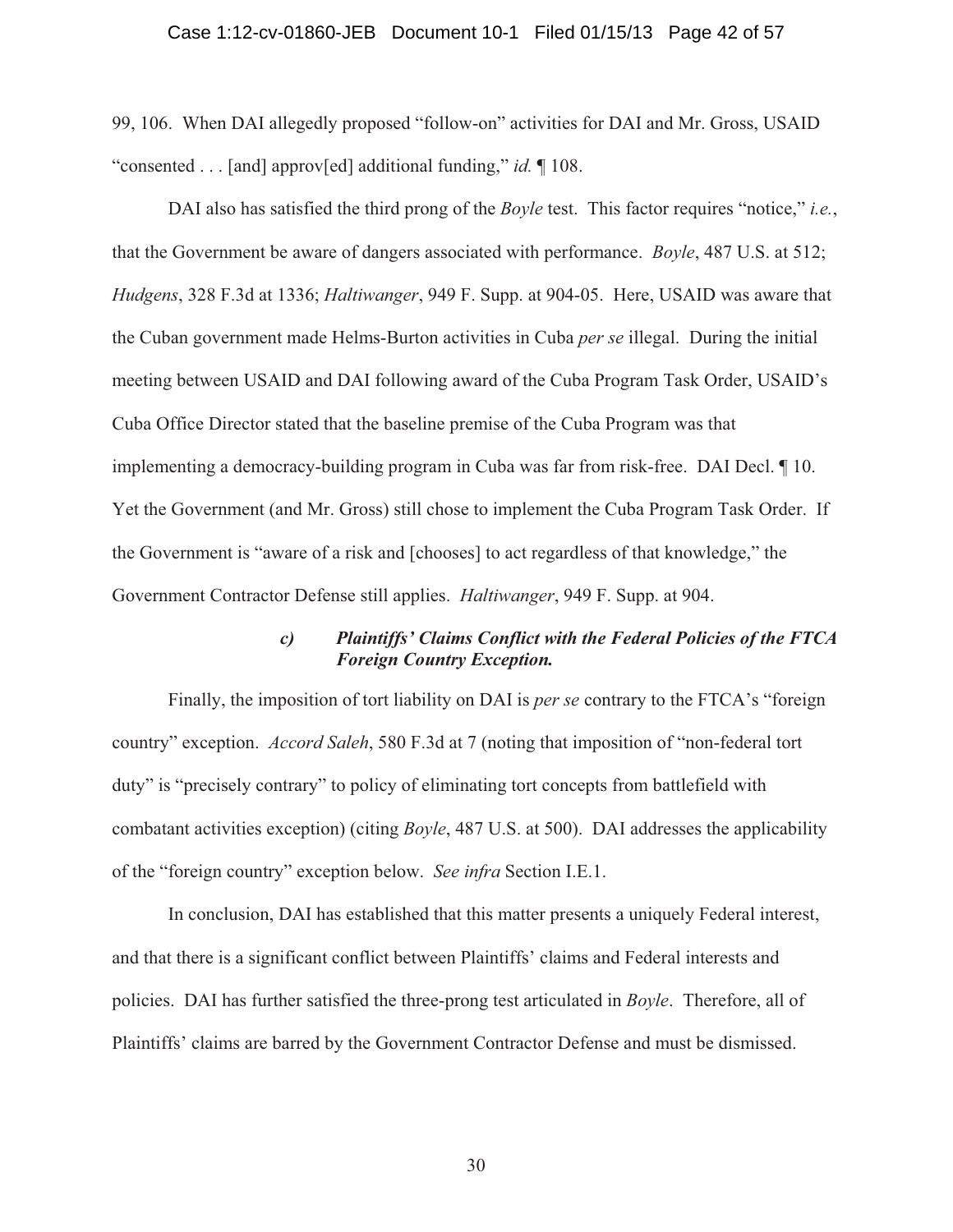# **E. This Case Must Be Dismissed Because Derivative Sovereign Immunity Bars Claims Arising from DAI's Performance of Delegated Government Functions.**

 The United States enjoys sovereign immunity from Plaintiffs' claims, and that sovereign immunity correspondingly flows to DAI under either of two tests of Derivative Sovereign Immunity. Below, DAI addresses the FTCA's foreign country exception and discretionary function exception insofar as the Court first requires a showing of the Government's immunity.

# **1. The Government Is Immune from Plaintiffs' Tort Claims.**

 As sovereign, the Government is immune from claims unless it has waived immunity. *See United States v. Mitchell*, 445 U.S. 535, 538 (1980). With the passage of the FTCA, ch. 753, 60 Stat. 842 (1946) (codified in sections of 28 U.S.C.), the United States waived its immunity subject to thirteen exceptions codified in 28 U.S.C. § 2680. Here, two of those exceptions—the "foreign country exception" and the "discretionary function exception"—apply.19

 The "foreign country exception" applies to "[a]ny claim arising in a foreign country." *Id.* § 2680(k). The Supreme Court has interpreted this exception as barring "all claims based on any injury suffered in a foreign country, regardless of where the tortious act or omission occurred." *See Sosa v. Alvarez-Machain*, 542 U.S. 692, 712 (2004). This exception applies here because Plaintiffs concede that Mr. Gross's injuries occurred solely in Cuba, where he was detained and imprisoned.<sup>20</sup> Compl. **[1** 112-116, 128-30. Further, Mrs. Gross's tort claims are based entirely

<sup>&</sup>lt;sup>19</sup> Because either FTCA exception would deprive the Court of subject-matter jurisdiction, the Court may dismiss the Complaint on either ground even if the United States fails to raise it. *See, e.g.*, *Evans v. Suter*, No. 09-5242, 2010 WL 1632902 (D.C. Cir. April 2, 2010) (affirming dismissal on subject-matter grounds without responsive pleading).

 $^{20}$  It is not enough that some wrongful conduct purportedly occurred in the United States, as Plaintiffs allege. These allegations are within the "headquarters doctrine," which "typically involve[s] some allegations of negligent guidance in an office within the United States of employees who cause damage while in a foreign country, or of activities which take place in a (continued…)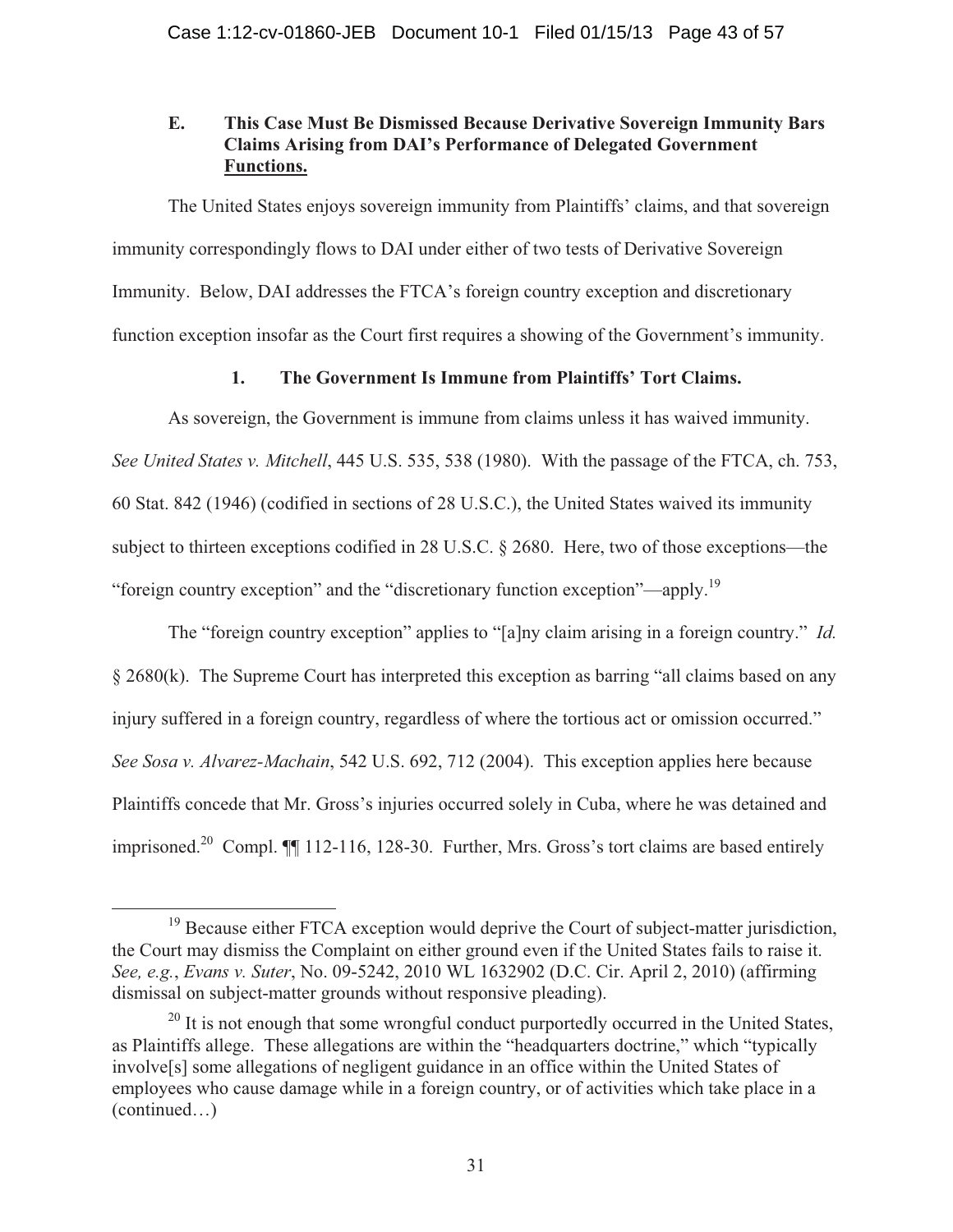#### Case 1:12-cv-01860-JEB Document 10-1 Filed 01/15/13 Page 44 of 57

on Mr. Gross's claims, and they likewise are barred. *See Harbury v. Hayden*, 444 F. Supp. 2d 19, 43-44 (D.D.C. 2006), *aff'd*, 522 F.3d 413 (D.C. Cir. 2008) (citing *Sosa* in applying the foreign county exception to spouse's claims based on injuries suffered by husband in Guatemala). Thus, the "foreign country exception" applies, and the Government retains its sovereign immunity from Plaintiffs' claims.

 The "discretionary function exception" applies where claims are "based upon the exercise or performance or the failure to exercise or perform a discretionary function or duty on the part of a federal agency or an employee of the Government, whether or not the discretion involved be abused." 28 U.S.C. § 2680(a). The Supreme Court has established a two-part test for judging whether a Government action is protected as a discretionary function. *United States v. Gaubert*, 499 U.S. 315, 322-23 (1991); *see also Sloan v. U.S. Dep't of Housing & Urban Dev.*, 236 F.3d 756, 759-60 (D.C. Cir. 2001). First, the acts must be "discretionary in nature," in that they "involv[e] an element of judgment or choice," not conduct required by "statute, regulation or policy." *Gaubert*, 499 U.S. at 322. Second, the discretionary judgment must be "of the kind" fit for the exception; in this regard, the exception "protects only government actions and decisions based on considerations of public policy." *Id.* at 323. Case law supports the position that the implementation of foreign policy and national security functions, by their very nature, satisfy these standards. *See, e.g.*, *Macharia v. United States*, 334 F.3d 61, 64-68 (D.C. Cir. 2003) (involving the extent of security measures at the U.S. embassy in Kenya); *Industria Panificadora, S.A. v. United States*, 763 F. Supp. 1154, 1156-59 (D.D.C. 1991) (Panamanian

foreign country." *See Sosa*, 542 U.S. at 701 (quotation omitted). The Supreme Court considered and rejected this doctrine, holding that the "foreign country exception bars all claims based on an injury suffered in a foreign country, regardless of where the tortious act or omission occurred." *Id*. at 712.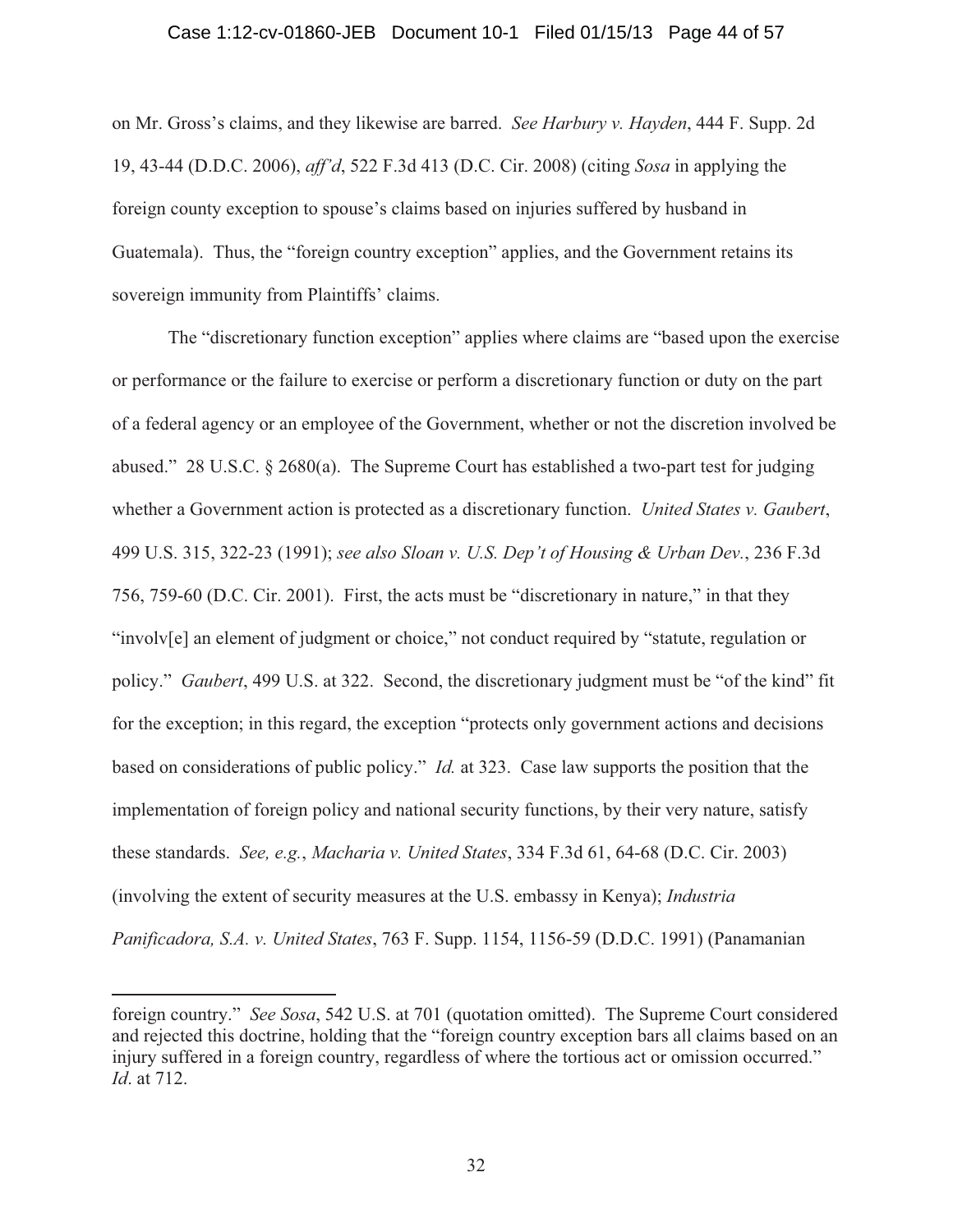## Case 1:12-cv-01860-JEB Document 10-1 Filed 01/15/13 Page 45 of 57

security details); *see also Goldstein v. United States*, No. 01-0005, 2003 WL 24108182, at \*3-4 (D.D.C. Apr. 23, 2003) (protection of Holocaust victims). In this case, Plaintiffs' tort claims arise from USAID's administration of the Cuba Program under Helms-Burton. Compl. ¶¶ 19-22. Thus, Plaintiffs' allegations are squarely within the "discretionary function exception," a second basis for the Government's sovereign immunity. $^{21}$ 

## **2. Sovereign Immunity Extends to Contractors Performing Delegated Functions.**

 For over seventy years, Federal courts have found that, where the Government enjoys sovereign immunity, contractors working on behalf of the Government are entitled, in certain circumstances, to Derivative Sovereign Immunity. *See Yearsley v. W.A. Ross Constr. Co.*, 309 U.S. 18, 20-21 (1940). In *Yearsley*, the Supreme Court considered whether a contractor could be liable for damages caused by the construction of dikes pursuant to a contract with the Government. *Id.* at 20. The Supreme Court found that the contract was a delegation by a Government agency for the contractor to implement a project that was "validly conferred" by an act of Congress. *Id.* The Court held that, where the work performed "was within the constitutional power of Congress, there is no liability on the part of the contractor for executing its will." *Id.* at 20-21. As is relevant here, since *Yearsley*, Federal courts have developed two distinct lines of cases covering the circumstances in which the same immunity enjoyed by the Government also extends to contractors.

 The first line of cases is credited for the concept of "derivative sovereign immunity." These cases reach back to *Yearsley* to hold that, where a contractor acts according to authority

<sup>&</sup>lt;sup>21</sup> DAI understands that the Government might not assert the "discretionary function" exception at this stage of the proceeding. Nonetheless, that exception still applies for the stated reasons and, as noted *infra*, is a basis for derivative sovereign immunity flowing to DAI.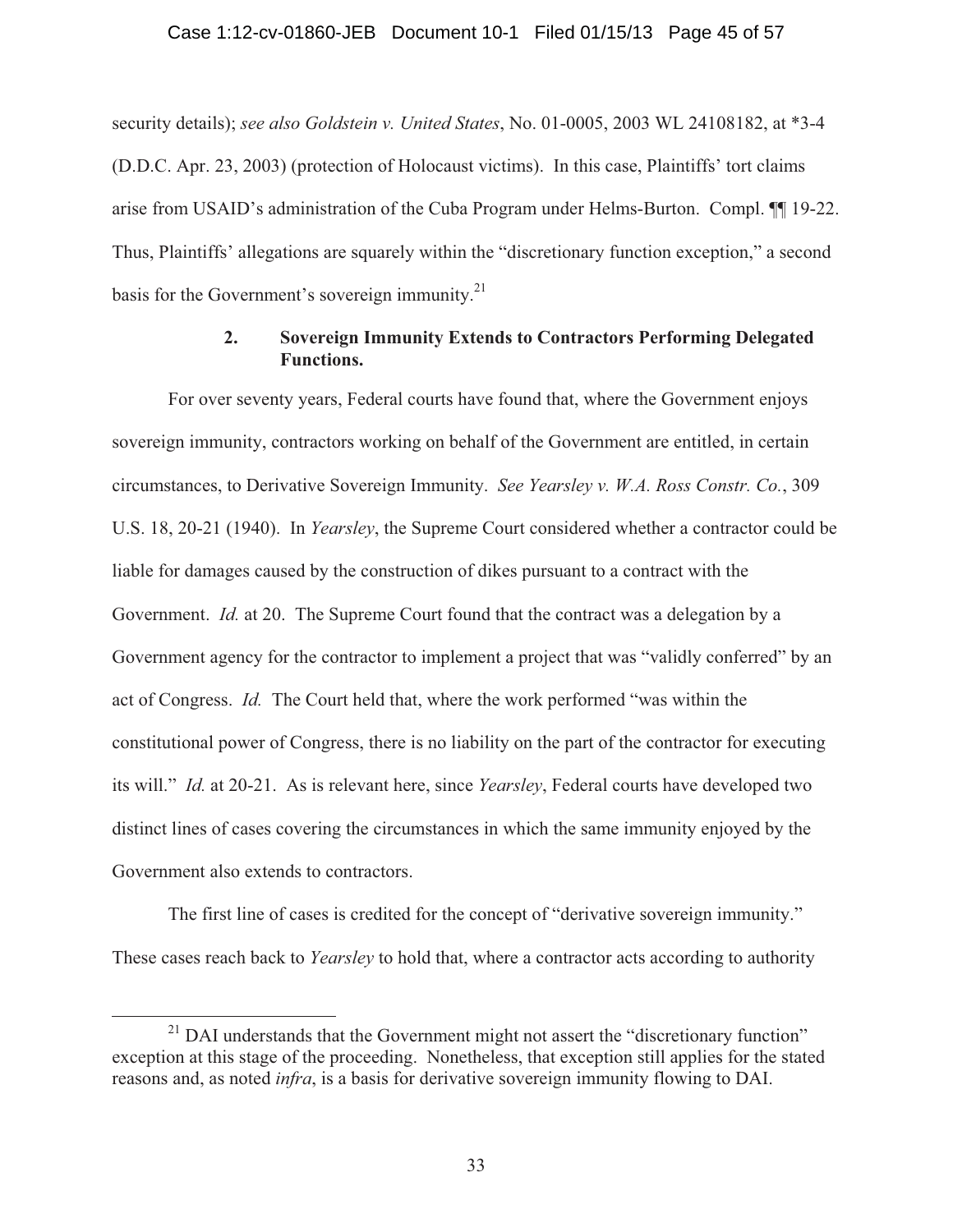## Case 1:12-cv-01860-JEB Document 10-1 Filed 01/15/13 Page 46 of 57

"validly conferred" by the Government, the sovereign immunity of the Government flows to the contractor. The Fourth Circuit Court of Appeals has described the policy justifying derivative sovereign immunity under *Yearsley* as follows:

> This public interest remains intact when the government delegates that function down the chain of command. As a result, courts define the scope of sovereign immunity by the nature of the function being performed—not by the office or the position of the particular employee involved. . . . Imposing liability on private agents of the government would directly impede the significant governmental interest in the completion of its work. As a result, courts have extended derivative immunity to private contractors, "particularly in light of the government's unquestioned need to delegate government functions."

*Butters v. Vance Int'l, Inc.*, 225 F.3d 462, 466 (4th Cir. 2000) (internal citations omitted) (emphasis added). In other words, if a contractor is performing a Government function, it rightly has the immunity of the Government as well.

 Accordingly, Federal courts recognize that a contractor has immunity where it (a) was acting pursuant to authority validly conferred by Congress and a Federal agency, and (b) was acting within the scope of its contract. *Id.* With these two factors, the contractor's acts are deemed to be "the act[s] of the government," *Yearsley*, 309 U.S. at 20-21; *Butters*, 225 F.3d at 466, and "sovereign immunity exists because it is in the public interest to protect the exercise of certain governmental functions," *Butters*, 225 F.3d at 466. These *Yearsley/Butters* cases do not delve into how the contractor performed the contract, so long as the contractor was acting within the scope of authority "delegated  $\iint$  down the chain of command" to the contractor.<sup>22</sup> *Id.*; *see also Yearsley*, 309 U.S. at 20-21.

<sup>&</sup>lt;sup>22</sup> According to *Butters*, sovereign immunity derives from "the nature of the function" performed," not the "office" or "position" of a party. 225 F.3d at 466. Hence, derivative sovereign immunity does not demand the "office" or "position" of common law agency. *See id.* (stating that derivative sovereign immunity applies to both "contractors and common law agents" (continued…)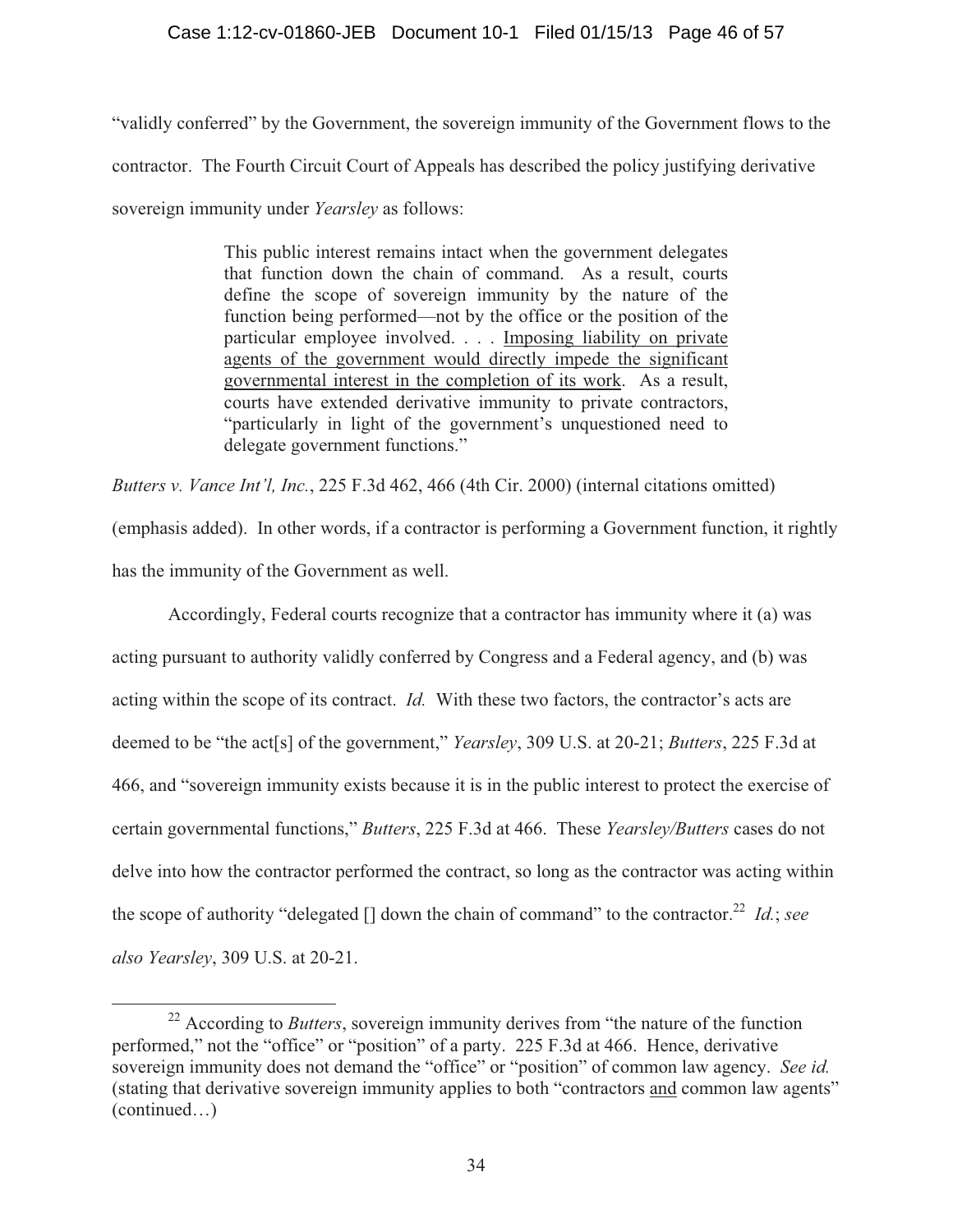The second line of cases draws from the Supreme Court's decision in *Westfall v. Erwin*, which recognized that Government officials exercising discretion within their official duties are immune from tort liability if the benefits of the immunity outweigh the costs. 484 U.S. 292, 295- 98, 296 n.3 (1988). Following *Westfall*, Federal courts have extended this "official" immunity (sometimes referred to as "absolute official" immunity) to contractors that exercise discretion within the scope of a contract with the Government. *Mangold v. Analytic Servs., Inc.*, 77 F.3d 1442, 1447-48 (4th Cir. 1996); *see In re Series 7 Broker Qual. Exam Scoring Lit.*, 510 F. Supp. 2d 35, 45 (D.D.C. 2007); *see also Beebe v. Wash. Metro. Area Transit Auth.*, 129 F.3d 1283, 1289 (D.C. Cir. 1997). In *Mangold*, for example, a U.S. Air Force officer and his wife sued a government contractor, alleging it defamed them and inflicted emotional distress by voluntarily cooperating with a government investigation into the officer's activities. 77 F.3d at 1445. As it did in *Butters*, the Fourth Circuit found that "[e]xtending immunity to private contractors to protect an important government interest is hardly novel," and that, "no matter how many times or to what level [a Government] function is delegated, it is a small step to protect that function when delegated to private contractors, particularly in light of the government's unquestioned need to delegate governmental functions."23 *Id.* at 1447-48.

<sup>(</sup>emphasis added)). The Fifth Circuit also has rejected the need to establish common law agency for derivative sovereign immunity. *See Ackerson v. Bean Dredging LLC*, 589 F.3d 196, 205-06 (5th Cir. 2009) (stating that neither *Yearsley* nor courts following *Yearsley* require a "traditional agency relationship"). Although the 11th Circuit has required an agency relationship, its holding is limited to the 11th Circuit. *See McMahon v. Presidential Airways, Inc.*, 502 F.3d 1331, 1343 (11th Cir. 2007) ("I]n this circuit, the entity  $\dots$  must  $\dots$  have been a common law agent  $\dots$ ." (emphasis added)). But even so, to the extent required, the facts show a common law agency relationship, as DAI can demonstrate.

<sup>&</sup>lt;sup>23</sup> The official immunity recognized by *Mangold* does not apply solely to testimony or participation in government investigations. It protects discretionary conduct, whatever the circumstance. *See Mangold*, 77 F.3d at 1447-48. Courts have applied the same immunity when considering private parties' discretionary actions in performing government-delegated (continued…)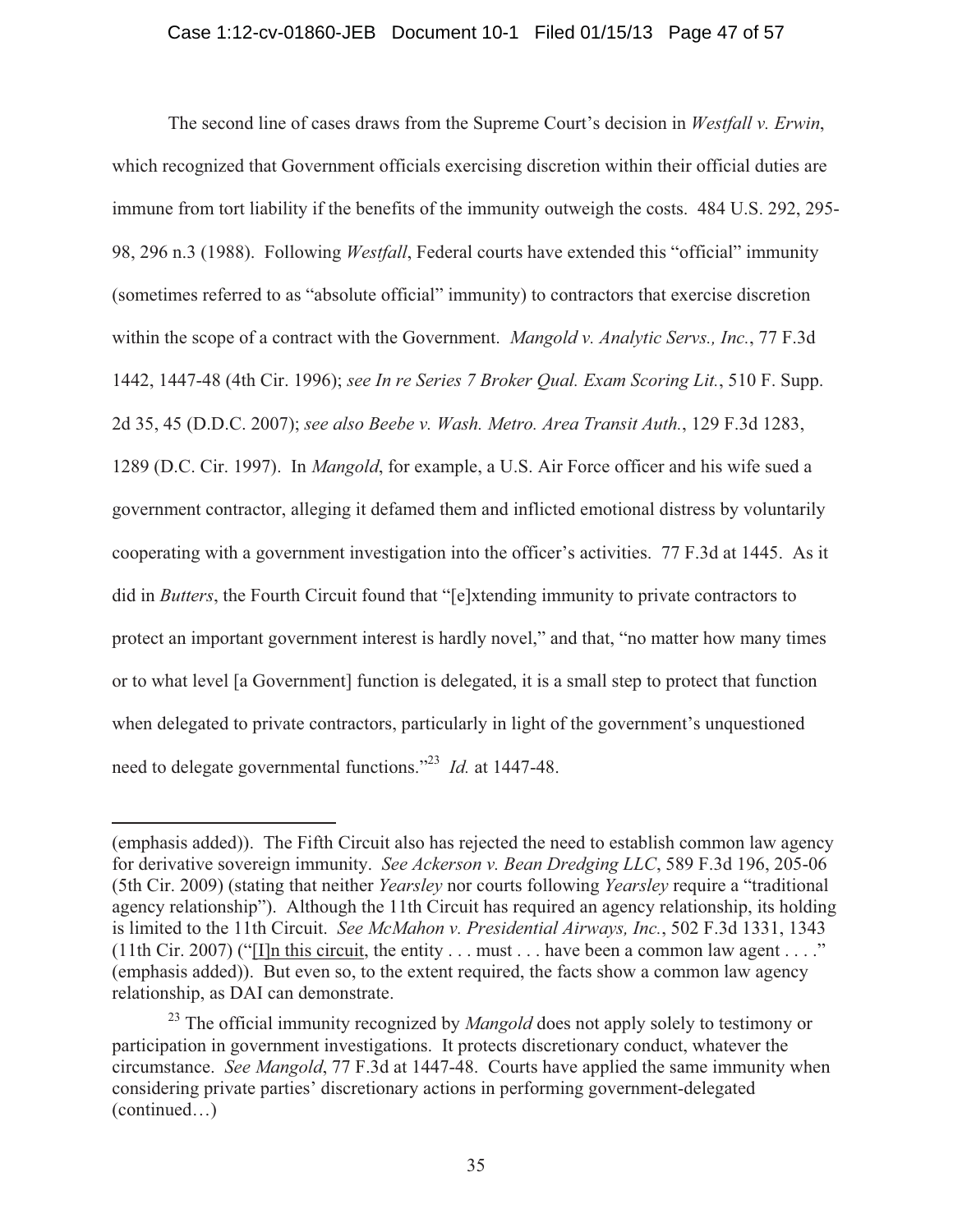#### Case 1:12-cv-01860-JEB Document 10-1 Filed 01/15/13 Page 48 of 57

 Thus, under *Westfall/Mangold*, the test for official immunity is whether: (1) the challenged conduct was an act of discretion pursuant to the contractor's official duties; and (2) the public benefits of immunity outweigh its costs. *Id*. at 1447; *see also Murray v. Northrop Grumman Info. Tech., Inc.*, 444 F.3d 169, 174-75 (2d Cir. 2006) (holding that contractor was immune from tort liability for exercising discretion in performance of government function under contract); *Pani v. Empire Blue Cross Blue Shield*, 152 F.3d 67, 71-73 (2d Cir. 1998) (same); *Midland Psychiatric Assoc., Inc. v. United States*, 145 F.3d 1000, 1005 (8th Cir. 1998) (barring tort suit against Medicare insurer based on common-law official immunity). As such, these cases and "official" immunity are tied to the "discretionary action" of the contractor when working at the Government's request, provided the public benefits weigh in favor of immunity.

### **3. DAI Has Derivative Sovereign Immunity Because Plaintiffs' Claims Are Based on DAI's Performance of Functions Contracted by USAID.**

 Plaintiffs' factual allegations require that sovereign immunity extend to DAI under both the *Yearsley*/*Butters* and *Westfall/Mangold* lines of cases. The Complaint states that Mr. Gross was detained in Cuba while performing JBDC's Subcontract for DAI pursuant to the Cuba Program Task Order implementing Helms-Burton. Compl. ¶¶ 19-20, 37, 51, 54-56, 62, 63, 65. Plaintiffs recognize that, while DAI was responsible for delegated functions, "USAID maintained the right, and duty, to direct and oversee the Cuba Project," *id.* ¶ 47, and "USAID remained responsible for directing and overseeing various aspects of specific projects or task orders," providing "technical direction," verifying reports, and approving travel, *id.* ¶ 41. Mr. Gross worked "subject to USAID approval," *id.* ¶ 65, and USAID approved a Work Plan and Performance Monitoring and Evaluation Plan for Mr. Gross, *id.* ¶ 72. In sum, Plaintiff

disciplinary and regulatory functions. *See Series 7*, 510 F. Supp. 2d at 39-45; *see also Beebe*, 129 F.3d at 1289 (applying official immunity to discretionary conduct in reorganizing office).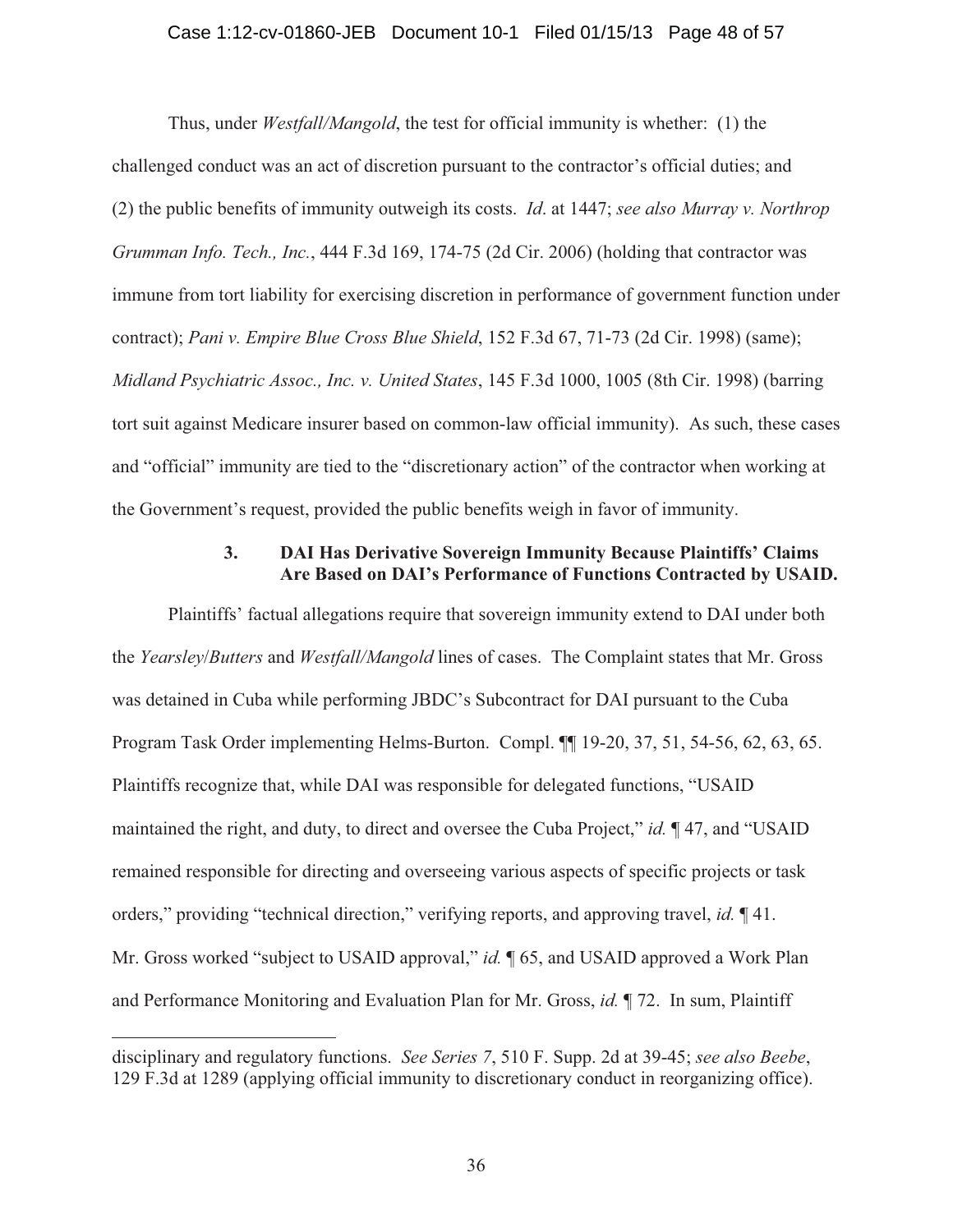#### Case 1:12-cv-01860-JEB Document 10-1 Filed 01/15/13 Page 49 of 57

alleges that DAI was acting under the Government's delegation and direction, or in concert with USAID, at all times for purposes of Mr. Gross's Subcontract. *See id.* ¶¶ 136-71. There can be no real dispute that DAI was "executing [Congress's] will" under *Yearsley*, 309 U.S. at 21, and was acting within its scope of work and discretion in performing its contract duties under *Mangold, 77 F.3d at 1447.*<sup>24</sup>

 Furthermore, the Government has a significant interest in DAI's immunity. If the Court were to disregard DAI's entitlement to immunity, USAID would have difficulty finding contractors willing to undertake risky humanitarian projects. The Government needs to be able to rely on contractors and for those contractors to receive the same benefits that Federal agencies and their employees would have in performing these same functions delegated by Congress. This public benefit of immunity clearly outweighs the costs. *Id.*; *see also Series 7*, 510 F. Supp. 2d at 45.

 Ultimately, these two lines of Derivative Sovereign Immunity bar Plaintiffs' tort claims against DAI, requiring the dismissal of these claims for lack of subject-matter jurisdiction. *Chesney v. Tenn. Valley Auth.*, 782 F. Supp. 2d 570, 586 (E.D. Tenn. 2011) (granting motion to dismiss); *Ackerson*, 589 F.3d at 207 (finding that dismissal was proper where *Yearsley* was "established on the face of the Plaintiffs' complaint").

<sup>&</sup>lt;sup>24</sup> Plaintiffs make no allegations that DAI acted "against the will" of USAID, nor are there any allegations that DAI breached its contractual duties or acted negligently as to USAID. *See generally* Compl. In this respect, the present case is easily distinguishable from *In re Fort Totten Metrorail Cases Arising Out of the Events of June 22, 2009*, No. 10-314, 2012 WL 3834877 (D.D.C. Sept. 5, 2012), where the court held that derivative sovereign immunity does not shield claims alleging that a contractor "acted against the 'will of the sovereign'" by breaching "contractual duties . . . and by performing negligently under the contract." *Id.* at \*19.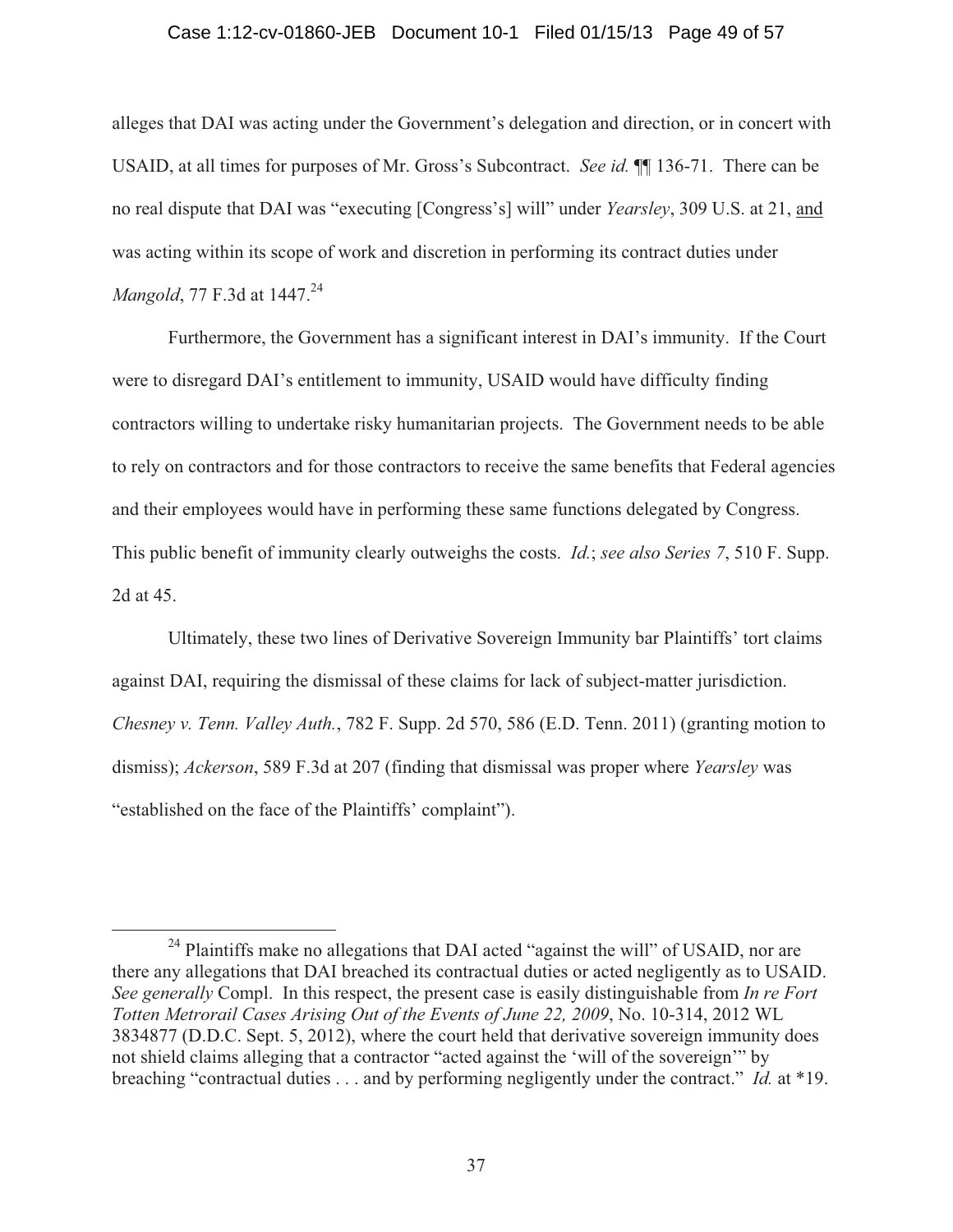## **II. The Court Must Dismiss the Complaint Because Plaintiffs Fail to State a Claim upon Which Relief Can Be Granted.**

Even if the Court determines that it has subject-matter jurisdiction, the Complaint fails to plead sufficient facts to support any of the alleged claims.

#### **A. Legal Standard Under Rule 12(b)(6).**

A court may dismiss a complaint on a Rule 12(b)(6) motion if the complaint does not "contain sufficient factual matter, accepted as true, to 'state a claim to relief that is plausible on its face.'" *Ashcroft v. Iqbal*, 556 U.S. 662, 678 (2009) (quoting *Bell Atl. Corp. v. Twombly*, 550 U.S. 544, 557 (2007)). In ruling on this Rule 12(b)(6) motion, the Court must accept factual allegations in the Complaint as true, but this "tenet . . . is inapplicable to legal conclusions." *Id.* at 678. "[O]nly a complaint that states a plausible claim for relief survives a motion to dismiss." *Id.*

The Court should apply Maryland law in judging the legal sufficiency of Plaintiffs' claims. In a diversity case like this, the U.S. District Court District for the District of Columbia employs a "modified 'governmental interest analysis'" to "determine which jurisdiction's policy would be most advanced by having its laws applied to the facts in the case." *Lopez v. Council on Am.-Islamic Rel. Action Net., Inc.*, 741 F. Supp. 2d 222, 234 (D.D.C. 2010) (applying the conflicts of laws rules of the District of Columbia); *see also Klaxon Co. v. Stentor Elec. Mfg. Co.*, 313 U.S. 487 (1941). Because the Complaint alleges tort claims, the Court should choose the law of "the state with the most significant relationship to the case," based on "where the injury occurred, the place where the conduct causing the injury occurred, the residence, domicile, place of incorporation or place of business of the parties, and the place where the parties' relationship, if any, is centered." *Lopez*, 741 F. Supp. 2d at 234. Here, nearly all of these factors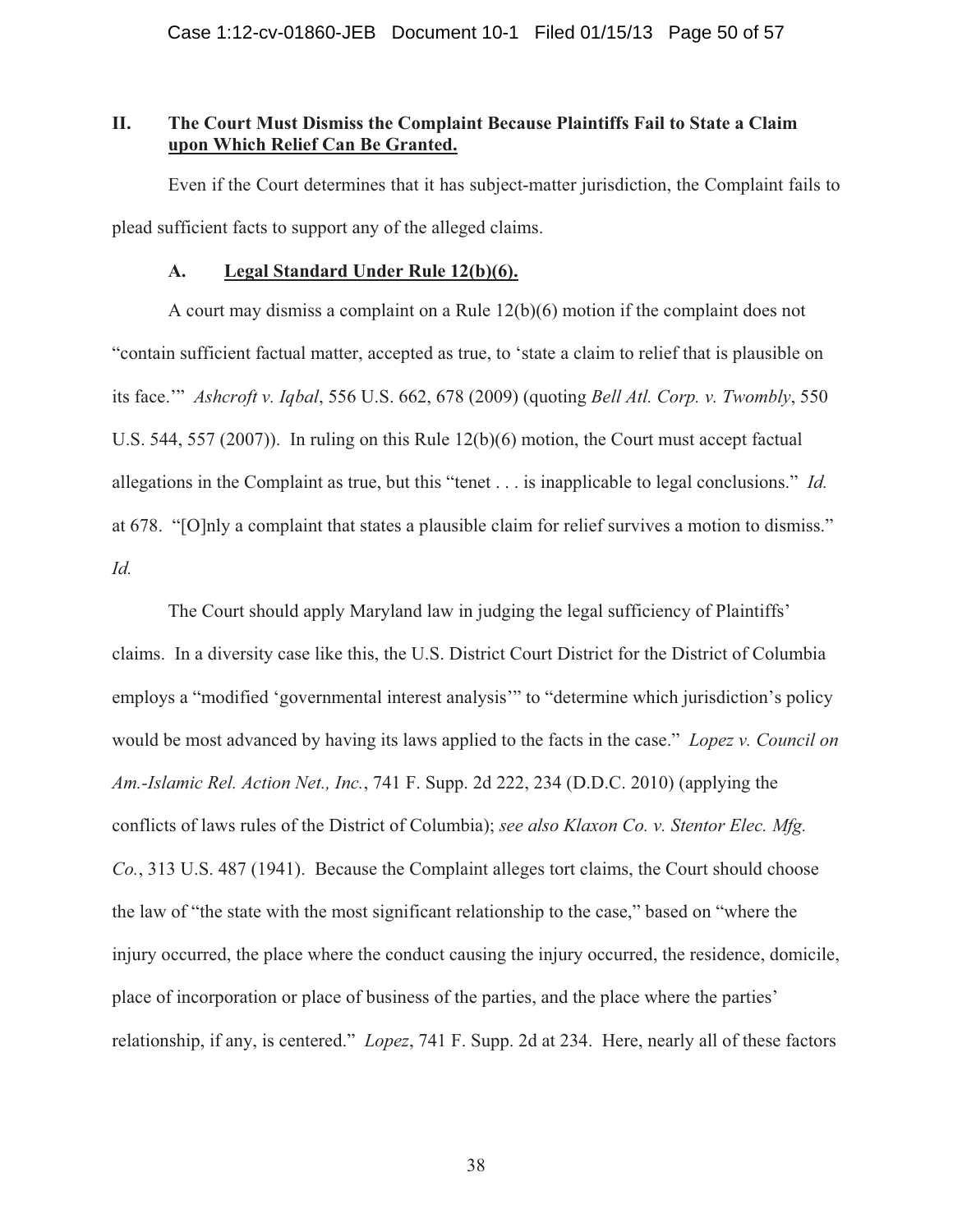support the choice of Maryland law.<sup>25</sup> The alleged tortious conduct of DAI occurred in Maryland. Plaintiffs, DAI, and JBDC were citizens of Maryland at all times relevant to the dispute. JBDC listed a Maryland address for notifications in the Subcontract that defined its relationship with DAI, and JBDC agreed to arbitration in Maryland for disputes under the Subcontract. Thus, Maryland is the state with the most significant relationship to the case, and the Court should apply Maryland law.

## **B. Plaintiffs Fail to State a Claim for Negligence and Gross Negligence.**

The Complaint fails to state a claim for negligence because DAI had no duty to protect an independent contractor's employee from the acts of Cuban government officials. To state a claim of negligence, Plaintiffs must establish, *inter alia*, that "the defendant was under a duty to protect the plaintiff from injury . . . ." *Rhaney v. Univ. of Md. E. Shore*, 880 A.2d 357, 363 (Md. 2005); *see also Griesi v. Atlantic Gen. Hosp. Corp.*, 360 Md. 1, 12 (2000) ("[T]here can be no negligence where there is no duty that is due." (quotation omitted)). The Complaint's conclusory allegations that DAI "had a duty . . . to protect Mr. Gross," Compl. ¶¶ 118, 143, are precisely the type of "[t]hreadbare recital[]" that does not suffice to state a claim, *see Iqbal*, 556 U.S. at 678. Thus, the Complaint fails to allege that DAI owed a duty to Plaintiffs.

Two principal factors control whether a duty was owed: "[1] the nature of the legal relationship between the parties and [2] the likely harm that results from a party's failure to

 $25$  Although the injury occurred in Cuba, applying Cuban law is not supported by a governmental-interest analysis. *See, e.g.*, *Rong Yao Zhou v. Jennifer Mall Res., Inc.*, 534 A.2d 1268, 1270 (D.C. 1987) ("[I]t is not the place of the injury that necessarily determines which law is to be applied."). Nor could this case's single connection to D.C.—the current domicile of Mrs. Gross—be a basis for choosing D.C. law rather than Maryland law, particularly given that Mrs. Gross acquired that domicile after the alleged torts were completed. Compl. ¶ 2 ("Mrs. Gross became domiciled in the District of Columbia during the summer of 2010, shortly after Mr. Gross's detention in Cuba.").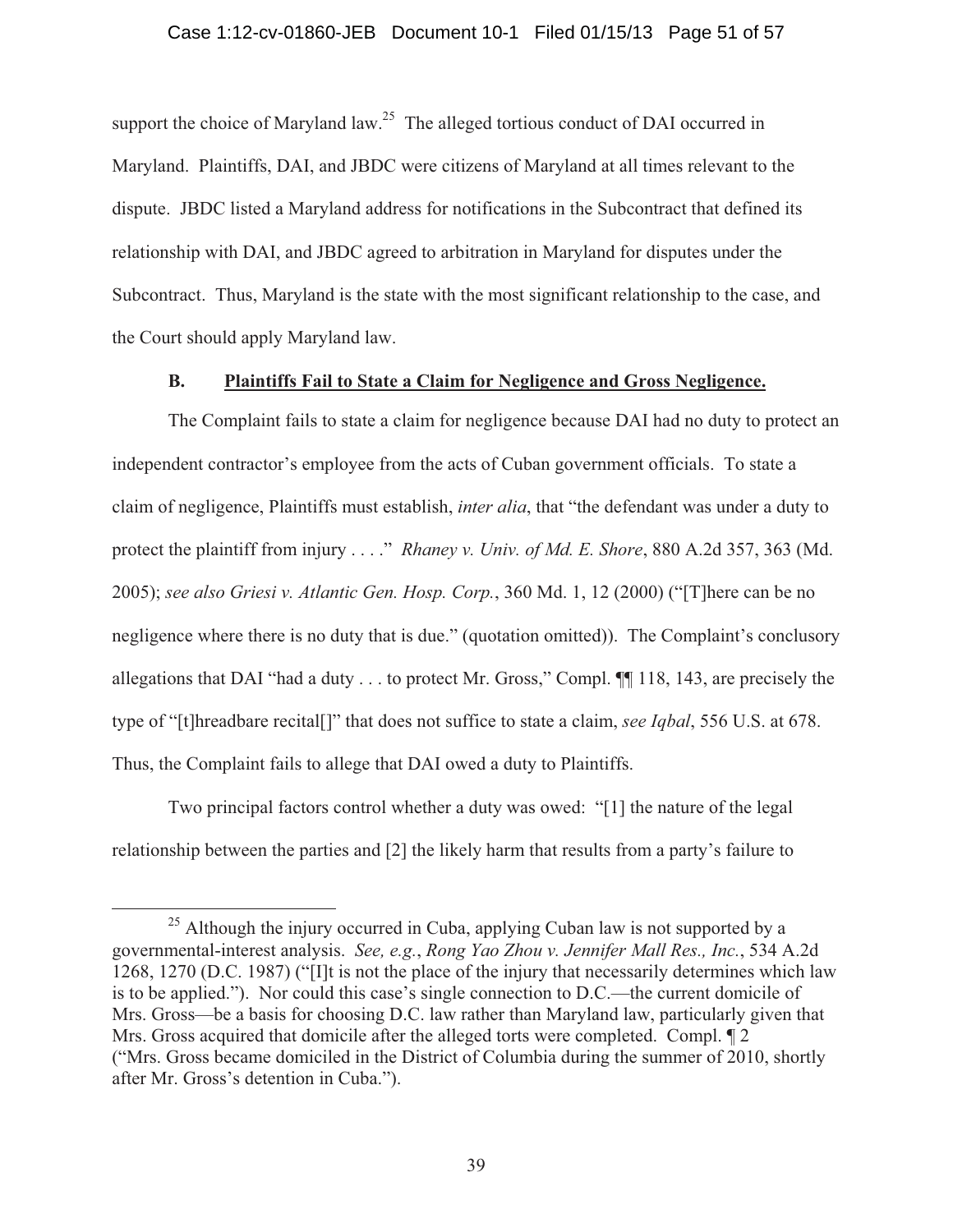#### Case 1:12-cv-01860-JEB Document 10-1 Filed 01/15/13 Page 52 of 57

exercise reasonable care within that relationship." *Griesi*, 360 Md. at 12. Here, neither factor shows that DAI owed a duty to Mr. Gross with respect to the alleged harm. The Complaint characterizes the harm as "detention and imprisonment in Cuba and the injuries and damages suffered as a result." Compl.  $\P$  145, 152. Therefore, the Complaint is premised on intervening acts of the Cuban government, a third party, which is detaining Mr. Gross in an attempt to gain political leverage against the U.S. Government. Yet Maryland law does not recognize a duty to protect an independent contractor from a third party "absent a special relationship." *Rhaney*, 880 A.2d at 364.

As the employee of DAI's independent contractor, *see* Compl. ¶ 63, Mr. Gross was not in the kind of "special relationship" with DAI in which a duty arises to protect from third-party acts, *see* Restatement (Second) Torts §§ 314A-314B. Although the Complaint obscures that fact by substituting Mr. Gross's name for JBDC's when quoting the Subcontract, Compl. ¶¶ 67-68, DAI dealt with Mr. Gross only as an employee of an independent contractor, *see id.* ¶ 63. The general rule is that a contractor or landowner has no duty to protect an independent contractor's employee from harm. *Rowley v. Mayor & City Council of Balt.*, 505 A.2d 494, 496-97 (Md. 1986). Plaintiffs may not avoid this rule by disavowing the entity through which Mr. Gross chose to conduct business. *See* Compl. ¶ 64.

Further, Maryland law has largely restricted the exceptions to this general rule found in §§ 410-414 of the Restatement Second of Torts to situations where third parties, not employees, are injured. *See, e.g.*, *Rowley*, 505 A.2d at 499-503 (discussing vicarious liability); *Brady v. Ralph M. Parsons Co.*, 609 A.2d 297, 300-01 (Md. 1992) (expressing doubt that Restatement exceptions were intended to apply to employees of independent contractors); *see also Wells v. General Elec. Co.*, 807 F. Supp. 1202, 1206 n.4, 1208-09 (D. Md. 1992) (same). Where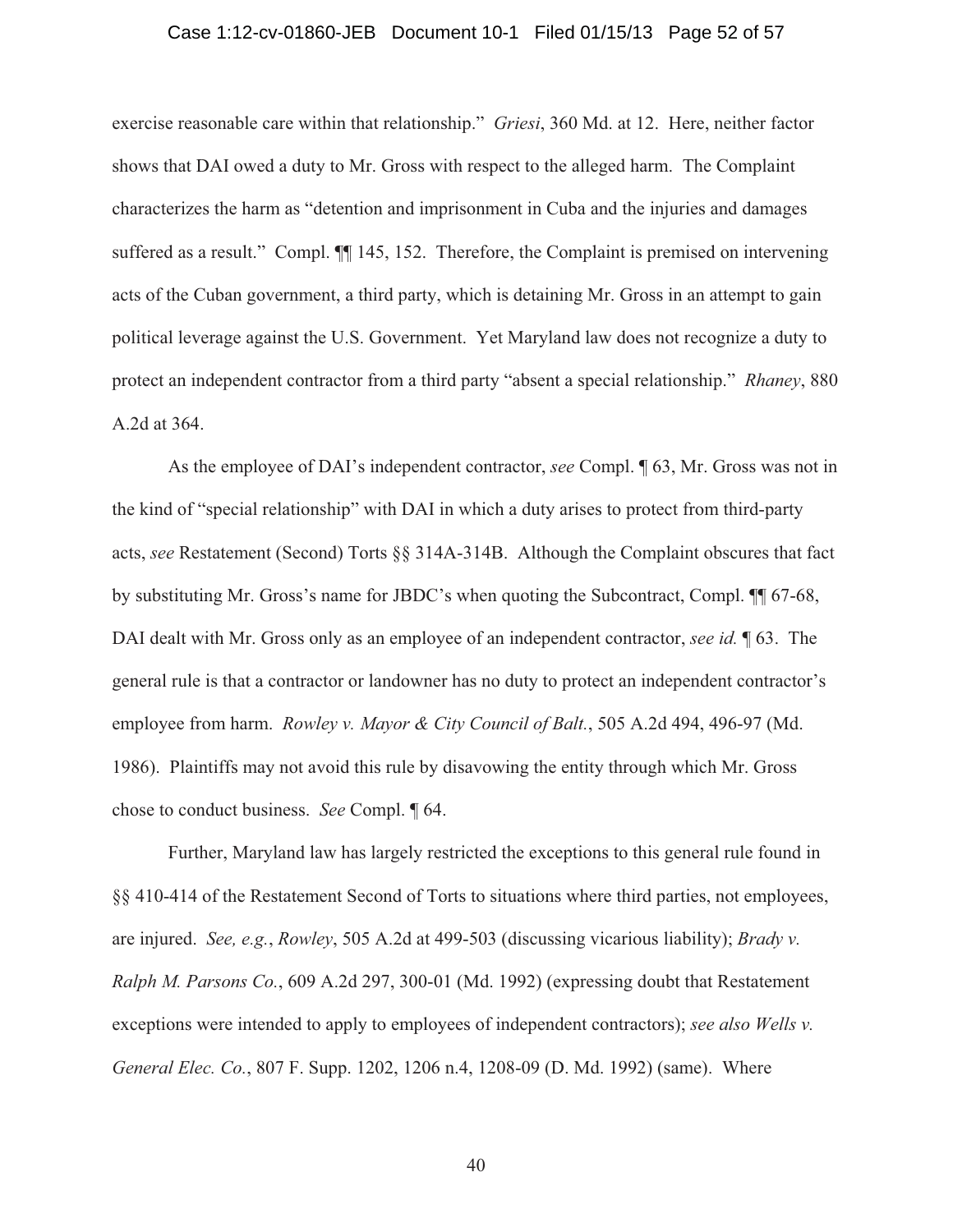#### Case 1:12-cv-01860-JEB Document 10-1 Filed 01/15/13 Page 53 of 57

Maryland courts have considered applying the Restatement exceptions, the cases have involved a landowner who was sued for an accident on his property—*i.e.*, circumstances wholly inapposite to this case. *See Le Vonas v. Acme Paper Board Co.*, 40 A.2d 43, 44-45 (Md. 1944); *Cutlip v. Lucky Stores*, 325 A.2d 432, 433-35 (Md. Spec. App. 1974); *see also Wells*, 807 F. Supp. at 1203.

Nor does Plaintiffs' assertion that DAI had "superior knowledge," *see* Compl. ¶¶ 118-19, 143, 150, support that DAI exerted control over Mr. Gross such that he could not have protected himself from the risk of injury, *see Wells*, 807 F. Supp. 1206-08 (finding no liability under Restatement § 414 in the absence of control over "the very thing from which the injury arose"). Plaintiffs concede that Mr. Gross (acting on behalf of JBDC) designed the work plan, and that the work took place in Cuba. *Id.* ¶¶ 57-58, 69, 77, 84, 94, 101, 112. DAI retained little authority over the manner in which the work was done. *Id.* ¶¶ 57-58 (describing Mr. Gross's proposal to complete the project); *id.* ¶¶ 61, 70 (describing DAI's rights to approve and inspect Mr. Gross's plans); *cf. Wells*, 807 F. Supp. at 1208 (building owner not liable to independent contractor's employee unless it retained control beyond the kind "usually reserved to employers"). Moreover, DAI did not mandate that Mr. Gross travel to Cuba personally. Indeed, the Complaint admits that DAI inquired who JBDC would send if Mr. Gross could no longer personally travel to Cuba. Compl. ¶ 89. Thus, the idea that DAI controlled Mr. Gross to a degree sufficient to make it responsible for his protection in Cuba is implausible.

Finally, the "peculiar risk" exception at Restatement § 410 cannot be applied here even if it is legally available. Assuming for purposes of this motion that the work involved "a peculiar unreasonable risk of physical harm to others," the Complaint does not, and cannot, allege that DAI failed "to provide in the contract that the contractor shall take [special] precautions." In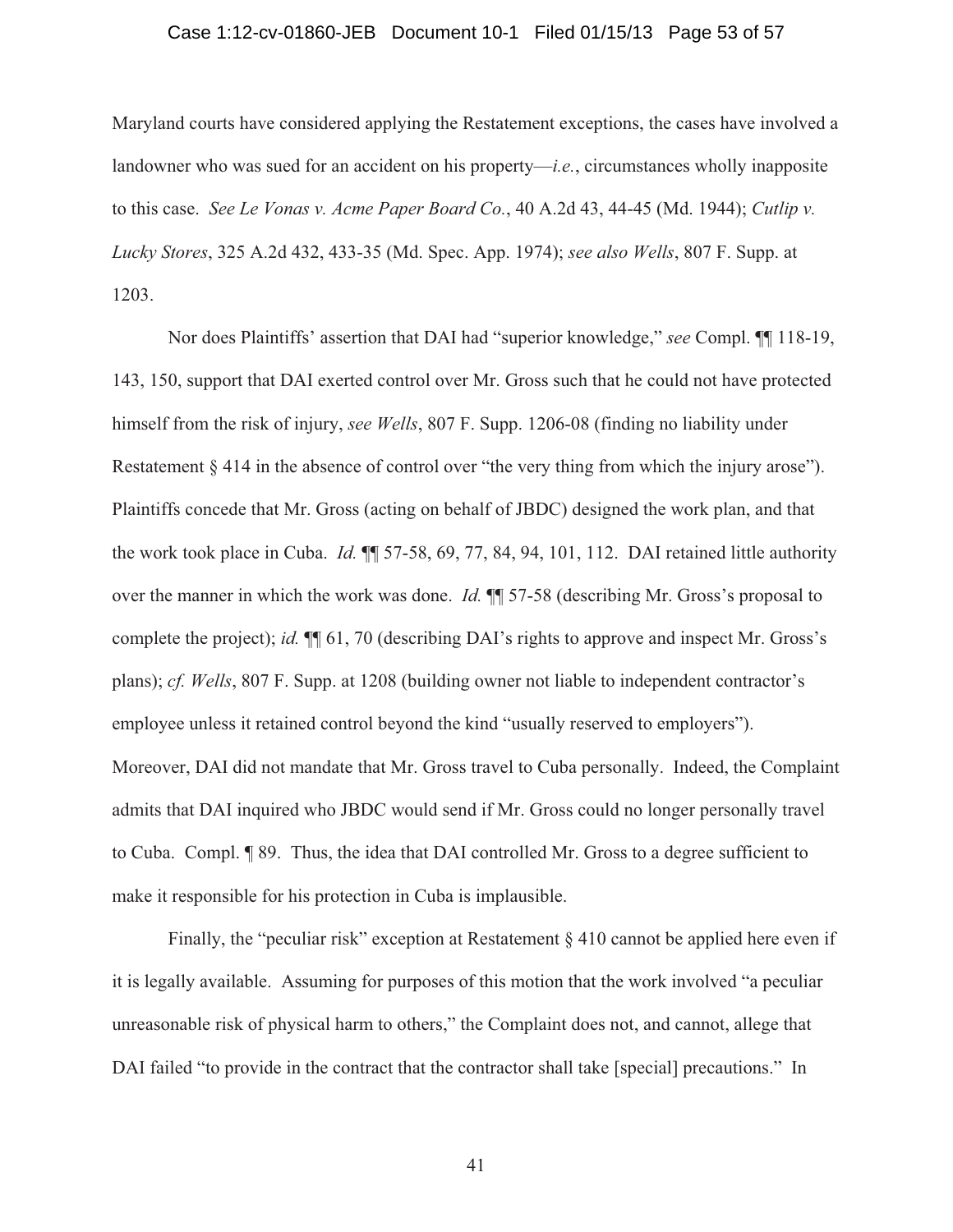#### Case 1:12-cv-01860-JEB Document 10-1 Filed 01/15/13 Page 54 of 57

fact, the Subcontract explicitly states "[t]he Subcontractor shall take all reasonable precautions to prevent damage, injury, or loss to all persons performing services hereunder, the Work, all materials and equipment utilized therein, and all other property at the site of the Work and adjacent thereto." § 7.3. Thus, § 410 is inapplicable on its face, and the general rule restricting liability to independent contractor employees should prevail.

In sum, DAI had no duty to protect Mr. Gross from the type of injury he suffered, and no exception to this rule is applicable given his admitted status as an employee of an independent contractor. *See* Compl. ¶ 63. Whether his injury was foreseeable is a factual question that does not change this analysis. The Maryland Court of Appeals recently reiterated as follows: "'[F]oreseeability' must not be confused with 'duty.' The fact that a result may be foreseeable does not itself impose a duty in negligence terms." *Barclay v. Briscoe*, 47 A.3d 560, 574 (Md. 2012) (quoting *Ashburn v. Anne Arundel County*, 510 A.2d 1078, 1083 (1986)). Thus, the Court may accept as true for purposes of this motion that DAI had "superior knowledge," and still find that DAI owed no duty to prevent harm to Mr. Gross. *See* Compl. ¶¶ 78, 85, 95, 102.

## **C. Plaintiffs Fail to State a Claim for Negligent Infliction of Emotional Distress and Grossly Negligent Infliction of Emotional Distress.**

These claims fail because, simply put, Maryland does not recognize a cause of action for negligent or grossly negligent infliction of emotional distress. *See, e.g.*, *Hamilton v. Ford Motor Credit Co.*, 502 A.2d 1057, 1065 (Md. App. 1986) ("Neither this court nor the Court of Appeals ever suggested that Maryland recognizes or should establish such a tort."). Thus, the Court should dismiss this count or direct that any emotional distress be proven as an element of damages arising from any surviving claims of negligence. *See Hamilton*, 501 A.2d at 1066.

Alternatively, even if the Court chooses to consider either of these claims as a misworded cause of action for intentional infliction of emotional distress premised on recklessness, the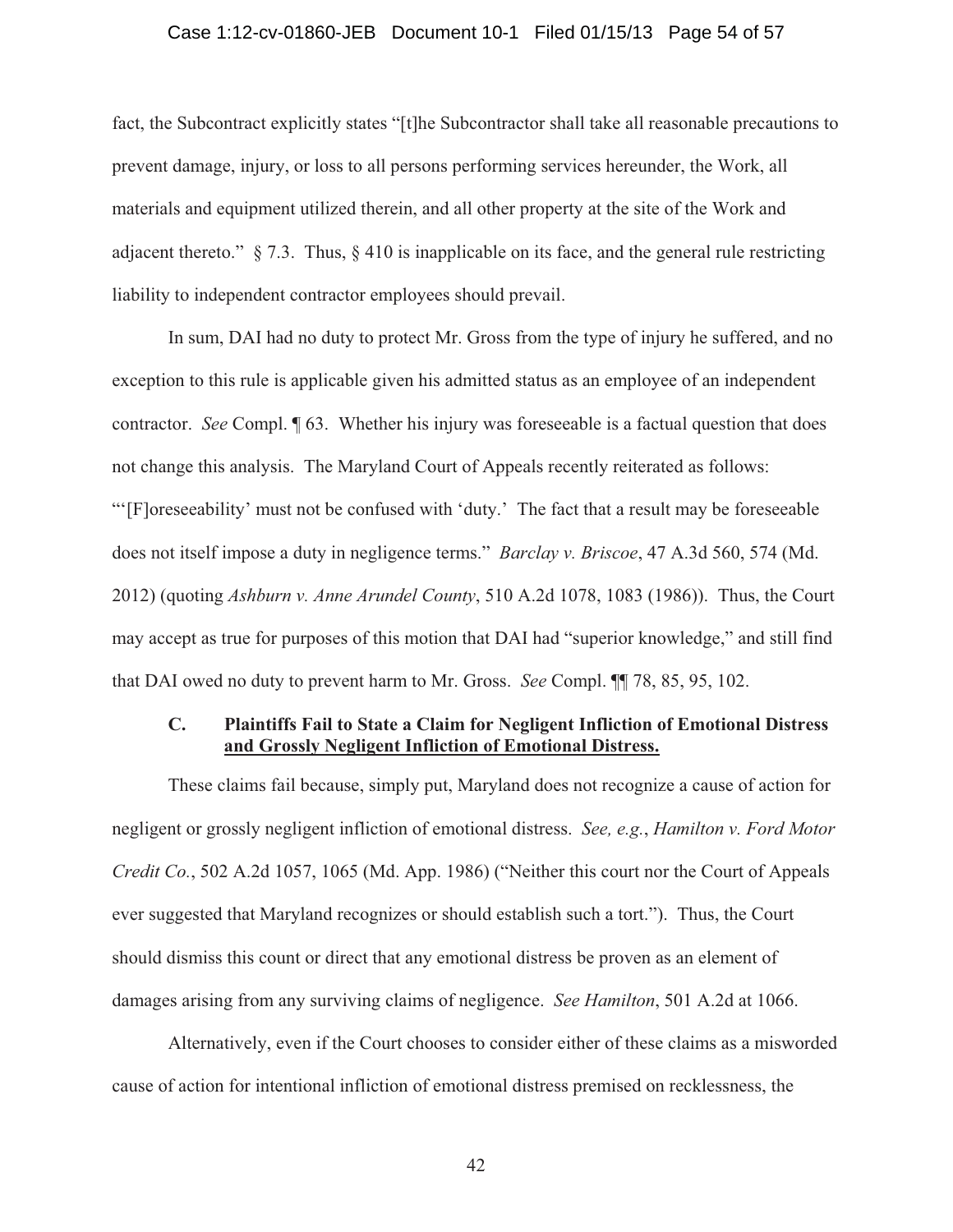#### Case 1:12-cv-01860-JEB Document 10-1 Filed 01/15/13 Page 55 of 57

Court should nevertheless dismiss the claim for failure to plead its necessary elements. This tort holds a person liable only when "the injury is inflicted by extreme and outrageous recklessness." *Hamilton*, 501 A.2d at 1066 (quoting *Vance v. Vance*, 396 A.2d 296, 302 (Md. Spec. App. 1979), *rev'd in part*, 408 A.2d 728 (Md. 1979) (emphasis added)). Here, however, even if the Complaint pleads recklessness, *see* Compl. ¶ 149 ("gross negligence and willful disregard"), it does not claim DAI's actions were "extreme and outrageous." Such an allegation is insufficient as a matter of law because approving a subcontract to carry out a congressional program cannot be construed as conduct "beyond all possible bounds of decency, . . . atrocious, and utterly intolerable in a civilized community." *Vance*, 408 A.2d at 736 (quoting Restatement (Second) of Torts § 46, cmt. d); *Baltimore v. District of Columbia*, 10 A.3d 1141, 1155 (D.C. 2011) (same). Accordingly, these claims should be dismissed.

#### **D. Plaintiffs Fail to State a Claim for Loss of Consortium.**

Plaintiffs' seventh claim seeks damages for loss of consortium. This claim must be dismissed if the substantive claims are dismissed. A loss of consortium is dependent upon the existence of an underlying tort; it does not constitute a separate cause of action. *Owens-Illinois, Inc. v. Cook*, 872 A.2d 969, 980 (Md. 2005) (citing *Deems v. W. Md. Ry. Co.*, 231 A.2d 514, 525 (1967)). As explained above, because Plaintiffs have failed to state a recognized or valid tort claim, Plaintiffs may not maintain a claim for loss of consortium against DAI. *Id.* at 981; *see also Massengale v. Pitts*, 737 A.2d 1029, 1033 (D.C. 1999). In other words, Plaintiffs' other claims are not actionable; thus, Plaintiffs' claim for loss of consortium should be dismissed.

## **E. Plaintiffs Fail to State a Claim for Punitive Damages.**

Finally, the eighth claim for relief seeking punitive damages should be dismissed because the Complaint does not allege the requisite standard of conduct under Maryland law. The Complaint states that "DAI acted recklessly and with willful disregard toward Mr. Gross'[s]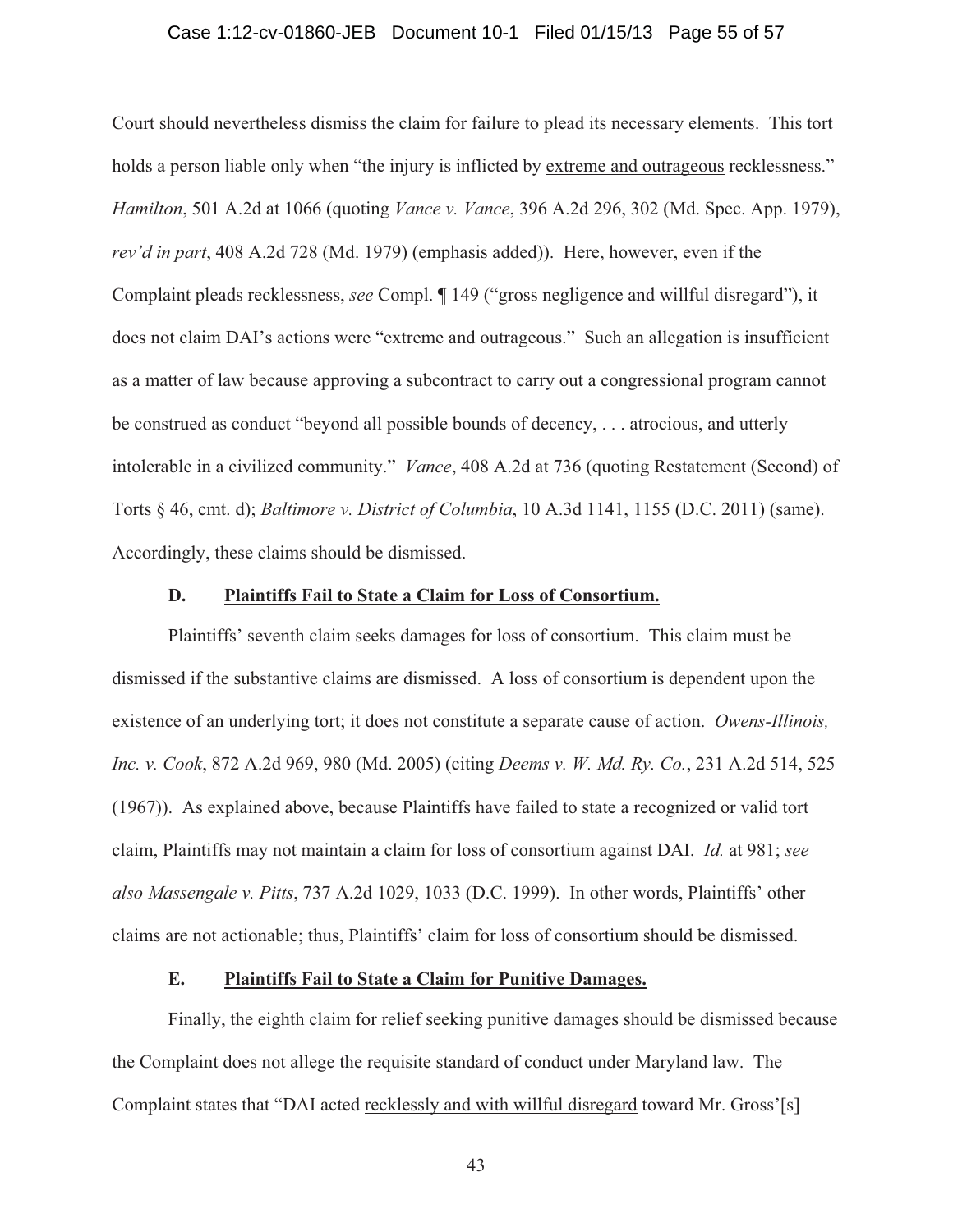#### Case 1:12-cv-01860-JEB Document 10-1 Filed 01/15/13 Page 56 of 57

rights and safety." Compl. ¶ 171 (emphasis added). Maryland courts have rejected this standard for punitive damages. *Owens-Illinois, Inc. v. Zenobia*, 601 A.2d 633 (Md. 1992).

In *Zenobia*, the Maryland Court of Appeals overruled *Smith v. Gray Concrete Pipe Co.*, 297 A.2d 721 (Md. 1972), and its holding that punitive damages were available upon a showing of "gross negligence" or "reckless disregard of the rights of others." 601 A.2d at 652. The *Zenobia* court reasoned that a test based on reckless, wanton, or flagrant conduct was overbroad and, in fact, had not been applied consistently. *Id.* Now, a plaintiff must show "actual malice"— "evil motive, intent to injure, ill will, or fraud." *Id.* (emphasis added). Further, Maryland courts have held that "[p]roof of negligence alone, no matter how gross, wanton or outrageous, is not sufficient to prove punitive damages." *Bell v. Heitkamp, Inc.*, 728 A.2d 743, 752 (Md. Spec. App. 1999) (quoting *Owens-Corning Fiberglass Corp. v. Balt. City*, 670 A.2d 986 (Md. Spec. App. 1996)); *Darcars Motors of Silver Spring, Inc. v. Borzym*, 818 A.2d 1159, 1165 (Md. Spec. App. 2003) ("What has now been decided, at the very least, is that the malice necessary to support an award of punitive damages must arise out of tortious conduct that is intentional and not out of a tort based on negligence, even gross negligence.").

Plaintiffs have not stated a plausible claim that DAI intended that Mr. Gross be arrested in Cuba. *See* Compl. at 3. In the absence of allegations of such intentional conduct, punitive damages are unavailable under Maryland law. Thus, Plaintiffs' claim for punitive damages should be dismissed.

#### **CONCLUSION**

DAI deeply regrets that Mr. and Mrs. Gross have suffered harm due to the actions of the Cuban government while Mr. Gross was undertaking activities in Cuba to further the U.S.